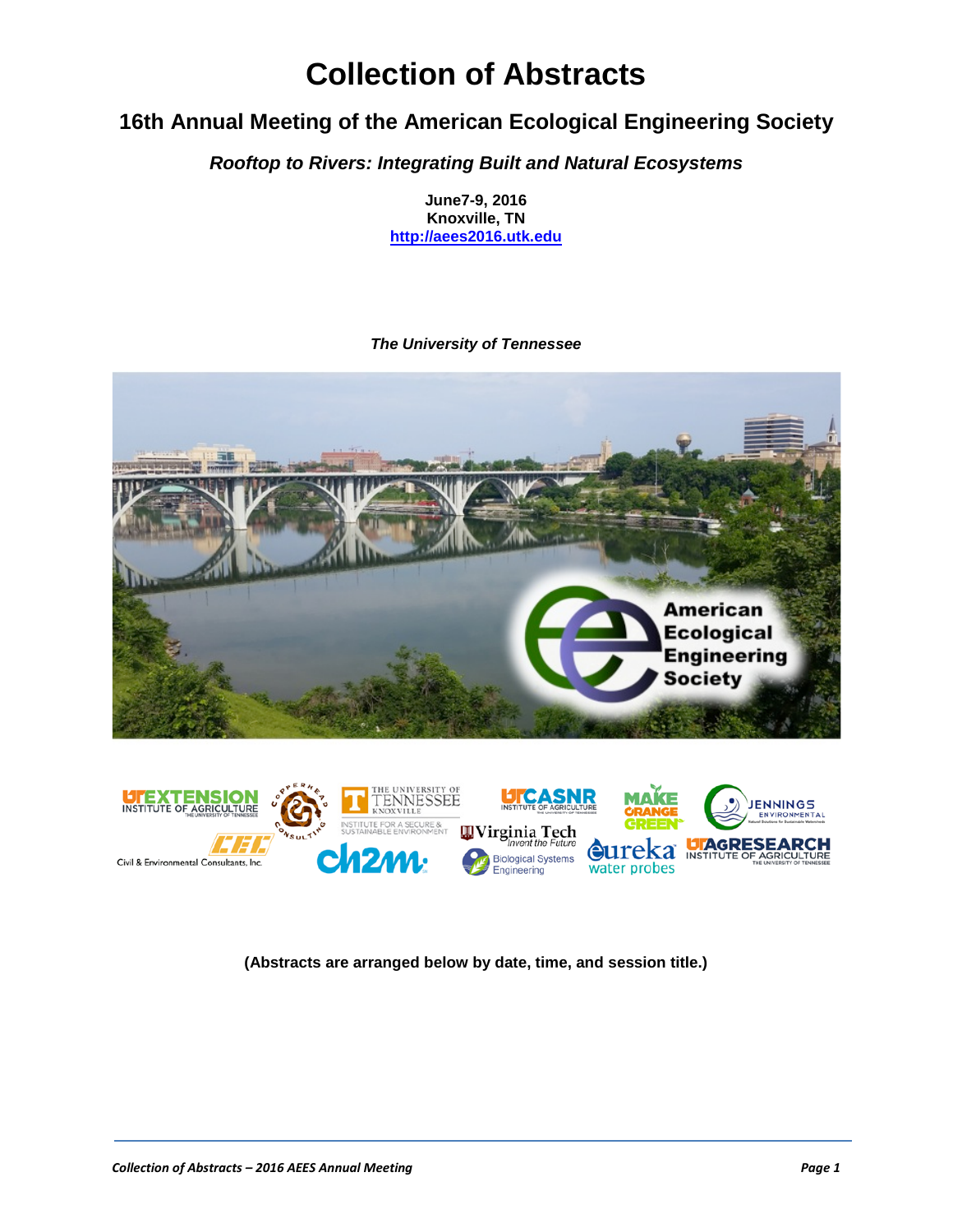#### **WATERSHED PLANNING — TUESDAY, JUNE 7, 2016, 10:30-11:50AM CONCURRENT SESSIONS:**

Presenter: Martin, Jay

Co-Authors: M. Kalcic, R.L. Muenich, D. Scavia, N. Aloysius, J. Arnold, J. Atwood, C. Boles, R. Confesor, J. DePinto, M. Gildow, T. Redder, D. Robertson, S. Sowa, M. White, H. Yen

#### *A multi-watershed model approach to guiding agricultural nutrient load reductions for Lake Erie*

Harmful algal blooms (HABs) have become endemic to the western basin of Lake Erie. The main driver of Lake Erie HABs is phosphorus loading from agricultural watersheds draining to the western basin, particularly the Maumee River. Through the 2012 Great Lakes Water Quality Agreement, the governments of the U.S. and Canada are recommending new phosphorus loading targets based on load-response curves based on multiple models. Afterwards, the Great Lakes policy community must identify the most feasible and effective policy options to meet the targets. To address this need, we followed a multi-model approach to provide a robust evaluation of potential management plans to give managers more confidence identifying scenarios with the greatest potential to improve water quality in western Lake Erie.

We assembled six modelling groups who have calibrated models for the entire Maumee watershed capable of simulating the impacts of management scenarios on phosphorus loading to Lake Erie. These models were driven by common meteorological data and were validated with consistent water flow and water quality data for the same time period. Then, we completed a suite of scenarios to evaluate potential management plans recommended by agricultural and policy advisory committees. Results identify ranges in nutrient reductions from various management plans, highlight model uncertainty, and help build consensus around the best performing individual and bundled management scenarios. Individual management plans with the greatest reductions in total and dissolved phosphorus loading included fertilizer placement, reduced fertilizer application rates, cover crops, and using filter strips and wetlands to intercept field runoff. Next, we plan to use this multi-model approach to evaluate the impacts of climate change, and develop projections for the length of time various management scenarios will require to meet the target reductions.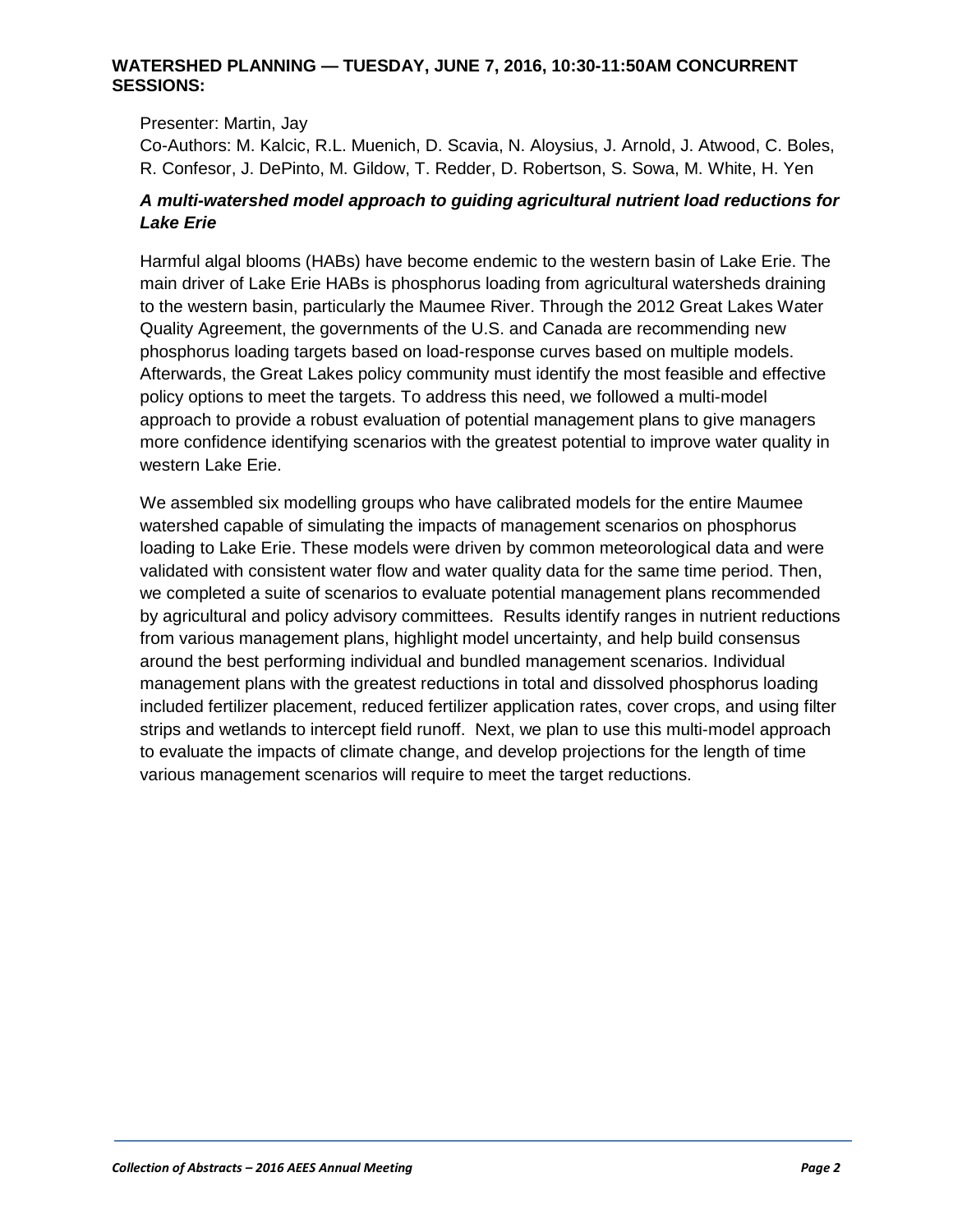#### Presenter: Austin, David

## *Return to Neverland: An Ecological Engineering Critique of Total Maximum Daily Loading Nutrient Criteria for Water Quality Reclamation of Impaired Lake and Reservoirs*

In 2008, Duarte et al published an influential paper on eutrophication in coastal waters titled, "Return to Neverland: shifting baselines affect eutrophication restoration targets". The somewhat whimsical title stakes out sharp intellectual ground with regard to the intrinsic limitations of regulatory programs and scientific paradigms governing remediation of culturally eutrophied coastal ecosystems. The authors provide evidence that ecosystem dynamics render naïve the current remediation paradigm of predicting nutrient-impaired ecosystem recovery through meeting nutrient abatement goals.

Essentially the same problem exists for nutrient impaired lakes and reservoirs. A total maximum daily load (TMDL) assessment assumes two things that have a "Return to Neverland" aspect: (1) Remediation occurs when the impaired total limiting nutrient concentrations drop below a regulatory threshold; and (2) Reduction in watershed nutrient loading is sufficient to remediate impairment.

Consequently, the TMDL nutrient program suffers from systemic technical flaws that impair its intent to remediate impairment. Scientifically, TMDL remediation criteria fail to consider key ecosystem dynamics in determining water quality. Programmatically, neither success nor failure of remediation actions informs TMDL actions. Instead, models predict remediation through implementation of best management practices. There is no empirical verification of the efficacy of remediation actions. This presentation proposes an alternative ecological engineering orientation to remediation that considers both necessary and sufficient conditions to meet water quality goals.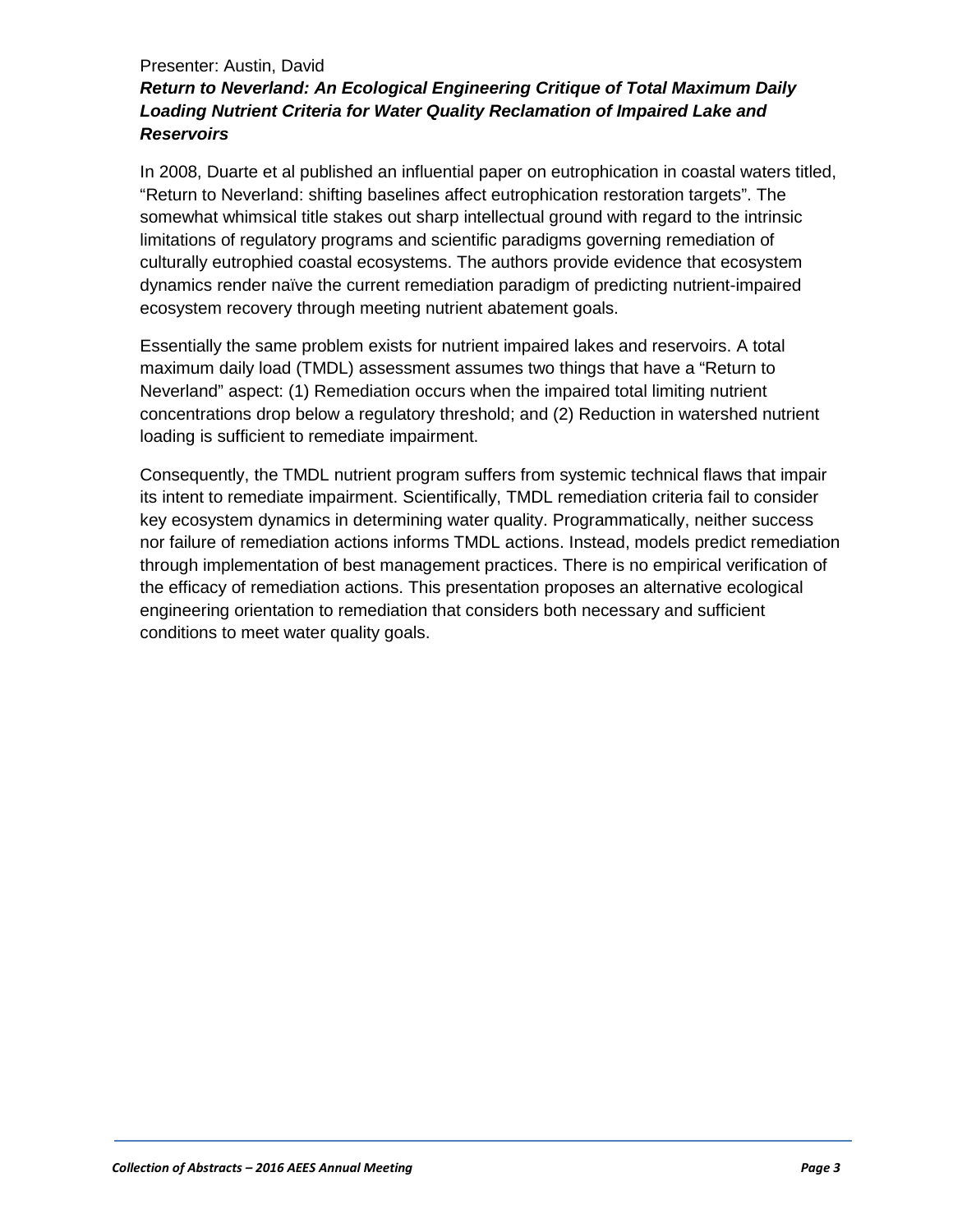## Presenter: Ayers, Paul *River Ecology Mapping using Geospatial Sensors and Video*

The need to develop GIS-compatible large-scale maps of in river systems led to the development of georeferenced river sensors and video for water quality, aquatic habitat, fish population and streambank erosion mapping. The river mapping system is kayak-mounted with georeferenced above and under water cameras, depth sounder, width and water quality sensors and underwater lasers. GIS maps of river characteristics - substrate (modified Wentworth scale), embeddedness (EPA classification), depth, width and river characteristic (pool, riffle, run) were developed. River thalweg profile rugosity and sinuosity were also determined using depth sensors and GPS respectively. Every linear foot of river can be mapped at a rate of 10 miles per day. The system provides a GIS-based georeferenced database for river and stream inventory. A technique to define optimum habitat locations and habitat suitability indices for aquatic species was developed and implemented. The underwater videomapping system has evolved over the past 10 years and has been used to map 100's of miles of river habitat in Tennessee.

Complemented with a GPS-based snorkel videomapping system (GSVMS) and a Sneak Peek under-structure video exploration technique, site-specific fish population monitoring provide video documented georeferenced information regarding population, size, species distribution, location, and habitat. Georeferenced water quality mapping provides a spatial database. GIS-based video tours of the above and below water river features, providing virtual tours within ArcGIS and Google Earth will be demonstrated.

#### Presenter: Horne, Alex

#### *Ecological Engineering Water Mega-projects: is it time?*

Ecological Engineering has a couple of decades of experience at real projects but the world's water has become more polluted over that time and aquatic wildlife has declined. Piecemeal improvements to watersheds for 50 years have left the USA with about half of its river miles degraded and "dead zones and eutrophication in many of its lakes, reservoirs, estuaries and coastal regions. It is worse in many other countries, especially the developing ones like China and South America. Ecological Engineering has the potential to restore all of these systems "at a stroke" since it deals in ecosystems by definition. Examples will be given for the restorations of the Mississippi and Platte Rivers, and the dead zones of the Gulf of Mexico off New Orleans, Chesapeake Bay, and the Baltic Sea. Cost-benefit ratios can be good if multiple uses (fish, wildlife habitat, recreation) are included.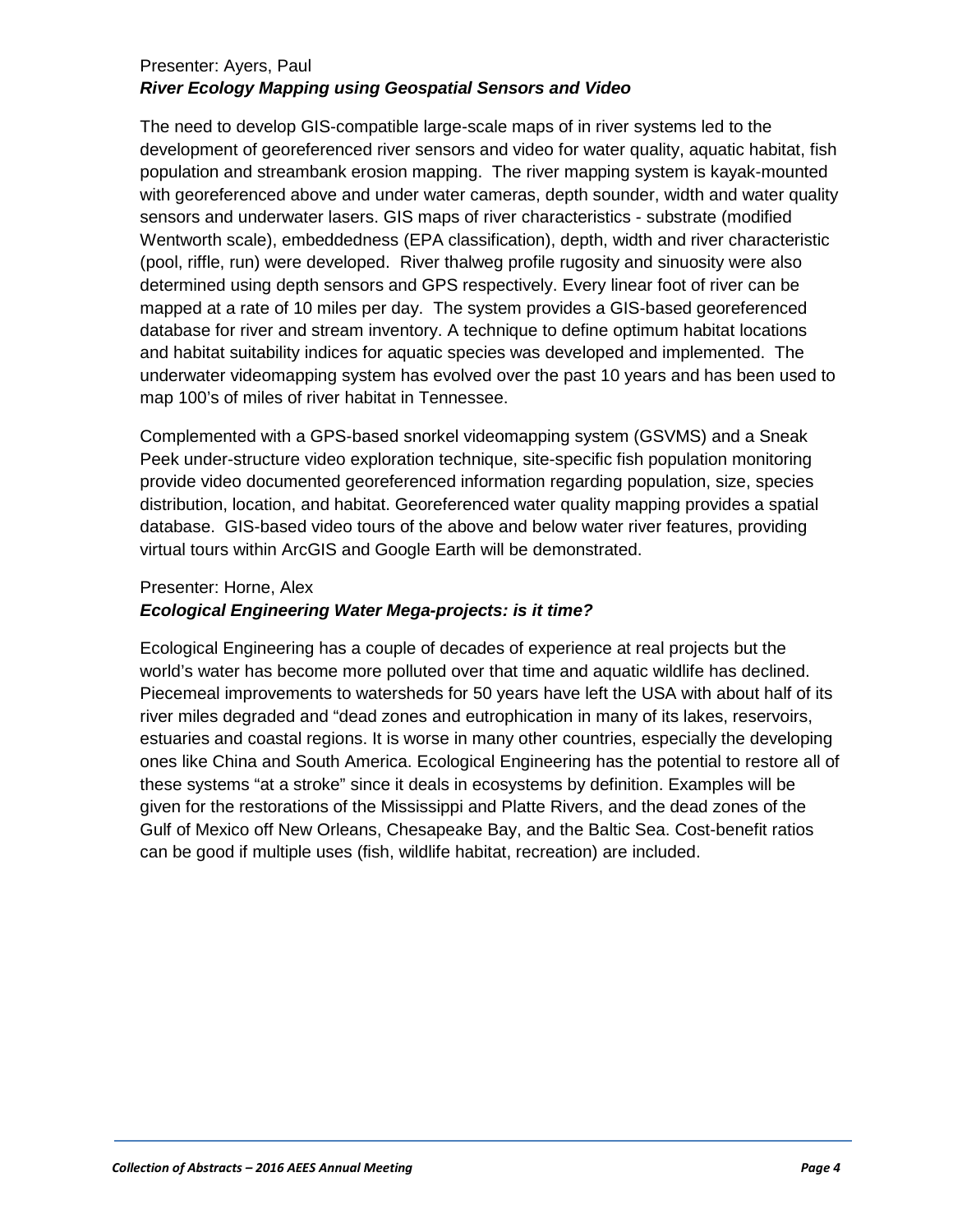#### **STREAM RESTORATION I — TUESDAY, JUNE 7, 2016, 10:30-11:50AM CONCURRENT SESSIONS:**

#### Presenter: Mumaw, Kip

#### *Urban Stream Restoration for Permit Compliance: Opportunities and Constraints*

In 2014, the Chesapeake Bay Program's Urban Stormwater Workgroup and Water Quality Goal Implementation Team released a guidance document entitled Recommendations of the Expert Panel to Define Removal Rates for Individual Stream Restoration Projects, which included design protocols established to quantify reductions of nutrients and sediments achieved through stream restoration. This guidance document and the use of stream restoration as a strategy to address the Chesapeake Bay TMDL has increased the practice's popularity.

In 2015, the Edith J. Carrier (EJC) Arboretum Stream Restoration Project was undertaken to meet James Madison University's MS4 permit compliance. Using Natural Channel Design (NCD) principles, the project restored 1,080 feet of the headwater tributary of Blacks Run, an impaired urban waterbody in Harrisonburg, Virginia, part of the greater Chesapeake Bay watershed. In addition to streambed and bank stabilization, the design included floodplain reconnection and interconnected wetland cells. While reductions of sediment and nutrients were the primary goals, secondary goals included ecological uplift including the creation of habitat and wildlife corridor, partnership development, and training.

This presentation uses the EJC Arboretum Stream Restoration Project as a platform for discussing the unique opportunities and constraints associated with implementing urban stream restoration for permit compliance. Opportunities explored include pollutant removal, cost effectiveness, funding, partnership creation, oasis effect, and dissemination of learning. Constraints include design methodology, nutrient and sediment reduction accounting protocols, alterations to the watershed, infrastructure conflicts, existing mature vegetation, data acquisition, project boundaries, and verification.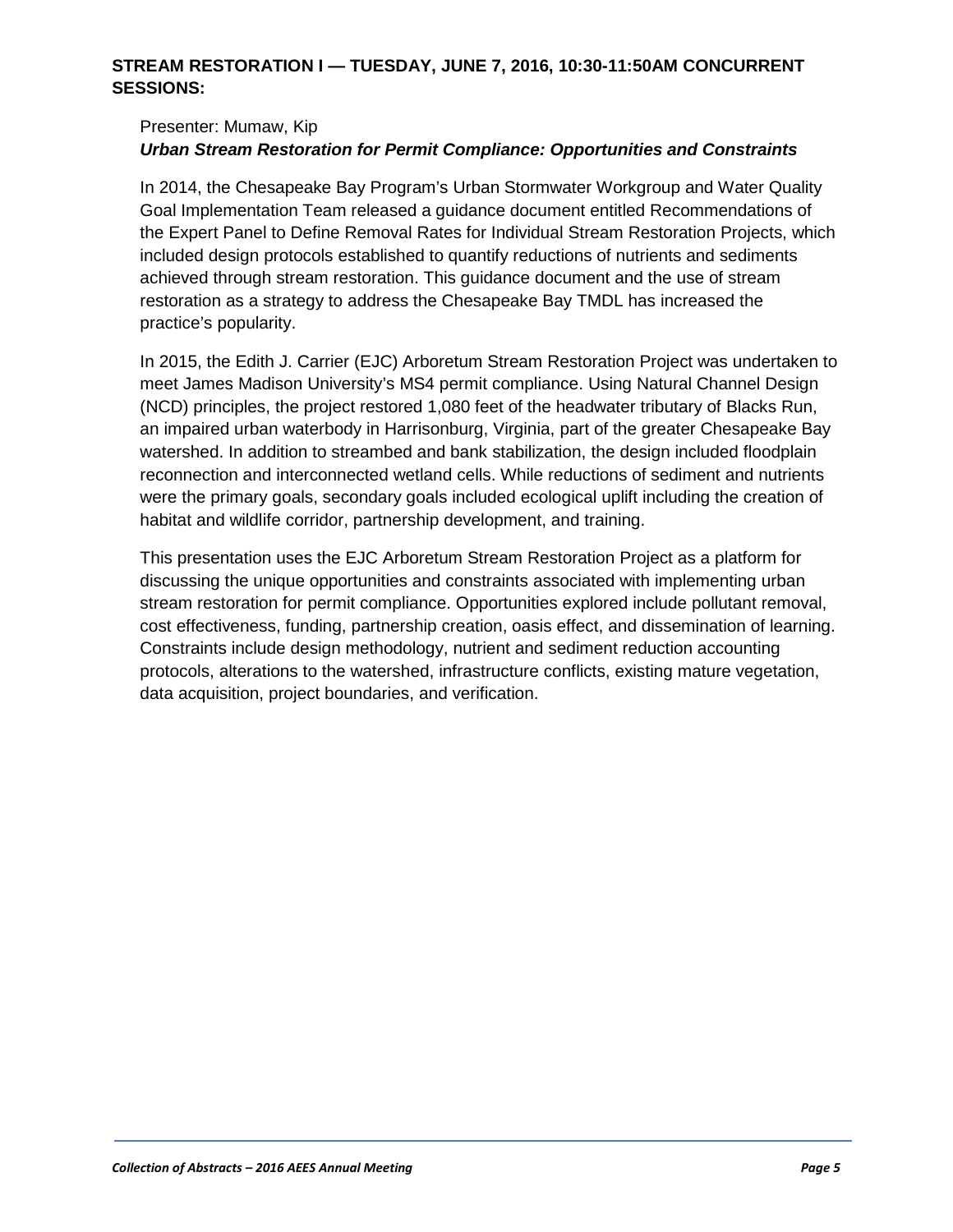#### Presenter: Babbit, Greg *Practical applications: Improving Degraded streams in a constrained environment*

Modern society has placed a priority on the need for improving degraded streams and associated habitats. This need is evident through current federal, state, and local government policies, regulations, and an abundance of watershed based organizations. An increased value on improving natural resources has resulted in an increase in the number of stream restoration projects nationwide. Many of these projects are funded through mitigation, and some, to a lesser extent, are grant funded. Regardless of funding source, the goals are similar: reduce erosion and sedimentation, improve water quality and establish self-sustaining ecological function. Collectively, we are attempting to undo many decades of poor resource management, but we are doing it in a far different civilization and landscape.

Design methods and applications of stream restoration practices have been somewhat controversial and met with mixed results. Practitioners face challenging projects wrought by constraints. Physical, chemical, biological, social, cultural, temporal and financial constraints can preclude the level of project success. Often, the bar is set high, yet may not be achievable in light of project constraints. This presentation focuses on challenges, constraints, practical solutions, and realistic expectations of project outcomes. Specific project examples from middle and east Tennessee, design approaches, and lessons learned will be shared.

#### Presenter: Lammers, Roderick Co-Authors: Brian P. Bledsoe *Can stream restoration remedy the nutrient pollution problem?*

Eutrophication of aquatic systems – excessive nutrient concentrations and subsequent accelerated primary production – is a pressing water quality problem in the U.S. and around the world. Stream restoration has been suggested as a potential approach for improving water quality by enhancing the natural nutrient removal and retention capabilities of lotic systems. This presentation summarizes results from a literature review aimed at assessing current understanding of the effectiveness of various stream restoration strategies for enhancing nutrient removal. Generally, many stream restoration strategies can enhance nutrient processing by increasing hydraulic retention time, promoting hyporheic exchange, and creating conditions conducive to denitrification and overbank deposition. However, quantitative results on the efficacy of these restoration strategies are scarce, as are their cumulative impacts on in-stream water quality. To help address this lack of quantitative analysis, we examined two issues in more detail: streambank phosphorus content and streambed denitrification rates. Streambank phosphorus concentrations are highly variable and have implications for nutrient loading from bank erosion. Denitrification is an important nitrogen removal pathway in aquatic systems. We examined factors explaining variability in: (1) total bank phosphorus content and bioavailability and (2) denitrification rates both within and between streams. In both cases, the selected analytical methods were significant predictors of variability between studies. We then explored how inherent natural variability and this issue of consistent analytical methodology complicates quantification of nutrient retention and removal and the implications of this for assigning nutrient removal credits for stream restoration.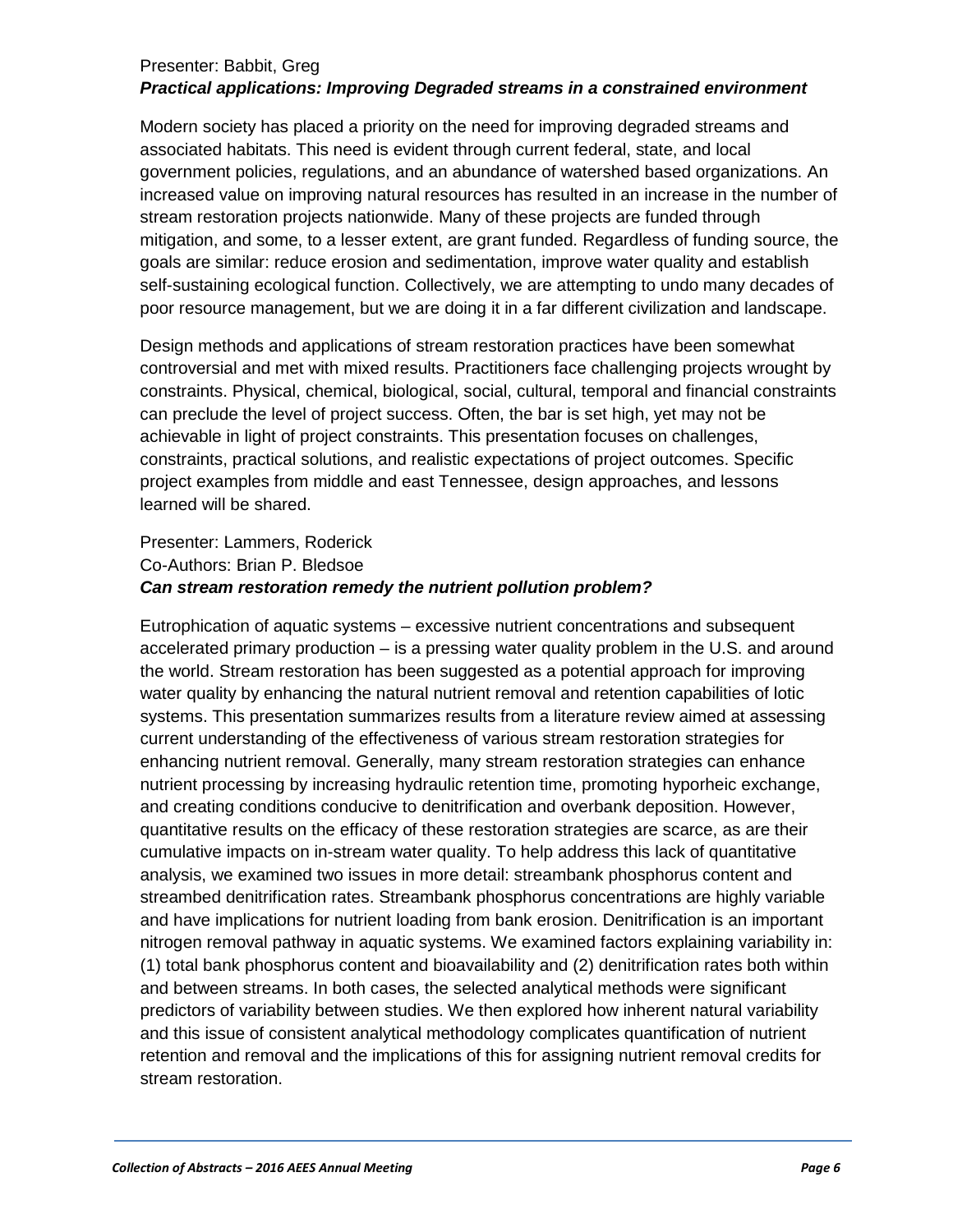#### Presenter: McMahon, Patrick Co-Authors: Ken Barry S*tream Restoration as Green Infrastructure: Integration with Watershed Stewardship*

Over the last 25 years, stream restoration has grown from almost a novelty practice to a routinely performed design and construction service, often with the goal of improving water quality. Recently there has been much discussion and research regarding the effectiveness of stream restoration as a water quality improvement tool. This presentation will survey recent research regarding stream restoration's effectiveness as a water quality improvement approach, discuss integration of stream restoration with wider watershed management goals. This presentation will also address the influence that disconnection of impervious surfaces on the restoration of our urbanized streams.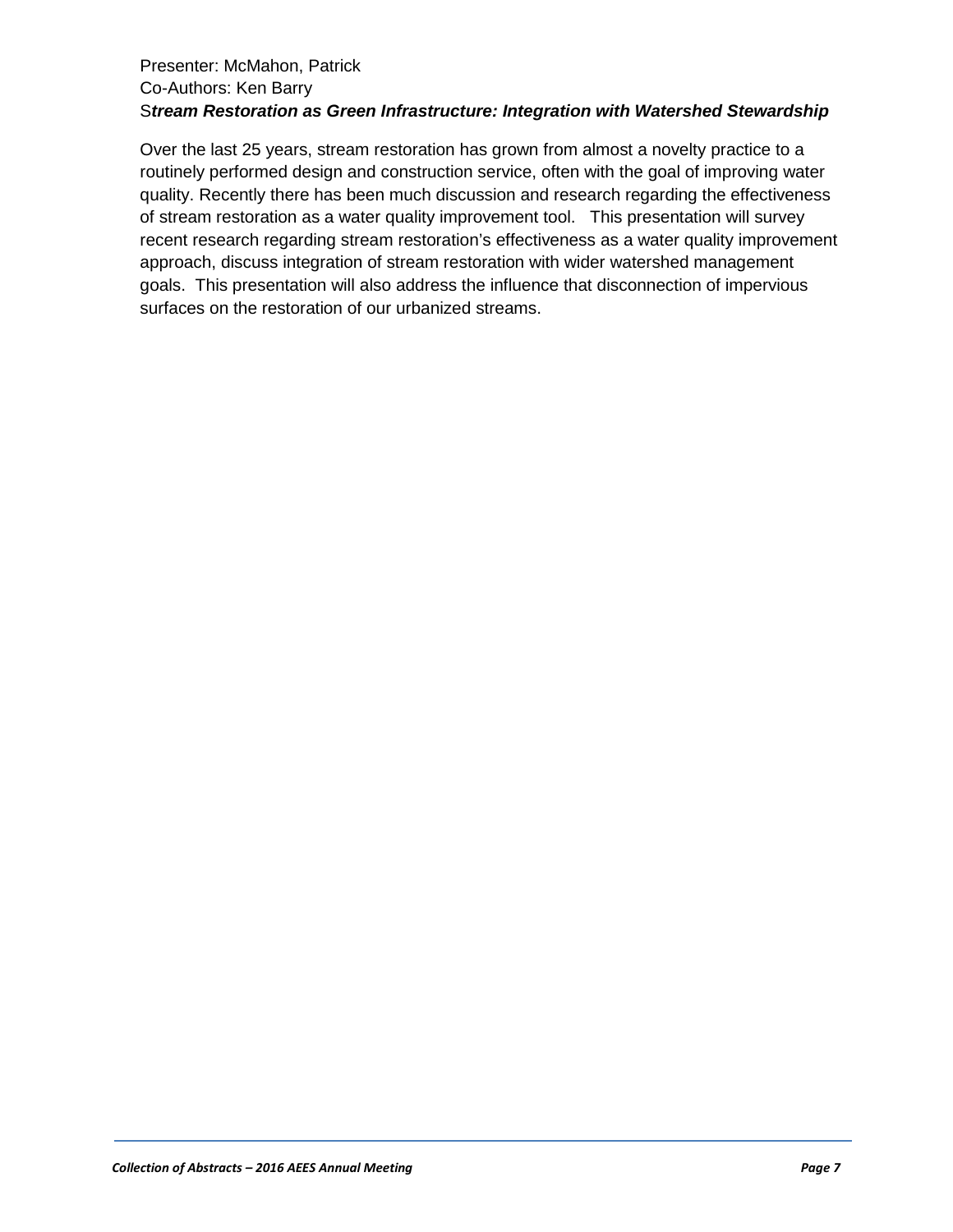## **WASTEWATER TREATMENT IN AG & COAL — TUESDAY, JUNE 7, 2016, 10:30-11:50AM CONCURRENT SESSIONS:**

#### Presenter: Yarberry, Andrea Co-Authors: Stephanie Lansing, Robert Diltz, Heather Luckarift, Stephanie Yarwood *Development of an anaerobic digestion starter-kit for disaster relief and military deployment*

Anaerobic digestion is a waste recovery technology capable of treating both solid and human waste through microbial conversion of organics to biogas. One hindrance to starting up a digester is finding a suitable microbial seed source, or inoculum, for the digester, especially in remote areas. Ideally, inoculum from an existing anaerobic digester would be available and used, however, when established inoculum is not available, inoculum could be preserved, stored and utilized. The objective of this work was to determine a methodology for the preservation of inoculum that allows for storage, transit and rapid startup of an anaerobic digestion system that can be fed multiple waste streams. In this study, three different inoculum sources were investigated using biochemical methane potential (BMP) tests to determine differences in methane production using fresh inoculum and inoculum after preservation through freeze-drying. This study found that the inoculum can be successfully preserved through freeze-drying and regain methane-production activity, but after an increased lag-time (approximately 10 days). Methane production before and after freeze drying was 8% to 103% higher for the three inocula sources tested. The implications of this effort are that human waste, a primary disease vector, can be treated at scale, while also providing methane for heating, lighting and cooking needs when other fuel sources maybe limited. The results could be utilized for waste treatment in refugee camps, forward base camps for the US military, or in any developing or developed world setting where inoculum sources are not available.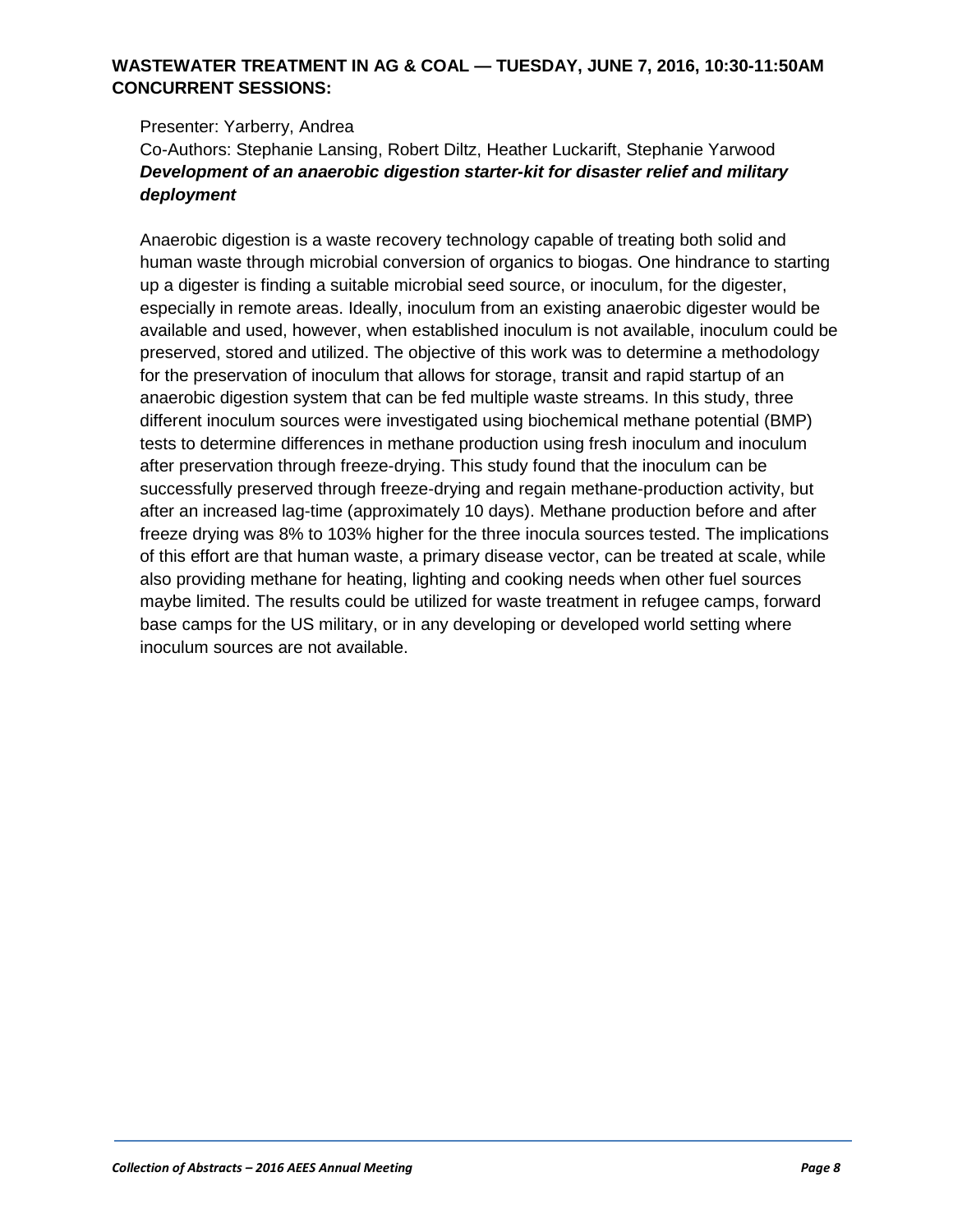## Presenter: Witarsa, Freddy Co-Authors: Stephanie Lansing, Andrew Moss, Anna Kulow *Poultry Litter Treatment Using Anaerobic Digestion Combined with Chemical/Biochemical Nutrient Removal Techniques*

While dairy manure digestion is common, poultry litter digestion is more complicated due to high ammonia content that decreases methane production and the low moisture content in poultry litter. Poultry litter digestion requires the dilution of the influent litter with water to reduce ammonia inhibition and increase the digestibility of the material. Operators often use the digester effluent to dilute the incoming litter to reduce water consumption, but there is a limit to the number of times that the water can be recycled due to accumulating ammonia concentration.

In this study, chemical (ammonia stripping unit) and biochemical (anammox) nutrient extraction systems were tested in their efficiency to remove ammonia from the digester effluent. Laboratory-scale ammonia stripping and anammox reactors were tested using screened and press filtered digester effluent from a pilot-scale digester that was fed with 535 g of poultry litter volatile solids (VS) per day and had methane production of 121 L CH4/kg VS. Preliminary trials showed that the ammonia stripping system could remove 89% of a spiked ammonia solution, with all of the ammonia captured in the acid scrubber recovery unit when the reactor was operated at 47  $\degree$ C and pH of 11.5, with an air flow and liquid recirculation rates of 9.5 and 1.5 L/min, respectively. Further results and conclusions from the ammonia stripping and anammox reactors to treat digester effluent will be presented.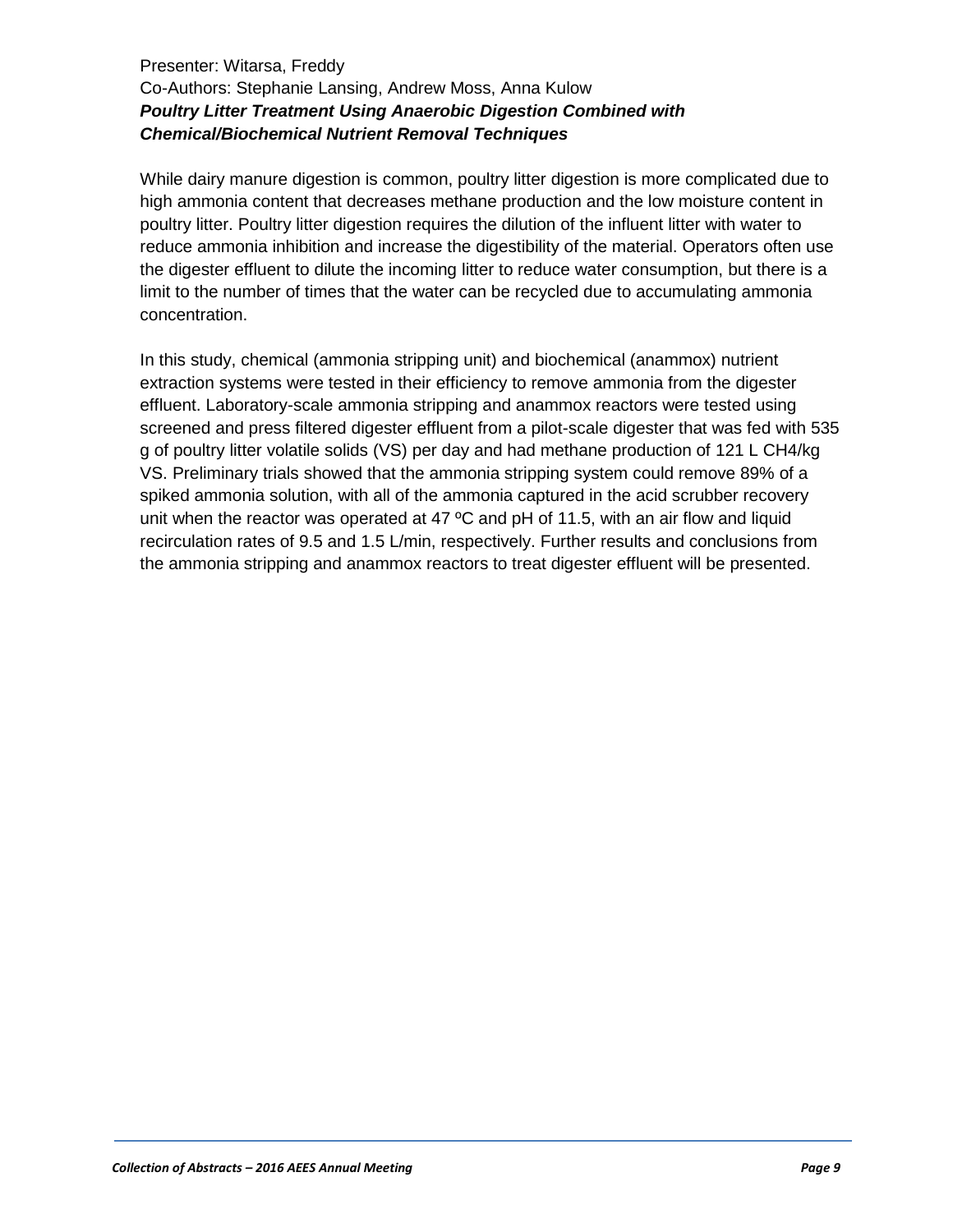## Presenter: Lansing, Stephanie Co-Authors: Walter Mulbry, Osman Arikan *Small-Scale Anaerobic Digestion Use to Increase Sustainability in the Animal Production Sector*

Anaerobic digestion (AD) is a series of sequential microbial processes that transform organic material into methane-enriched biogas. AD relies on solar energy and biological processes to treat waste, which results in the production of renewable energy, reductions in greenhouse gas emissions and directs nutrients from the treatment process back to agricultural production to increase yield. The biogas produced from AD can be used directly for heating/cooking or used in a generator to produce electricity. However, there are barriers facing widespread implementation of AD in the US, including marginal economics, high heating requirements, and the lack of an AD service sector. Our research has examined how to adapt low-cost small-scale digestion from developing countries to the US in order to lower capital costs and heating requirements and provide information to small-scale farmers in the US.

Results from the six (3 m3) replicate field-scale digesters built in Maryland will be presented, including the total energy produced by the digesters (three times the energy needed to counteract heat loss), a financial analysis of the system, and the effect of temperature differentials on system performance. We found that we could reduce AD temperature without sacrificing methane production, providing a means to decrease costs associated with heating small-scale AD. Methane production values at 22 and 28°C were 70% and 87%, respectively, of the methane production values at 35°C. These results are relevant to smaller-scale farmers interested in AD for methane reduction, greenhouse gas reductions, and nutrient management.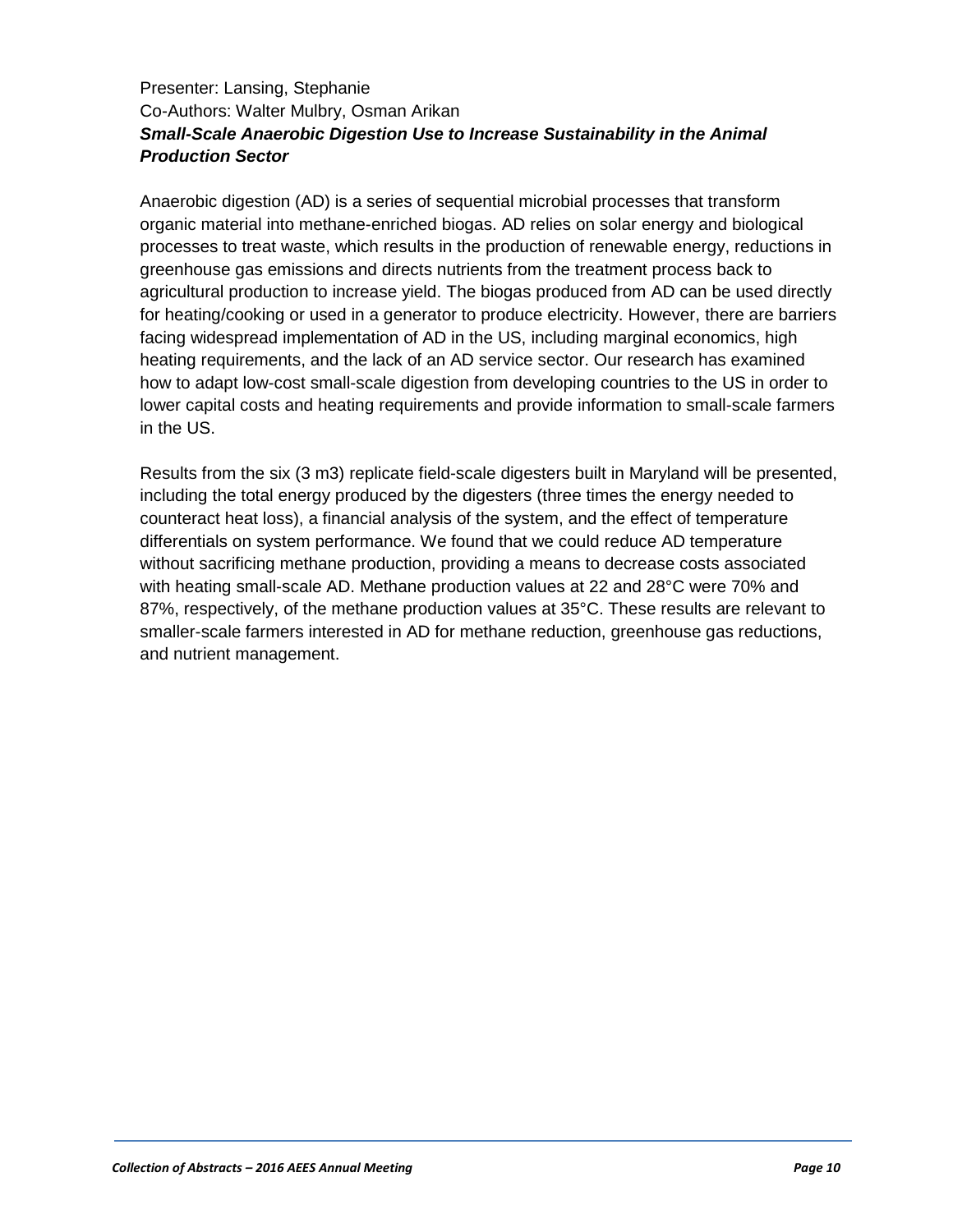Presenter: Jacques Smith Lead Author: Graves, Duane Co-Authors: Linxi Chen, Jacques Smith, Robby White, Brianna Wallace *Biogeochemical Conversion of Calcium Sulfite into Gypsum in Flue Gas Desulfurization Waste*

Coal combustion generates sulfur dioxide that is removed from flue gas using a flue gas desulfurization (FGD) scrubber. In the scrubber, sulfur dioxide reacts with a lime slurry to form either calcium sulfite hemihydrate or calcium sulfate dihydrate (gypsum) depending on the amount of oxygen in the scrubber. High purity (>80%) gypsum has commercial application in wallboard, cement base, and agricultural soil amendment.

A coal fired power plant in the southeastern US has generated approximately 3 million tons of FGD waste with a calcium sulfite hemihydrate concentration of approximately 40 to 60 percent. Geosyntec developed and lab-tested a novel biological treatment technology to convert the FGD waste into a valuable product with greater than 90% gypsum.

A sulfur oxidizing bacterial population was identified that would grow in a high sulfite FGD waste slurry. With appropriate nutrients, aeration, mixing, and bioaugmentation with sulfur oxidizing bacteria, gypsum was formed at rates approaching 5% per day with similar loss of sulfite.

FGD waste with as little as 40% gypsum has been converted to a product with over 90% gypsum within 10 to 14 days of treatment. The bioconversion technology offers a sustainable solution for converting the low gypsum content FGD waste into a marketable product that eliminates waste that would otherwise be landfilled. Recovered landfilling costs and revenue from sales of gypsum byproduct yields an economically and environmentally sustainable technology applicable to coal burning industries that currently or previously generated low gypsum content FGD waste.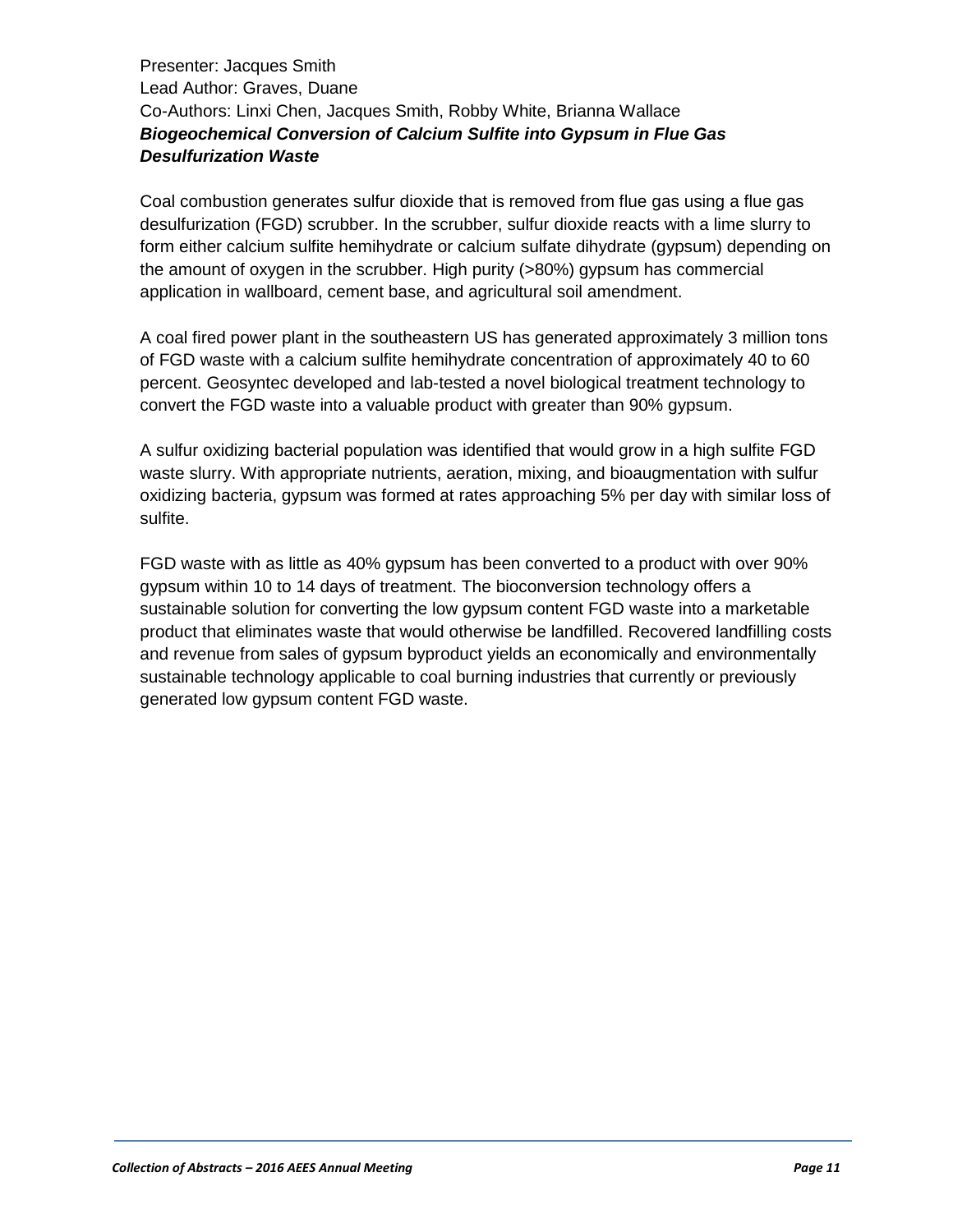#### **CLIMATE CHANGE — TUESDAY, JUNE 7, 2016, 1:30-2:30PM CONCURRENT SESSIONS:**

## Presenter: Taborda Rios, July Andrea Authors: Juan Castano, Marcela Uribe, Jay Martin *Effect of Climate on Wetland Plan Phenology - Case Study of Andean Mountain Wetlands*

The study of wetland vegetation and its change over time is an important method to track the effect of climate change on ecosystem function. The aim of this study was to monitor wetland plant phenology using digital cameras in wetlands located in mid-altitude Andean mountains in Colombia. Plots with homogenous coverage of wetland plants were monitored with a photos every 30 minutes for one year. From these images a green chromatic coordinate (gcc) index was calculated through digital image processing (Matlab2010). In addition, the area was instrumented with a weather station (Rainfall, Temperature, Evapotranspiration, Radiation, Wind speed, UV radiation), flow and water level meters, and vegetation sampling plots. The vegetation plots showed a predominance of Axonopus micay (invasive grass), Eleocharis acutangula (wetland plant) and Pentacalia tolimensis (shrub). The gcc index obtained was correlated with climatic and hydrological variables measured. It was found that different days of accumulated rainfall had low correlations with the ggc index (Axonopus micay, 30 days,  $r = 0.37$ ,  $p = 0.001$ ; Eleocharis acutangula 60 days,  $r = 0.46$ ,  $p=1e-6$ ; Pentacalia tolimensis 60 days,  $r = 0.346$ ,  $p=4e-4$ ). During the dry months, Axonopus micay (invasive grass) and Pentacalia tolimensis (shrub) had lower ggc values indicating that their photosynthetic activity was more affected than in Eleocharis acutangula. With these results, we are using downscaled future climatic data to explore likely effects of extreme drougths on the vegetation of this wetlands complex.

#### Presenter: Toms, Christina

## *Horizontal Levees: An Innovative Approach to Climate Change Adaptation in San Francisco Bay*

The built and natural communities that surround San Francisco Bay are under severe threat from climate change. Rising sea levels threaten to flood cities and infrastructure, drown tidal wetlands and associated habitats, and fundamentally undermine the physical and ecological processes that maintain the Bay's delicate ecosystem. To address this challenge, scientists and engineers have proposed "horizontal levees" aimed at providing flood protection, room for the upslope transgression of tidal wetland and estuarine-upland ecotone habitats, and in some cases, tertiary wastewater polishing. This talk will discuss some basic design concepts for horizontal levees, and address some of the engineering and regulatory complexities of designing, permitting, and building these features, such as: Which types of shorelines are most suitable for this kind of treatment? How can designs be reconciled with wetland protection provisions of the Clean Water Act and other regulations? How can adequate sediment to construct these levees be sourced and placed? How can wastewater be utilized on horizontal levees as a habitat-building resource? The answers to these questions demand an ecological engineering approach that places natural systems at the center of the West Coast's most urbanized estuary.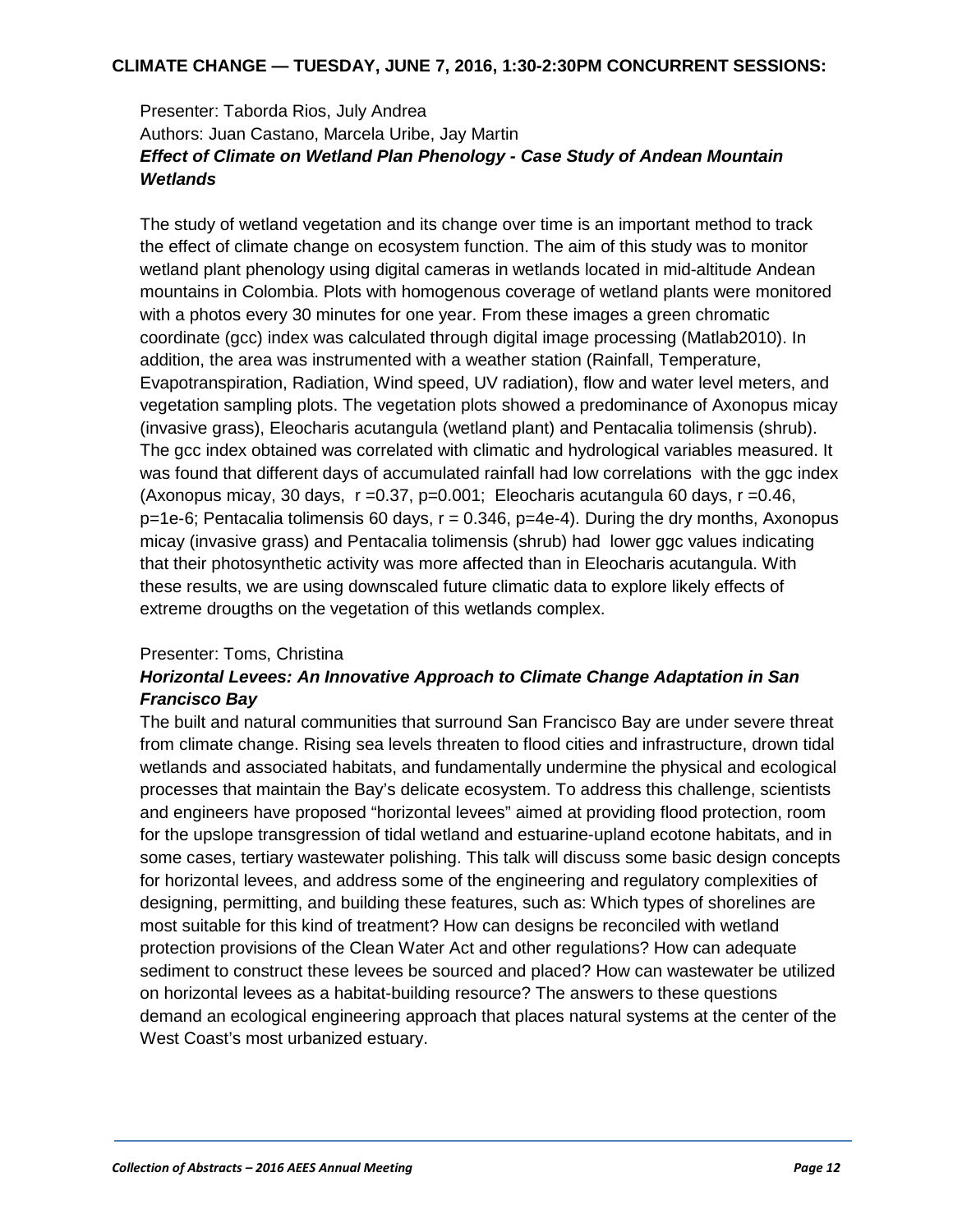#### Presenter: Latif Kalin Author: Celik, Seval *Hydrologic conditions, salinity fluctuations, and forested cover changes along a tidal gradient along the St. Mark River and East River: Distributary rivers of the Apalachicola River in Northwest Florida*

Climate change is likely to include changes in precipitation patterns, temperature, sea level, and frequency of disturbance events, which could have strong impacts on a variety of ecosystems, especially in coastal areas. Coastal ecosystems, particularly tidal freshwater forested wetlands, provide diverse ecological and socioeconomic services. These wetlands are influenced by tides, however they remain primarily freshwater because of river flow. Changes in the frequency of saltwater intrusion has been recognized as one of the major factors that may impact tidal freshwater forested wetlands in the future. However, long-term studies on the salinity effects on tidal freshwater wetlands are limited. The overall purpose of this study is to describe the hydrologic conditions, salinity fluctuations, and forested cover changes along a tidal gradient along the St Mark River and East River (distributary rivers of the Apalachicola River in northwest Florida).The salinity intrusion frequency is modeled by Artificial Neural Networks (ANN). Six monitoring stations were established to observe water level and salinity along the East River and St. Mark River. These data are employed to create the ANN model. The water level and salinity data collection began in December 2014 and continued until December 2015. Also, twenty-two forest monitoring stations were established (each river has 11 stations) to document changes in forest composition along a tidal gradient. The model results were associated with the vegetation survey to explore the response of different forest species to salinity and water level fluctuations of sea level rise and variations in fresh water input from the Apalachicola river on the species migration.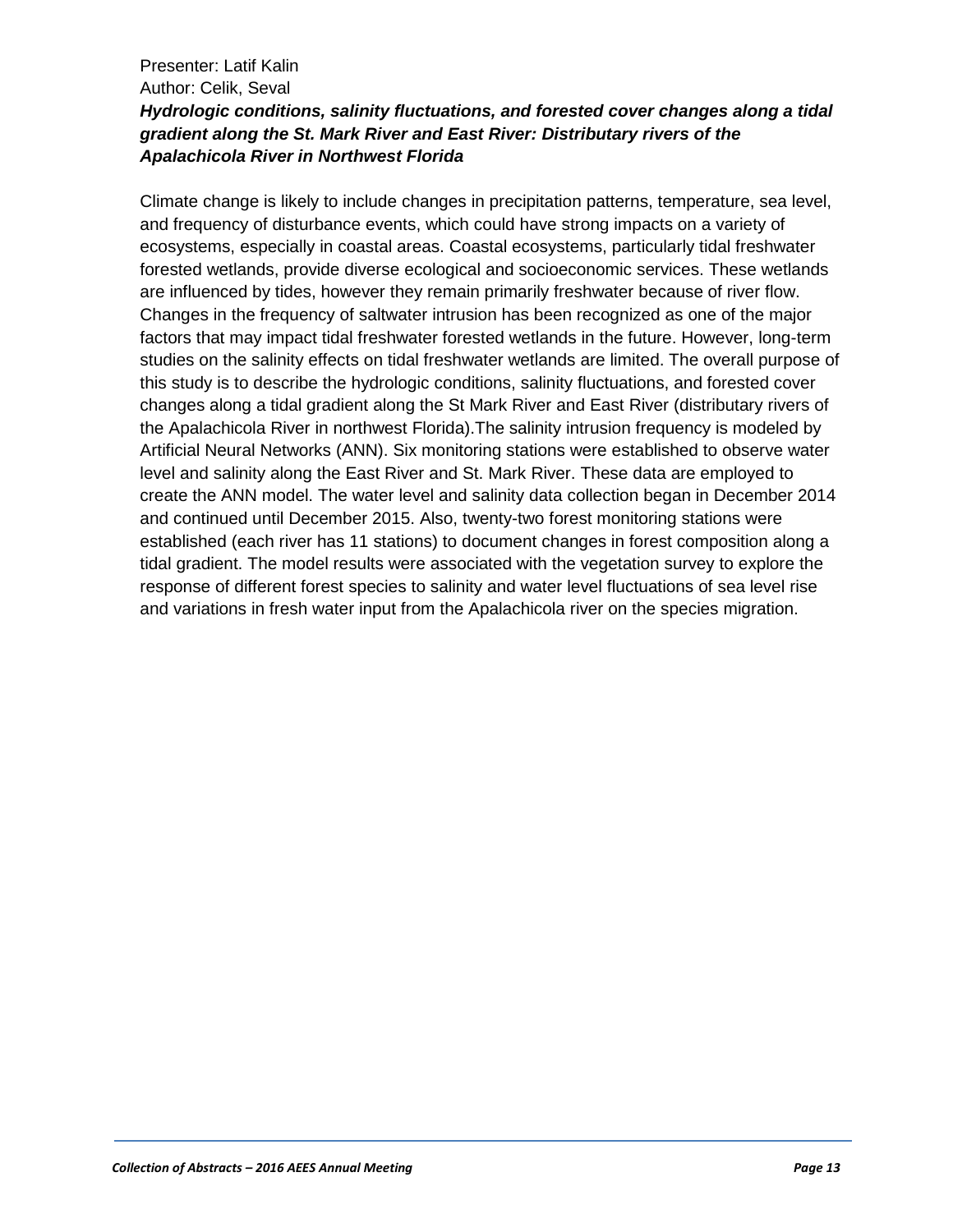#### *ECOSYSTEM SERVICES — TUESDAY, JUNE 7, 2016, 1:30-2:30PM CONCURRENT SESSIONS:*

Presenter: Trisha Moore Lead Author: McDonough, Kelsey Co-Authors: Hutchinson, Stacy and Moore, Trisha *Understanding the Relationship between Urban Best Management Practices and Ecosystem Services*

Increasing attentiveness to climate change and the dependence of human life on natural resources has spurred awareness about the detrimental impacts of human activity on the environment. Ecosystem services, or the benefits that humans derive from ecosystems, have changed more in the past fifty years than in any other comparable period in human history. The dilemma of managing the trade-off between immediate human needs and maintaining the ability of the Earth to provide ecosystem services is considered to be one of the largest challenges of this century. The ecosystem service concept aims to maximize the provision of services across an entire ecosystem to achieve overall ecosystem health through land management, policy, and economic decisions. The intent of this research was to improve such decisions by increasing the understanding about the relationship between urban best management practices and freshwater provision, erosion regulation, and flood regulation ecosystem services. Fifty-six land management scenarios with varying densities of BMP application were simulated using the Stormwater Management Model (SWMM). The ecosystem services resulting from these land management scenarios were quantified using indices developed by Logsdon and Chaubey (2013). Results demonstrate that the application of bioretention cells improve freshwater provision and erosion regulation services immediately downstream from the implementation site, and an increase in erosion regulation services was observed at the greater watershed scale. The culmination of this research will provide decision-makers with the knowledge to make sustainable land management, policy, and economic decisions that maintain water-related ecosystem services into the future.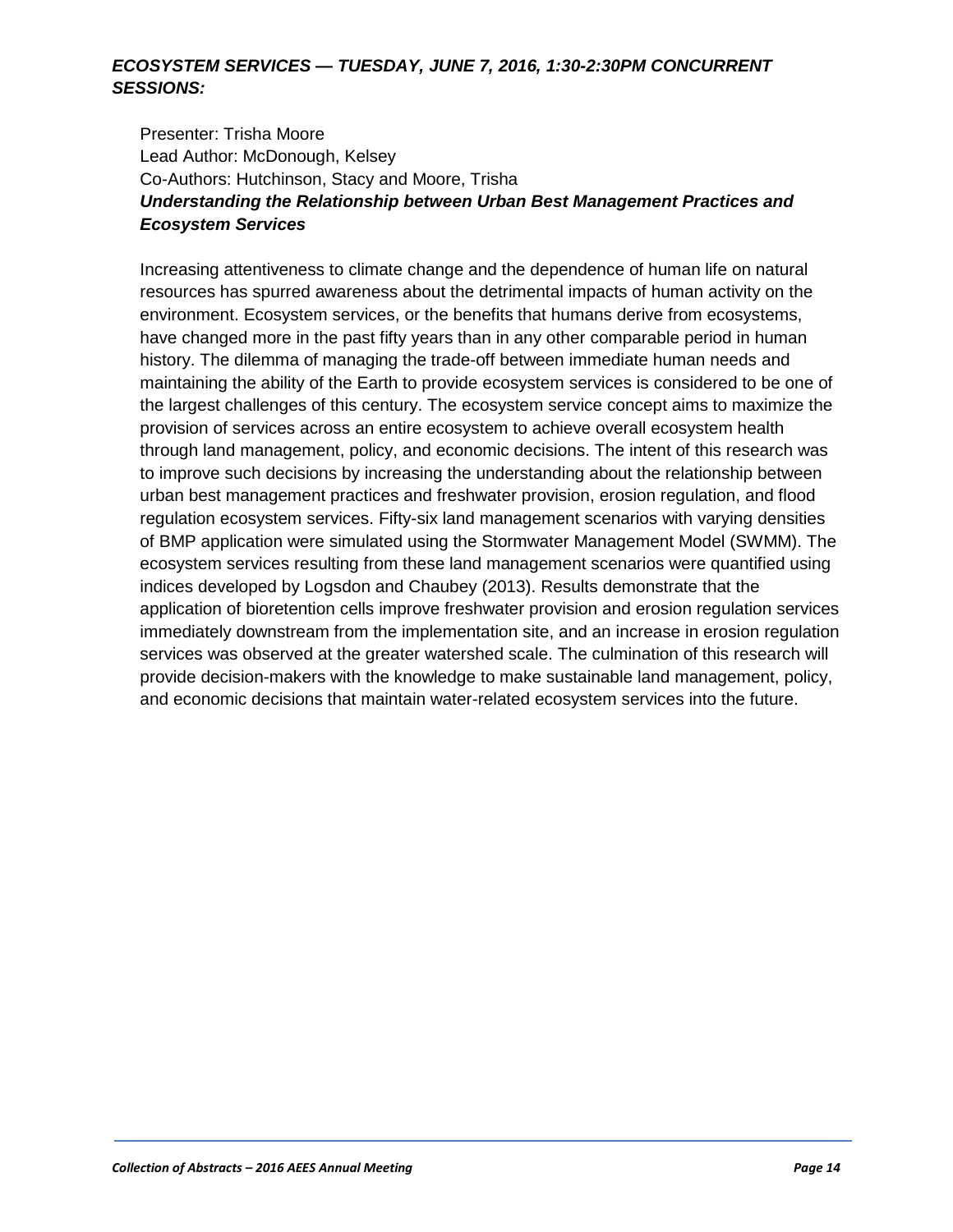## Presenter: Keys, Tyler Co-Authors: Nathan Jones, Durelle Scott, Daniel Chuquin *A cost-effective image processing approach for monitoring and assessment of fluvial ecohydrology*

The study of interactions between surface water bodies and their riparian ecosystems, known as ecohydrology, is a critical component of water resources management. Currently, monitoring of fluvial ecohydrology is hindered by the coarse spatial resolution of freely available satellite data and the expensive cost of high resolution remote sensing data. Here, we present a cost effective, user-friendly technique for examining the ecohydrologic dynamics of river corridors through the use of digital imagery. Using a digital time lapse camera, we captured hourly images of a headwater Appalachian stream and riparian ecosystem. Then, we utilized a MATLAB based image processing technique to evaluate ecohydrologic parameters (e.g., inundation surface area, floodplain wetness, and vegetation dynamics) in each image. To validate the accuracy of image-based surface area estimations, we created a high resolution LiDAR derived inundation model of the stream to quantify surface areas based on known stage values. The results showed a high level of accuracy  $(R2 = 0.94$ ; NRMSE = 7.96%), validating the appropriateness of the methodology. Our study highlights the use of time-lapse imagery as a robust method for analyzing the dynamics of river corridors and associated ecosystem services.

#### Presenter: Rey Sanchez, Andres Camilo

#### Co-Authors: Timothy H. Morin, Kay C. Stefanik, Kelly Wrighton, Gil Bohrer *The carbon balance in a heterogeneous estuarine wetland in Northern Ohio.*

Wetlands are powerful carbon dioxide (CO2) fixers but also the main individual source of methane (CH4), the second most effective greenhouse gas. Wetlands are often heterogeneous landscapes with high diversity of land covers and different paths of CH4 release or CO2 uptake. Understanding the budget of greenhouse gases in different land cover patches within a wetland is important in order to calculate the wetland's total greenhouse gas budget and to include its net climate change potential in an adequate wetland restoration plan. We studied CO2 and CH4 fluxes from different land covers at the Old Woman Creek (OWC) National Estuarine Research Reserve, at the Lake Erie shore in Northern Ohio. OWC is composed of four main types of land cover: open water, emergent cattail vegetation (Typha Spp), floating vegetation (Nelimbo spp), and mud flats. We measured CH4 and CO2 gas exchange using enclosed chambers at the four patch types monthly during the growing season of 2015. We also measured site-level CO2 and CH4 fluxes through the eddy covariance technique. Site-level fluxes were combined with a footprint model to generate continuous record of CO2 and CH4 emissions and to estimate the contribution of different patch types to the total flux measured by the tower. We conducted an analysis of the spatial and temporal variability of methane and carbon dioxide and discuss the implications of different arrangements of land cover types on carbon sequestration in wetlands.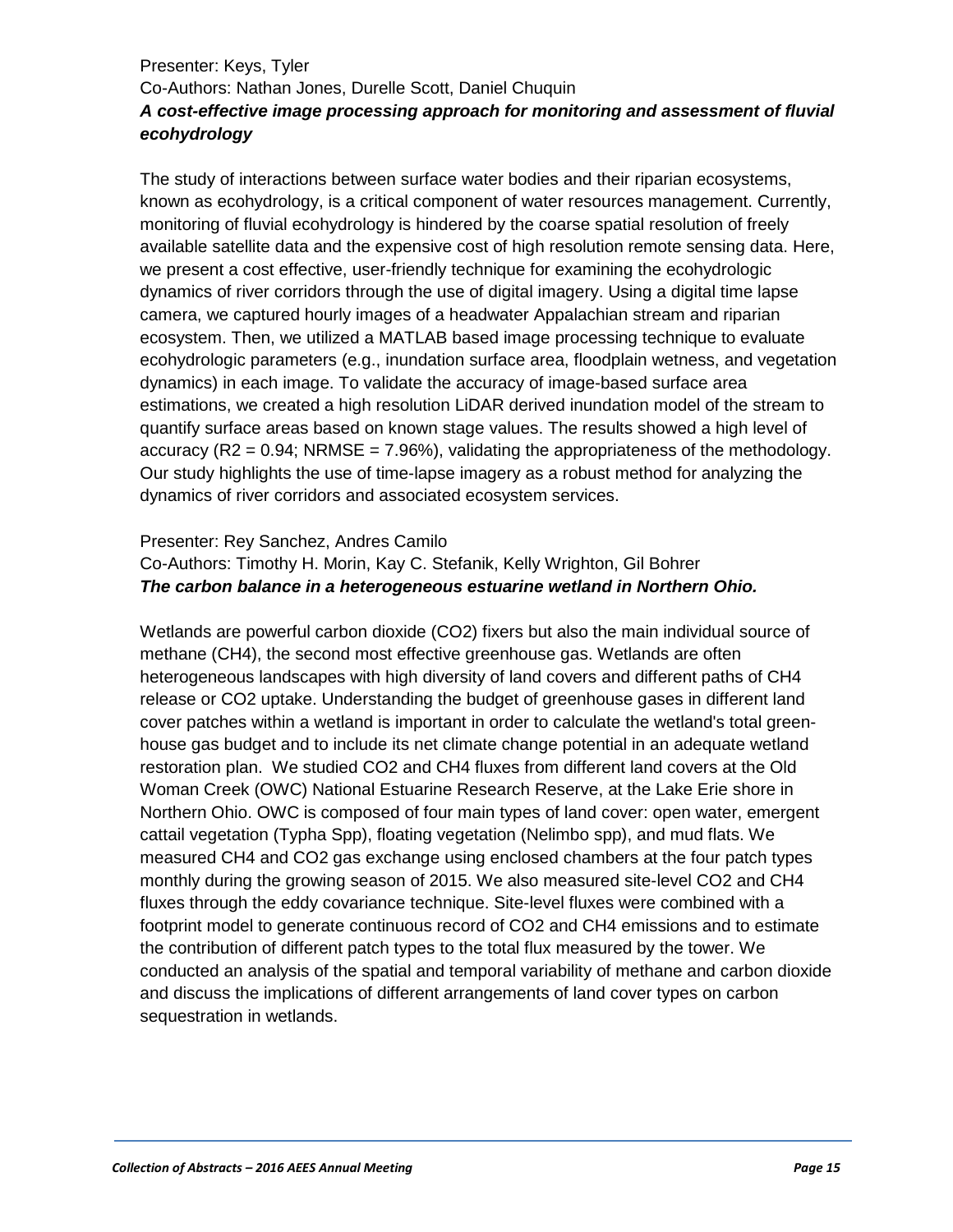## **SUSTAINABLE FOOD SYSTEMS — TUESDAY, JUNE 7, 2016, 1:30-2:30PM CONCURRENT SESSIONS:**

Presenter: Wilson, Chris Co-Authors: Kenneth Wacha, Violet Freudenberg, Thanos Papanicolaou *Assessing the sustainability of current management practices in an intensively managed landscape*

To assess management impacts on the functionality of intensively managed agroecosystems under increasing market demands and a variable climate, we developed an integrated, ecological-economic modeling framework equipped with data-informed, biogeochemical indices to illuminate the factors that influence sustainability in these systems. Most current metrics are static, or slow-changing soil characterization parameters that reflect better long-term interactions between landscape features, climate, and biology. However, the ever-changing land management and climate necessitates us to use dynamic parameters that reflect agroecosystem responses to different land management on similar timescales (e.g., seasonally).

Our framework examines the production of different ecosystem services including crop productivity, carbon storage, and net income under three different rotations with varying degrees of tillage intensity. The rotation with the highest tillage produced the highest yields, but also had the highest production costs. The second most intense practice also had high yields, as well as the highest net income. However, these two rotations had high erosion rates, which depleted the long-term, non-labile soil carbon, which is needed to sustain system productivity and health.

One metric, the Carbon Management Index (CMI), provided a good measure of a rotation's sustainability due to its incorporation carbon lability and the implicit accounting of erosion on carbon redistribution. The CMI for the more intense rotations decreased in recent years, showing that they are not sustainable despite being more productive or profitable in the short-term. The least intense tillage rotation had the lowest SOC depletion through erosion and it had the highest CMI with a still-increasing trend.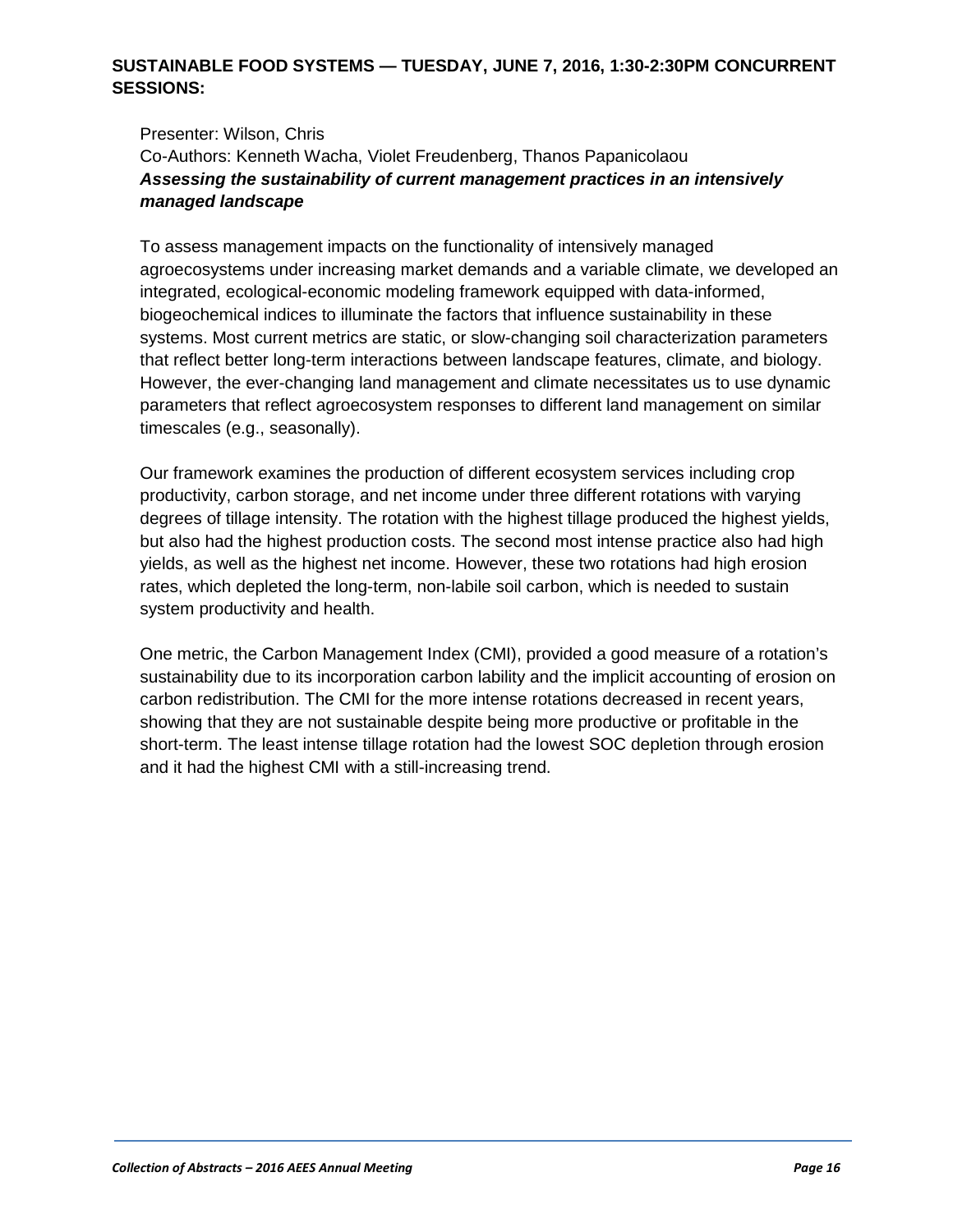#### Presenter: Hayes, Douglas

Co-Authors: Larry C. Wadsworth, Nurul Farhana Omar, Annette L. Wszelaki, J.M DeBruyn, S. Schaeffer

#### Long-Term Impacts of Biodegradable Plastic Mulches for Sustainable Production of *Fruits and Vegetables*

Use of thin plastic film as mulch is standard practice for specialty crop growers throughout the U.S, to prevent weeds and conserve water and soil. Unfortunately, most plastic mulch after its typical single-season use is stockpiled or burned illegally due to poor biodegradability and limited recycling options, releasing harmful residues such as microplastics into the environment. Our goal is to ascertain the efficacy of biodegradable plastic mulches (BDMs) relative to conventional polyethylene-based mulches as an alternate management practice. However, concerns by growers and key intermediaries have limited the widespread use of BDMs based on identified adoption barriers: lack of knowledge, high cost, and unpredictable breakdown during their deployment. To overcome these hurdles, we are implementing an integrated and transdisciplinary science- and application-based research design with a whole-system perspective, aiming to improve crop production, reduce post-harvest and environmental costs, and increase economic vitality for growers and consumers. Particular attention is being paid to the life cycles of the BDMs and the soil and soil microbiological ecosystems, and the ultimate fate of the plastic debris which forms. The overall goals and approaches of our project team (from University of Tennessee, Washington State University, and Montana State University) will be described and initial results will be discussed.

#### Presenter: Diemont, Stew

Co-Authors: Arnow, Eli; Arrington, Austin; Bunge, Avalon; Falkowski, Tomasz; Law, Eugene; Martinez, Isaias

#### *Ecological engineering for food: Succession and wild edibles*

Over 14% of people in the US are food insecure. One third of all child deaths globally are attributed to under-nutrition. Reasons for unmet food needs are complex and driven by many factors, including distribution. Agricultural production in the US runs at a net energy loss, which does not bode well for facilitating its sustainability using current techniques. Ecological engineering has made great strides in naturally garnering regulating (such as water quantity management), supporting (such as biodiversity enhancement), and provisioning ecosystem services (in terms of providing clean water). Ecological engineering work focused on the provisioning of food, however, has been limited. Ecological engineering has the potential to significantly contribute to discussions on sustainable food security. I will present our work on urban wild edibles, restoration of hay fields with wild foods traditionally used by local indigenous groups of eastern New York state, and agroforestry systems in Oaxaca and Chiapas, Mexico. I will pay particular attention to the role that succession and wild edibles could play in food security, sovereignty, and resilience. I will also discuss the cultural and regulatory barriers to a more tangible inclusion of edibles into ecological engineering design.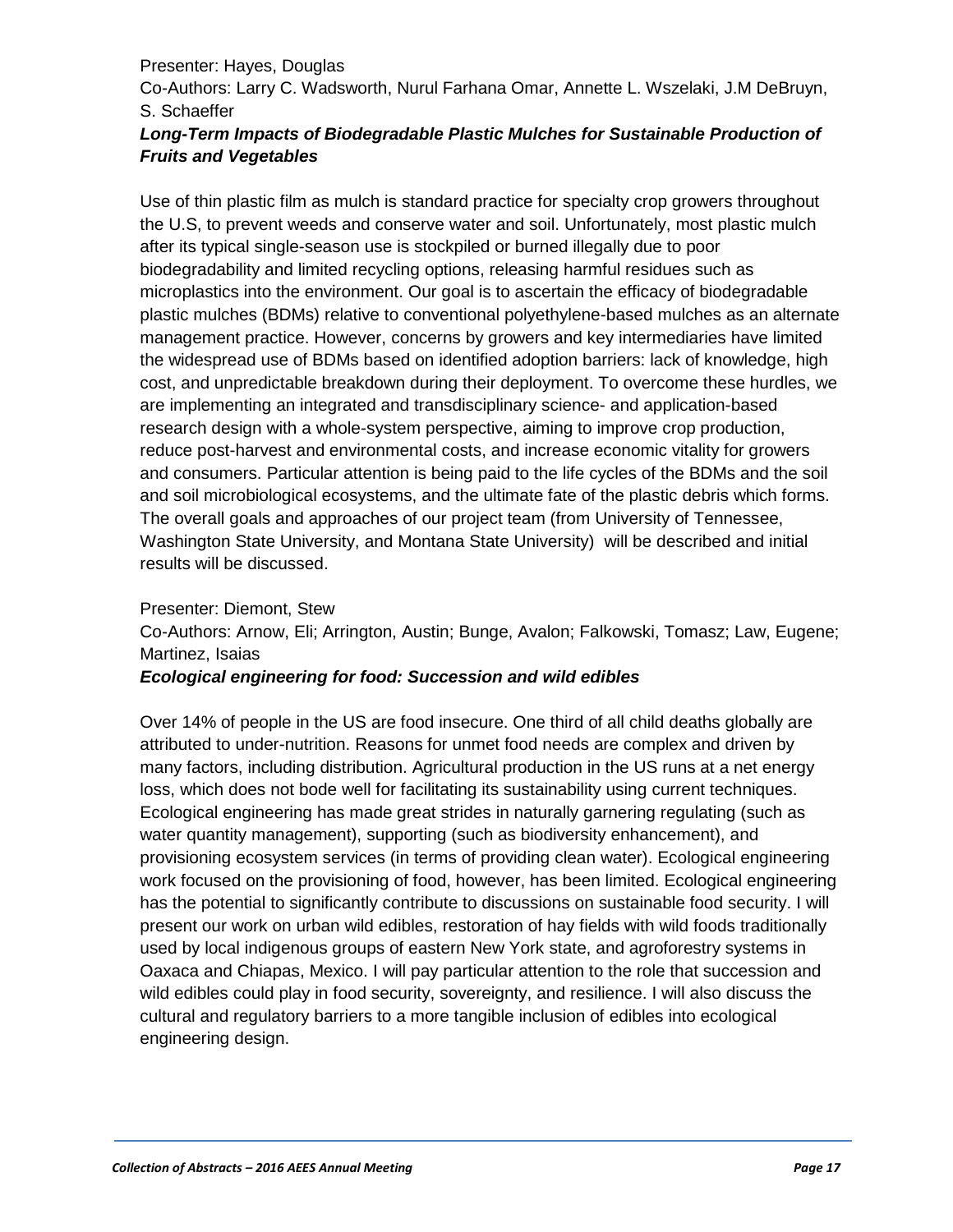#### Presenter: Fears, Jessica

## Co-Authors: Duane Graves, Linxi Chen, Jacques Smith, Aaron Poresky, Austin Orr *Evaluation of Biofiltration Media for Optimum Stormwater Treatment Under Controlled Outflow Conditions*

Significant effort is ongoing across the country to identify appropriate biofiltration media blends that effectively remove pollutants and support vegetation, while minimizing leaching of nutrients and metals. Geosyntec conducted a column study of candidate biofiltration media blends to help select a mix to be used in a major land development project. A column apparatus was constructed to test the effectiveness of five different biofiltration media mixes for treatment of real urban stormwater. The column apparatus was carefully designed to distribute stormwater evenly across columns, maintain constant hydraulic head, operate at a filtration rate of 9 inches per hour, and maintain a saturation zone in each column. The components of the biofiltration media were selected based on previous chemical and hydraulic testing and included combinations of two sands, coconut coir peat, activated carbon, compost, peat, biochar, and zeolite. Composite influent and effluent samples were collected and analyzed for E. coli, nutrients, total and dissolved metals, total suspended solids (TSS), and total organic carbon (TOC). In general, each mix provided TSS removal below the lab detection limit, 80-90% E. coli removal, and substantial metals removal. Some nutrient export was observed for mixes containing compost, but nutrient export was not observed for mixes containing peat and coco coir. Beyond the specific project goals, these results are expected to provide valuable information for developing design specifications for biofiltration media in the future, particularly in areas where bacteria and nutrient removal are important for meeting effluent standards and protecting receiving water bodies.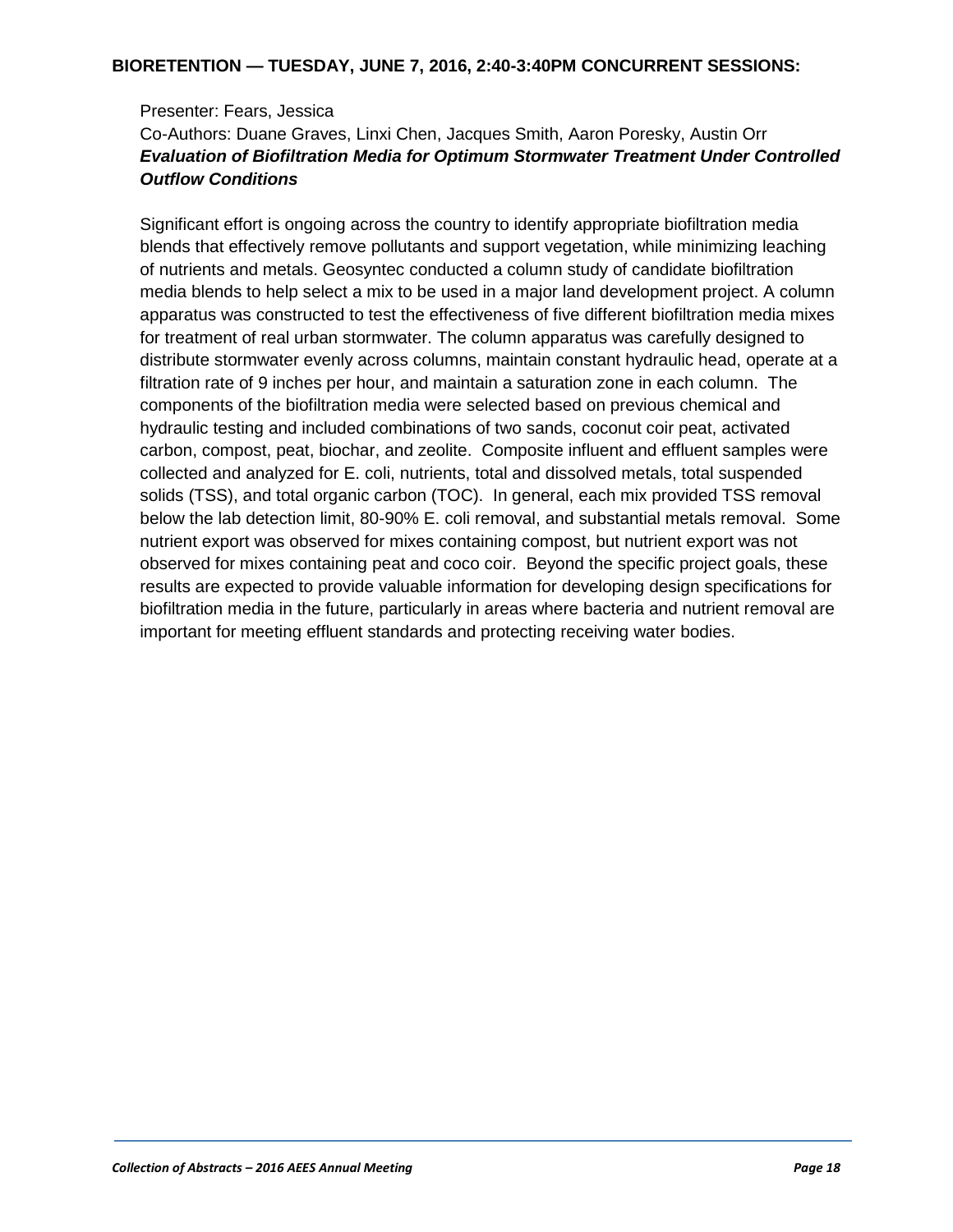#### Presenter: Morse, Natalie Co-Authors: Walter, Todd *How design affects microbial function and nitrogen treatment in bioretention*

Stormwater monitoring was conducted at two bioretention cells in Ithaca, NY. The sites were chosen to highlight differences in real-world conditions – one site was often saturated (wet basin), and the other was quick draining (dry basin). Whole soil genomic sequencing (metagenomics) was also conducted at each site and an adjacent reference location. The aim of this study was to pair stormwater quality data with in-situ microbial function to elucidate the black-box mechanisms controlling nitrogen treatment. While the wet basin had all the ingredients for denitrification, including higher abundance of denitrification genes, it performed poorly for nitrogen treatment. The wet basin exported about 10% (1.5 g) of excess nitrogen (NO3- and NH4+) per storm, while the dry basin reduced nitrogen by about 24% (2.3 g) per storm. These findings highlight how important design is for nitrogen treatment; the wet cell had the potential to denitrify, but due to site constraints the often saturated soils were unable to detain and treat nitrogen.

A parallel field study also revealed it may take longer than we think for denitrification to come on-line in these systems. Surface soils placed within a prime denitrification environment (often saturated bioretention cell), failed to equilibrate with surrounding soil denitrification potential after three months of monitoring. This indicates stormwater systems may require extra time to 'wind-up' and treat incoming nutrients. This is especially important when considering stormwater monitoring, which often follows a new installation.

#### Presenter: Tamkin, Abigail

## Co-Authors: Jay Martin, James Bauer, Yu-ping Chin, Andrew Ward *Using carbon isotopes to measure the reduction of hydrocarbons by bioretention*

Hydrocarbons are a prevalent pollutant in stormwater, coming from sources such as automotive fluids, combustion products, and asphalt. Quantifying hydrocarbons effectively is a priority for monitoring urban and suburban water quality, as many hydrocarbons are carcinogenic or mutagenic. Current bulk methods of hydrocarbon measurement are incomplete and may be ineffective in revealing their true presence. We have developed a new isotopic method to quantify total anthropogenic hydrocarbons in a given sample. When compared to conventional methods, such as gravimetric analysis, and GC-FID, this isotopic approach can reveal the gap in knowledge that exists for quantifying these compounds. These analytical methods were compared by analyzing the ability of bioretention cells to reduce hydrocarbons in stormwater in Columbus, OH. Synthetic stormwater or tap water was added to curbside retrofit bioretention cells through a series of controlled, simulated rain events. Underdrains below the curb allow collection of "outflow" drained water from the gardens.

Preliminary data for particulates from the first blank test (tap water only) found 0.087 mg HC/L for the inflow water, 1.06 mg HC/L for the first flush of outflow water, and 0.082 mg HC/L for outflow after 15 minutes. This data will be used as a baseline for tests using the synthetic stormwater as inflow water. Further data from bioretention tests, as well as correlating data using the conventional methods, will be obtained this winter and spring.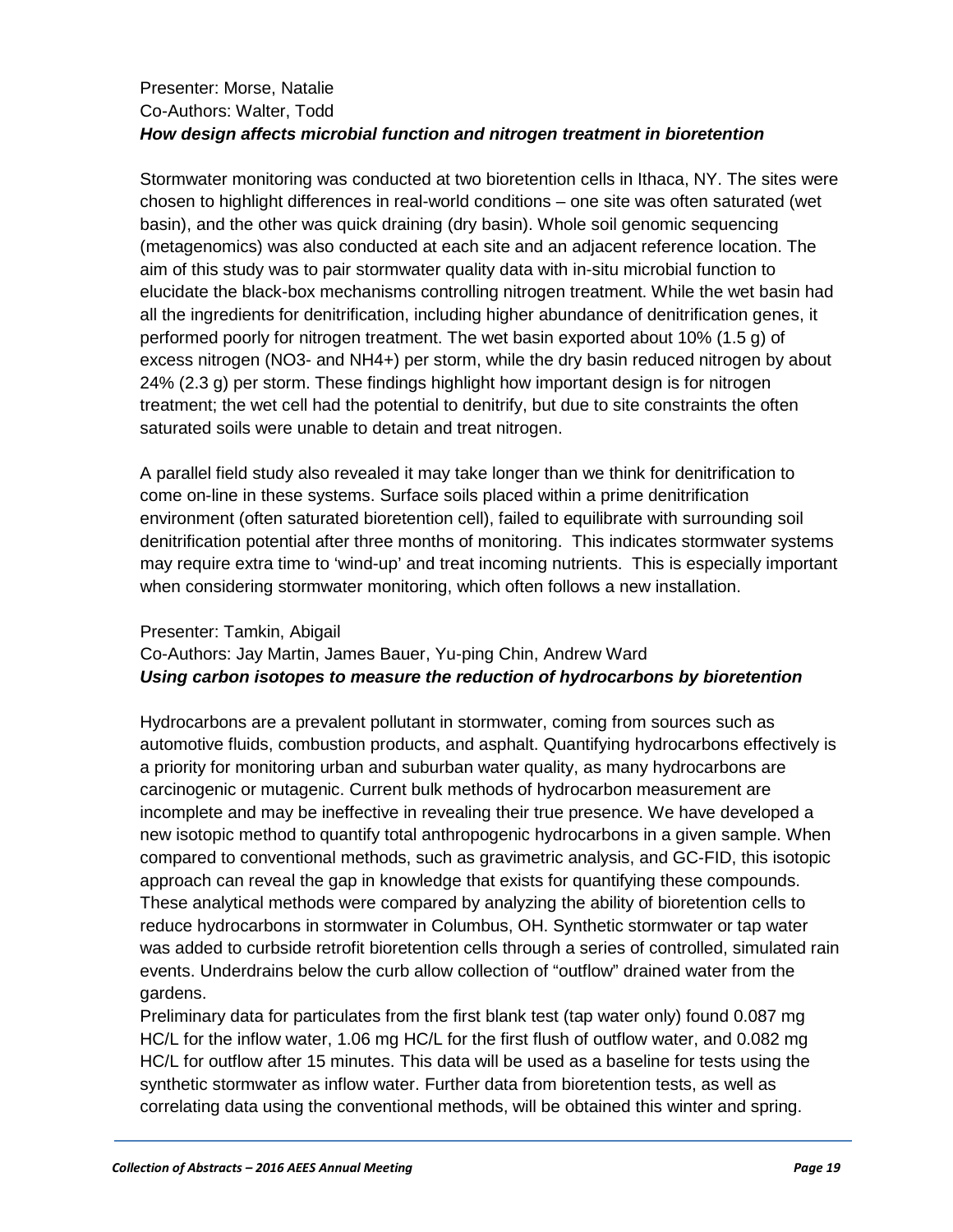#### **URBAN WATERSHEDS — TUESDAY, JUNE 7, 2016, 2:40-3:40PM CONCURRENT SESSIONS:**

## Presenter: Woockman, Robert Co-Authors: John Schwartz *Channel Protection: Surplus Stream Power, Channel Erosive Resistance Elements, and Sediment Source Potential*

Cost effectively mitigating channel degradation due to excess energy in small stream systems, caused by decreases in initial abstraction or modifications to channel erosive resistance, requires linking planning of stormwater control measure suites with stream rehabilitation needs. Integrated management plans can be accomplished through fluvial audits that observe surrogate measures of a channel's erosive versus resisting forces and continuous simulation modeling (CSM) to identify potential response trajectories. Surrogate measures of channel erosive resistance and surplus stream power are explored to identify influence on developmental states and identify potential grouping. Calibrated CSMs of hillslope processes and in-channel processes are used to validate exploratory field data analysis and explore effective mitigation practices. Ultimately, this research is expected to support stream system rehabilitation in ER67 through adaptation of mitigation practices relative to channel erosive resistance properties.

#### Presenter: Bell, Colin D.

#### Co-Authors: Sara K. McMillan, Sandra D. Clinton, Anne J. Jefferson *Urban stormwater control measures effect on watershed hydrology*

Stormwater control measures (SCMs) are designed to mitigate effects of urbanization on hydrology, but our ability to predict the cumulative effect of multiple SCMs at watershed scales is limited. The most widely used metric to quantify impacts of urban development, total imperviousness (TI), does not contain information about stormwater control. We analyzed the discharge at 16 urban watersheds in Charlotte, NC spanning a range of TI (4.1 to 54%) and area mitigated with SCMs (1.3 to 89%). We then tested watershed metrics that quantify the degree of urban impact and SCM mitigation to determine which best predicted hydrologic response. At the event time scale, linear models showed TI to be the best predictor of peak unit discharge and rainfall-runoff ratios across a range of storm sizes. TI was also a strong driver of both a watershed's capacity to buffer small (e.g., 1-10 mm) rain events, and the relationship between peak discharge and precipitation once buffering capacity is exceeded. Metrics containing information about SCMs did not appear as primary predictors of event hydrologic response, suggesting that the level of SCM mitigation in many urban watersheds is not sufficient. Over annual timescales, impervious surfaces unmitigated by SCMs and tree coverage were best correlated with streamflow flashiness and water yield, respectively. The shift in controls from the event scale to the annual scale has important implications for water resource management, suggesting that overall limitation of watershed imperviousness rather than partial mitigation by SCMs may be necessary to alleviate the hydrologic impacts of urbanization.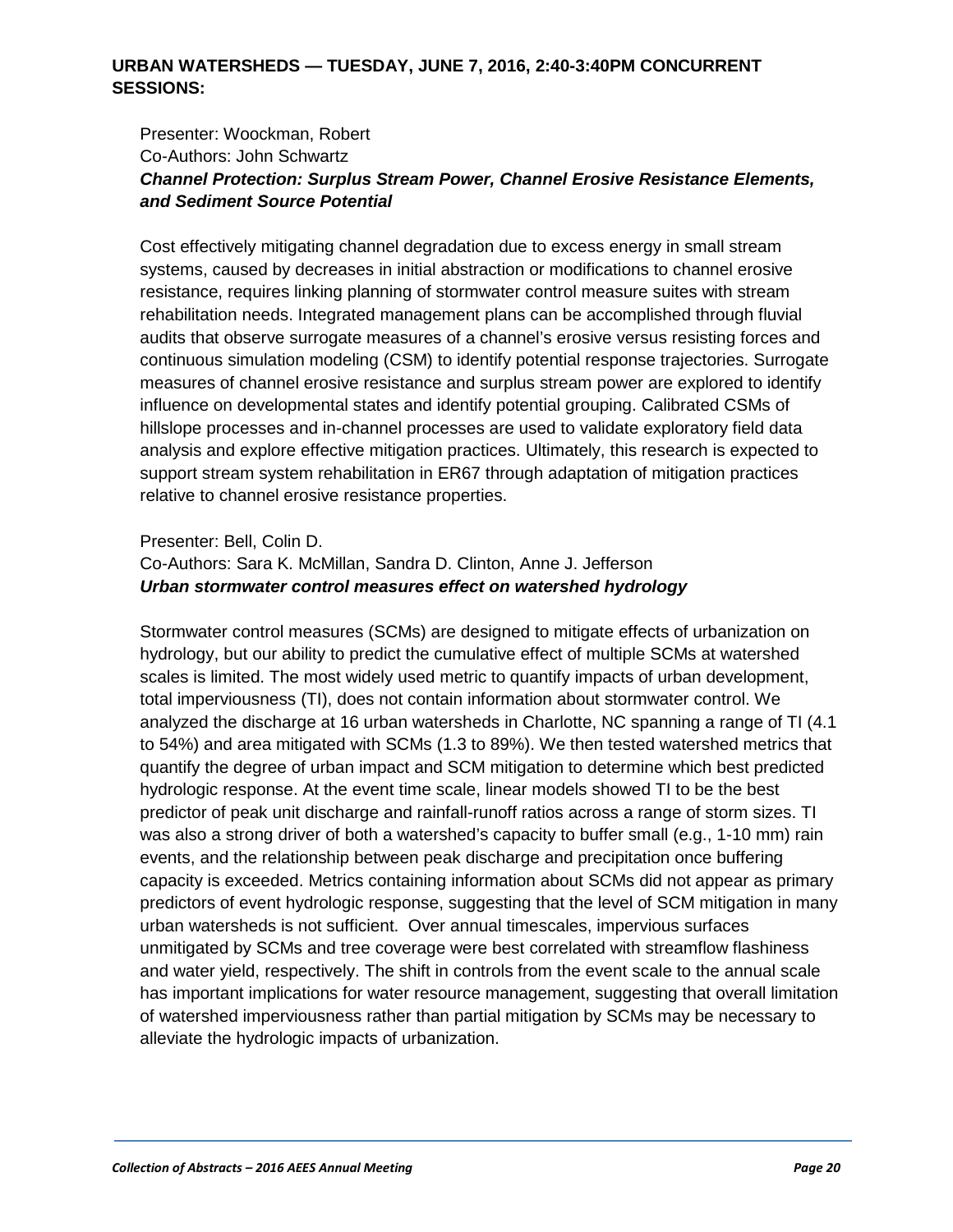#### Presenter: Hitchcock, Daniel R.

## Co-Authors: Anand D. Jayakaran, Thomas H. Epps, Jessica A. Palazzolo, David L. White *Evaluating Ecohydrological Function and Green Infrastructure to Support Low Impact Development in Coastal South Carolina*

In coastal South Carolina, a region experiencing both increased development and climate variability, this research focuses on the definition of ecohydrological criteria for sustainable land and water resource guidance, specifically in upland areas that ultimately drain to tidal creeks and rivers. Water resources management is further complicated as these watersheds typically have shallow groundwater and low gradient topography. Results from several research projects have implications for watershed planning and site engineering, including stormwater management and - more specifically - the development of design criteria for low impact development (LID). Forested water budgets are being refined with the goal of defining pre-development conditions for sustainable land use decision-making. Stormwater control measures, specifically engineered wetlands and bioretention systems, are being investigated to determine hydraulic and water quality performance considering influence of shallow groundwater. An assessment of existing resources (green infrastructure) and their benefits - via ecohydrological services at various scales - can provide guidance toward resource protection with the goal of creating resilient communities - whether by conservation or restoration efforts, or by better site design during land use change.

## **INNOVATIONS IN ECOLOGICAL ENGINEERING EDUCATION — TUESDAY, JUNE 7, 2016, 2:40-3:40PM CONCURRENT SESSIONS:**

## Presenters: Cianfrani, Christina and Sarah Hews *Collaborative Learning: Exploring Systems Thinking Using a Living Building*

The Integrated Sciences First-Year Program at Hampshire College challenges students to learn about complex systems and systems thinking, improve quantitative skills, make connections among fields of science, design innovative collaborative projects, and create a vibrant science community. The program consists of fall and spring semester courses and a summer research experience. In the fall of 2015, a group of 34 incoming first-year students took one of three courses covering microbiology, hydrology, or mathematical modeling using the Hampshire College Kern Center, a new building built to the Living Building Challenge Standard, as a case study. Students met twice a week to explore the science behind the systems of the living building in their specific discipline. Once a week all three classes met together to complete collaborative projects, share expertise, and form a science learning community. Students designed and built wetland boxes intended to function similarly to the greywater treatment wetlands designed for the Kern Center. Students alternated leading the labs and tested the water quality, characterized the microbial community, and developed a Stella model for the system. For their final project, they created posters and videos describing the entire system to be displayed in the Kern Center. Assessment data for the program was collected using pre/post questionnaires, rubrics, self-evaluations, focus group interviews and anecdotal reports from faculty. The results of these assessments are used to demonstrate the effectiveness of introducing students to problem based research questions, peer mentoring and collaborative research in their first year.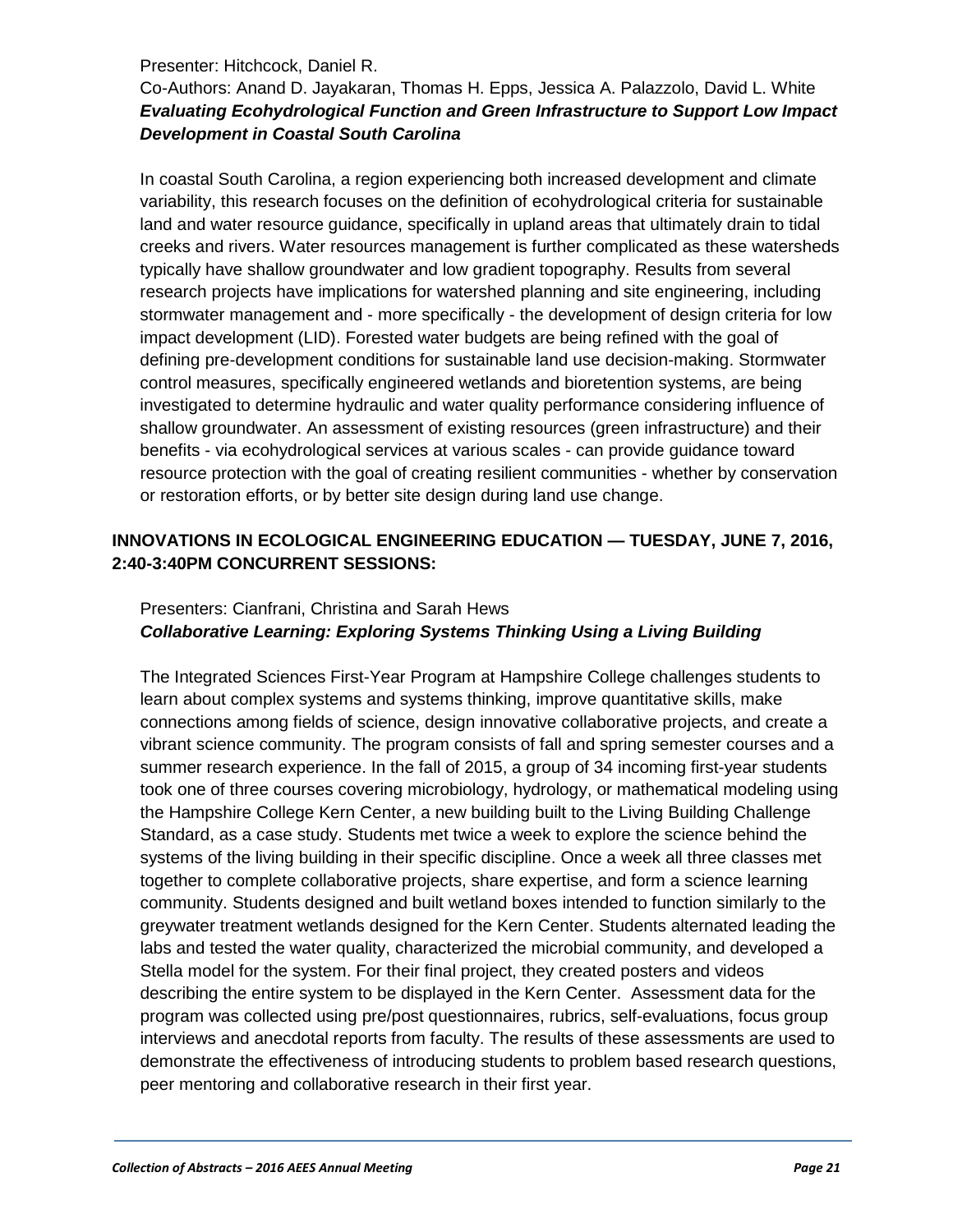#### Presenter: Calabria, Jon *Study Abroad: Student Reflections from a Semester Design Studio in the Premontane Wet Forest of Costa Rica*

This presentation highlights challenges and successes of guided reflection during a condensed semester long study abroad course that trains aspiring landscape architectural students in Costa Rica. The curriculum consists of taking a project through design development and construction documentation phases. These projects involve stakeholders from campus, who also live in the community of San Luis. During the Fall 2015 semester, students envisioned an Artist in Residence (AIR) campus in an environmentally sensitive area that is likely to undergo a vast ecological shift due to climate change. Students considered design strategies and tested them with landscape performance evaluations to improve ecological function within a built landscape. These experiences were captured through daily, professional journaling and a prompted reflection piece at the end of the semester partially based on the "DEAL" model (Ash and Clayton, 2009). Daily journal entries were recorded in a bound journal and reviewed by faculty and generally discussed biweekly. The beginning phase of the journaling focused on descriptive entries, then subsequent phases articulated academic learning of their chosen profession. Although there is some difficulty with sustained journaling and meaningful reflection, preliminary assessments of the reflection illustrated how students learned the craft of landscape architecture. Over the course of the semester, some of the biggest shifts centered on articulating their academic learning. Although frustrated at times, many students reported a greater awareness of their professional trajectory and how they can become better students of landscape architecture involved with sustainable design in a changing ecosystem.

## Presenter: Calabria, Jon

## *Projective Design as a Research Strategy in Ecological Engineering*

When considering research strategies in ecological engineering intended to solve vexing, wicked problems, projective design is not a familiar term to most. Historically, some disciplines have met a sole objective at the cost of others, such as channelization of rivers for flood control that disregard the ecological function of riparian ecotones. Instead of solving for a single objective, perhaps using projective design as a methodology to optimize a solution that satisfies many objectives is meritorious. Design based research is not a new idea, but in the age of rapid model simulations that characterize and predict dependent ecological functions, projective design should be considered as a primary design strategy. That is, using projective design to suggest a variety of alternative design solutions that are subsequently vetted in light of many competing objectives could be an appropriate strategy and worthy of discussion as ecological engineering grapples with ecologically appropriate, resilient solutions. In this session, several examples of projective design will be presented to help participants visualize the benefits of providing a projective design that is subsequently assessed through landscape performance metrics. Projective design offers opportunities to reach an optimized design alternative.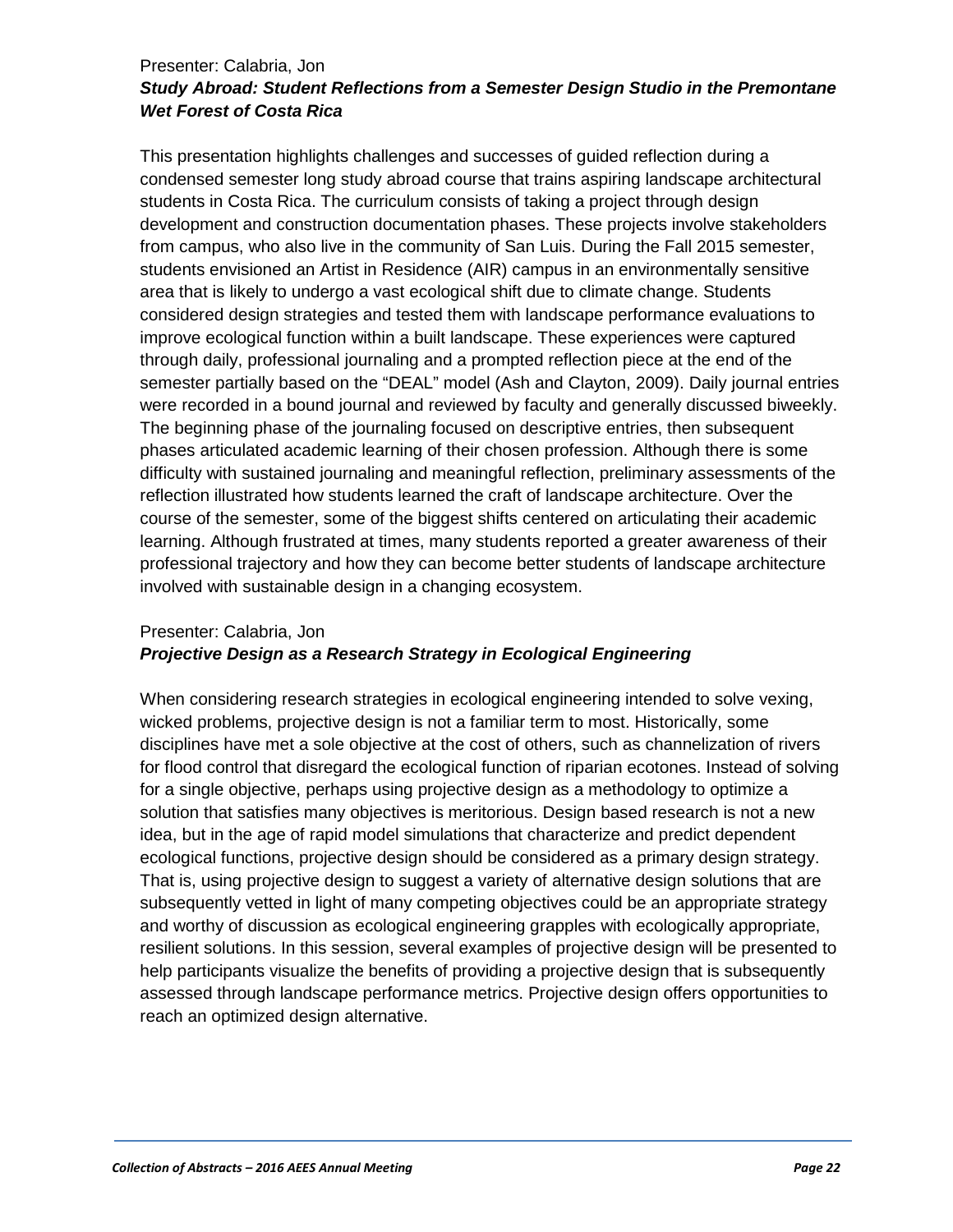#### **URBAN LANDSCAPES — TUESDAY, JUNE 7, 2016, 3:50-5:10PM CONCURRENT SESSIONS:**

Presenter: Jon Hathaway Lead Author: Winston, Ryan Co-Authors: Jon Hathaway, Alessa Smolek, Bill Hunt *Modeling bioretention performance under climate change scenarios in Ohio, USA*

The impacts of climate change on urban water systems, especially green infrastructure, have been largely unexplored. Quantifying the effects of changing precipitation and temperature patterns on stormwater controls is critical to building resilience into urban drainage networks. Three bioretention hydrology data sets collected in Northeast Ohio were used to calibrate the continuous simulation model DRAINMOD. Precipitation and temperature data derived from dynamically downscaled climate predictions for the mid-21st century (2055-2059) under two climate scenarios (RCP 4.5 and RCP 8.5) were used to assess changes in the bioretention water balance (drainage, overflow, exfiltration, and evapotranspiration) compared to current climate conditions (2001-2004). Future climate scenarios suggested lower annual average rainfall depths, longer dry periods, and hotter temperatures for Northeast Ohio, leading to relatively modest changes to the overall water balance. Volume reduction provided by the bioretention cells was predicted to either increase by 4-6% or decrease by 5-9% under future climate. In all modeled cases, overflow and ET increased as a percentage of the water balance. To maintain current volumes of overflow in future climate scenarios, the bowl storage volume needed to be increased up to 51%. Results from this analysis suggest current bioretention designs may need modification to be resilient to climate change in this region. However, similar analyses should be conducted in other regions where predicted changes to precipitation patterns are more pronounced.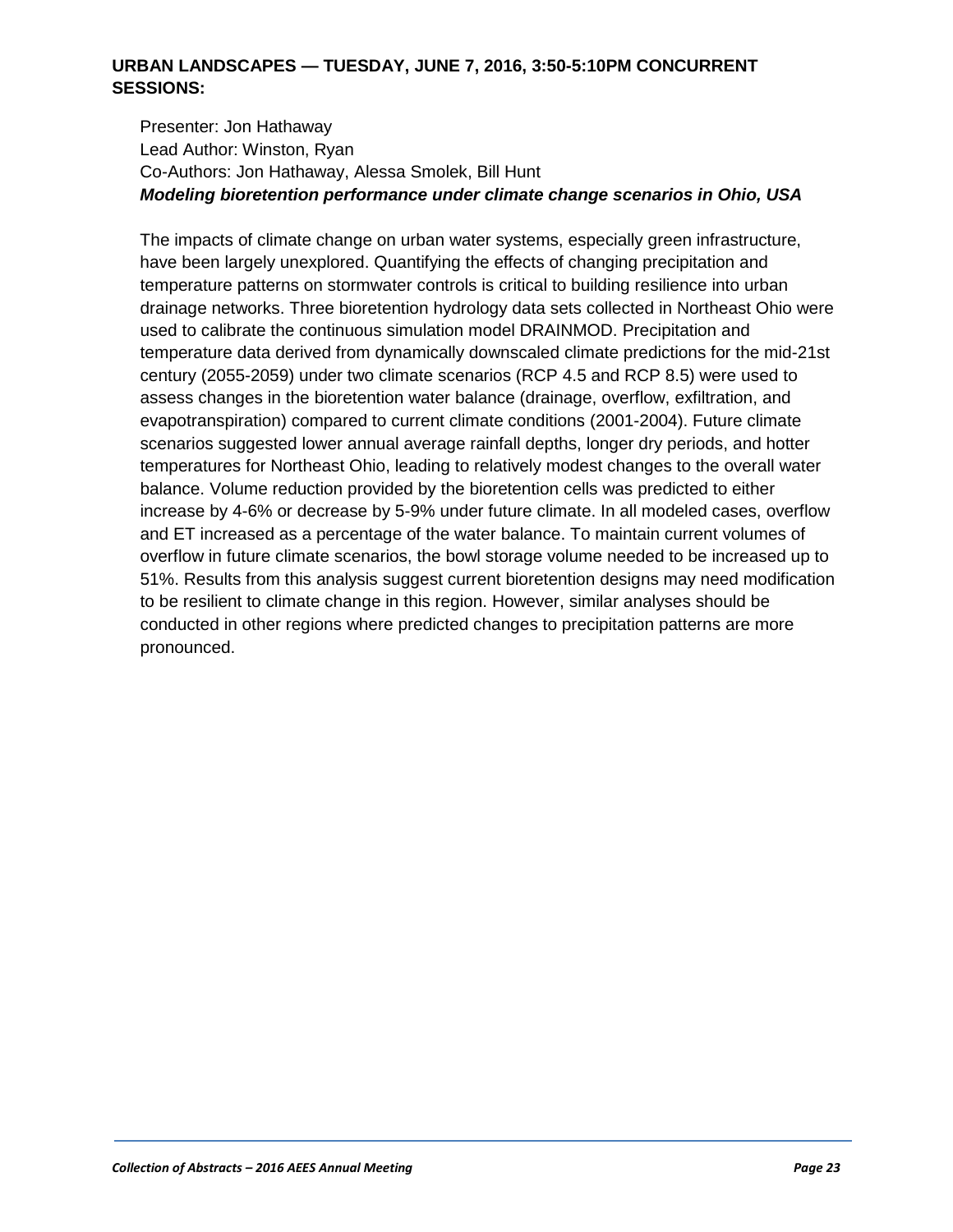#### Presenter: Majidzadeh, Hamed Co-AuthorS: B. Graeme Lockaby, Robert Price, Robin Governo *Effect of urban impervious surfaces on soil carbon dynamic*

A significant increase in urbanization will be observed during the next fifty years. It has been shown that urbanization impacts soil carbon (C) and nitrogen (N). Many of previous studies have suggested that urban land use may increase the C storage in comparison to native soil without considering the effect of impervious surfaces such as building, and sidewalks on soil carbon. Few studies that sampled beneath the impervious surfaces are not usable in climate change models, since there is no insight to mechanism of reactions beneath those surfaces. To address this knowledge gap, for the first time, a controlled study designed with three different structures; concrete slabs, mock-up of houses on crawl space, and grassed lawns were installed on 5m x 5m plots.

Soil carbon content beneath concrete slabs and houses was 36 percent or 0.76 Kg/m2  $(\pm 0.15; \pm 95\% \text{C}$ .I), and 52 percent or 1.11 Kg/m2 ( $\pm 0.15; \pm 95\% \text{C}$ .I) lower than grassed reference plots respectively. Higher carbon loss beneath the houses is due to oxidation of surface soil which is not protected by vegetation or concrete. While beneath the concrete slabs longer water poundings minimized the carbon oxidation. Soil oxygen beneath the concrete slab was significantly lower than other treatments. The soil beneath the concrete slab had the minimum microbial activity possibly due to lack of oxygen and food. The soil beneath the houses had higher microbial activity in comparison to concrete slabs, however still fifty-one percent lower than reference plots.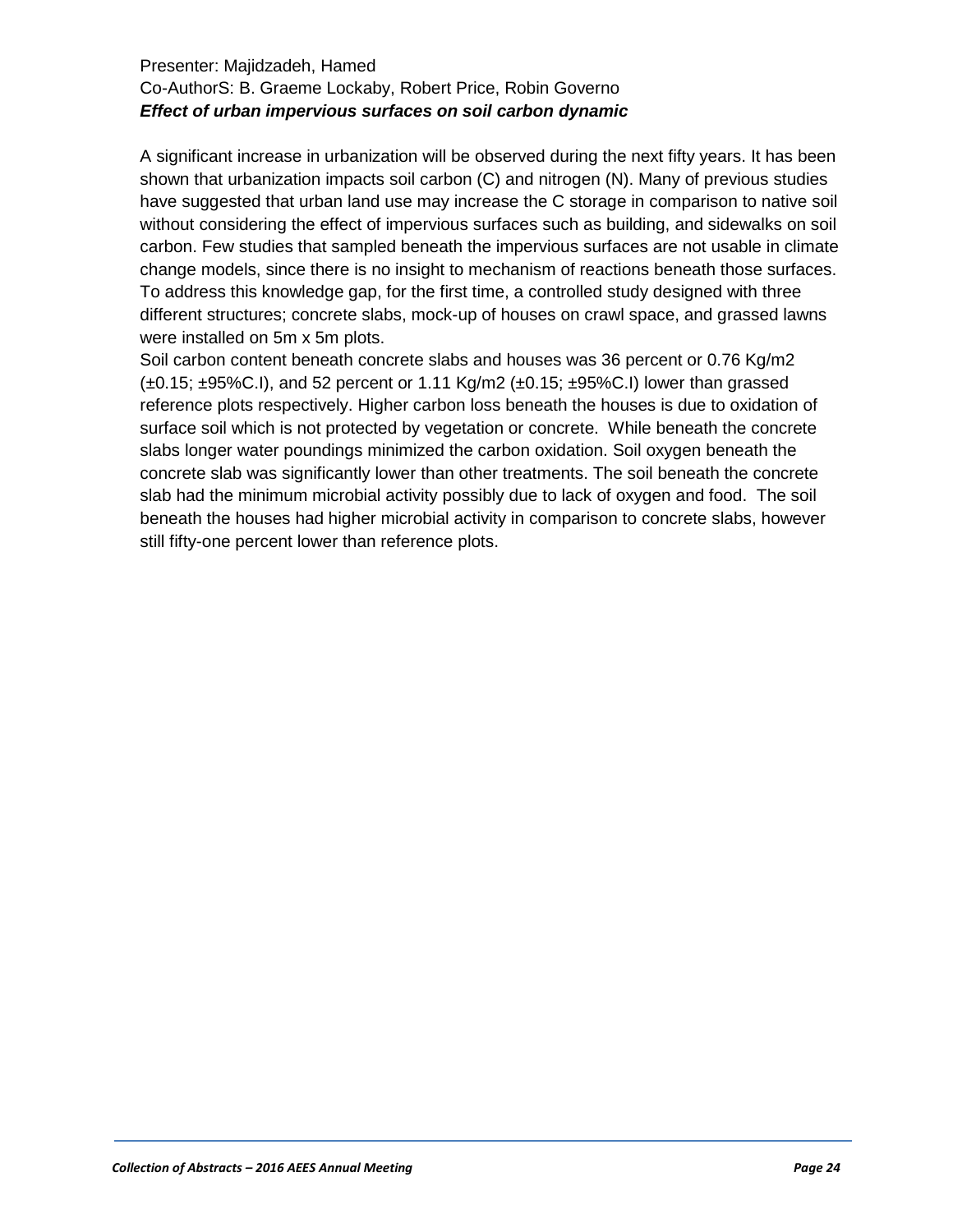#### Presenter: Jayakaran, Anand

## Co-Authors: T. J. Knappenberger, J. D. Stark, J. M. Palazzolo, D. R. Hitchcock *Rain garden mesocosm and porous pavements performance in Western Washington*

Recent advances in several broadly allied scientific disciplines have shown that green stormwater infrastructure (GSI) can to some extent restore the natural pathways that stormwater takes from landscape to stream. Rain gardens and permeable pavements are one of several GSI techniques that are commonly used across the country. In the State of Washington, the use of GSI is mandated for any new or retrofit construction project that meets certain criteria. The talk will focus on performance studies of a 16-raingarden mesocosm array as well as a 9-cell replicated asphalt pavement test facility that are installed at the Washington State University Puyallup Research and Extension Center Campus, Puyallup, WA. The rain garden mesocosms comprise four different soil mixes with four replications each. The mixes differ in their sand, compost, and water treatment residuals content. The asphalt test facility has 9 lined cells - 3 cells are constructed with conventional asphalt and 6 with porous asphalt. Runoff from the impervious cells acts as control and were compared to runoff from the pervious cells. All water applied to the surface and that which infiltrated through the sub-base aggregate was monitored and collected at the outflow. Artificial and natural storm events were used to test both hydrologic and biogeochemical properties of the two systems. Pollutants evaluated were suspended sediments, metals, nutrients, and hydrocarbons. Preliminary stormwater flux and pollutant remediation information from this study will be presented at the conference. Results from the rain garden mesocosm study will be compared with flow and biogeochemical transformations conducted on four rain gardens in South Carolina, installed in four landscape positions, and monitored over a period of two years.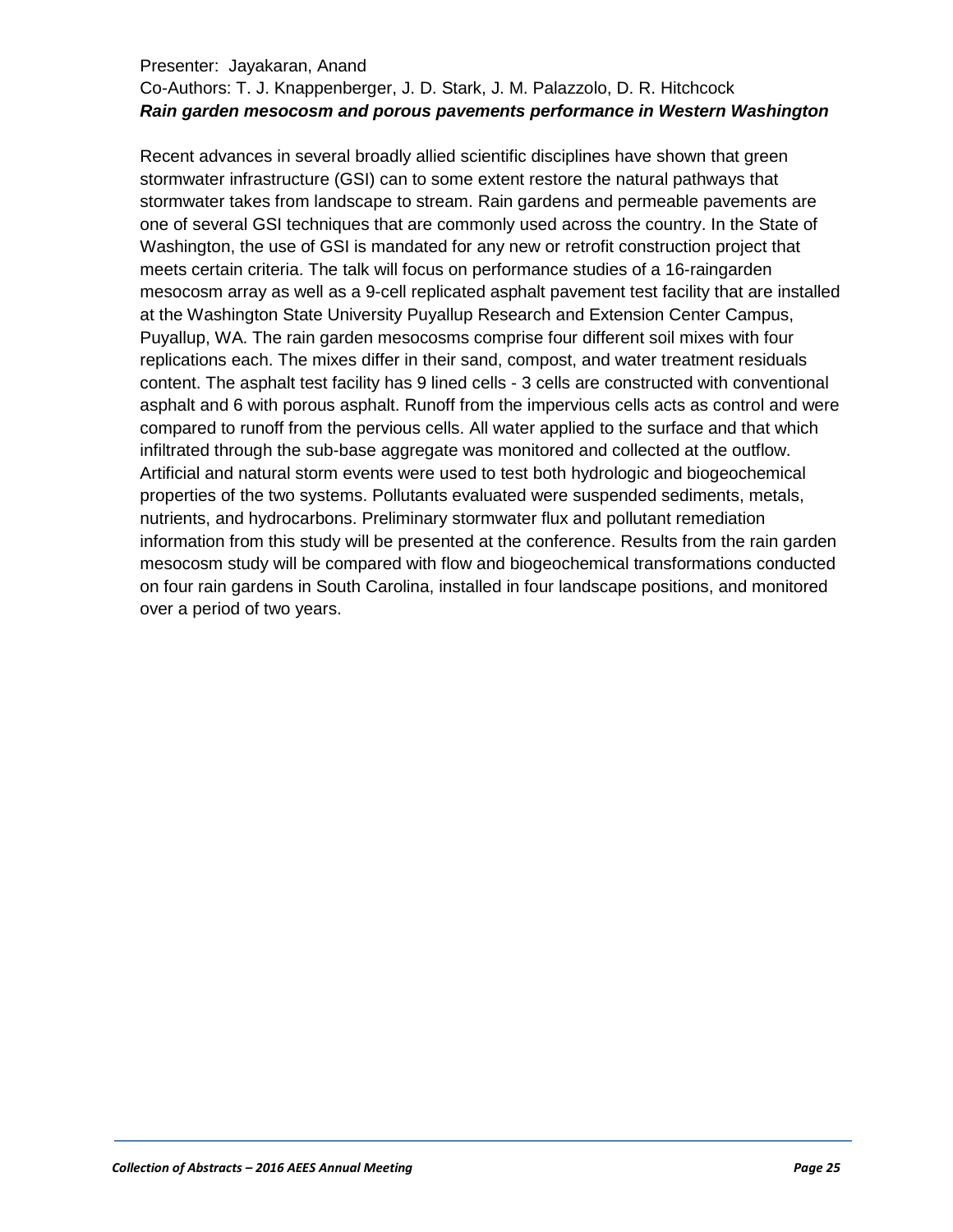#### **STREAM RESTORATION II — TUESDAY, JUNE 7, 2016, 3:50-5:10PM CONCURRENT SESSIONS:**

Presenter: Jennings, Greg Co-Authors: David Penrose, Karen Hall, Darrell Westmoreland, Jason Zink, Mike Geenen, David Bidelspach, Bill Swartley

*Stream and Wetland Restoration at Rendezvous Mountain State Forest*

Beginning in 2005, North Carolina State University, the North Carolina Forest Service, and North State Environmental, Inc., implemented a comprehensive stream restoration project on Purlear Creek on the Rendezvous Mountain State Forest property in northwestern North Carolina, USA. The goals were to improve water quality and habitat in mountain streams to provide recreational fisheries. This project serves as a demonstration and research site to promote best management practices for restoring and maintaining natural stream functions in watersheds with excessive stream sedimentation resulting from forestry and agricultural land uses. The restoration project included several components: (1) stream channel realignment and floodplain vegetation planting for a 200-m tributary in 2006; (2) restoration of a 2-ha wetland by ditch-plugging and planting in 2006; (3) streambank stabilization and in-stream structure installation in a 500-m reach of Purlear Creek in 2007; (4) stream channel realignment and floodplain vegetation planting for a 600-m reach of Purlear Creek in 2007; and (5) stream channel realignment and floodplain vegetation planting for a 500-m reach of Purlear Creek in 2009. During each phase, engineered plans were created based on local reference streams to restore natural physical and ecological stream functions. During construction, educational workshops were conducted to teach contractors, consultants, and agency representatives about natural stream restoration techniques. Comprehensive project site monitoring includes hydrology, morphology, vegetation, and instream habitat. Results to date indicate that the stream system is stable with a growing diverse plant and animal community. Ongoing benthic macroinvertebrate studies indicate rapid reestablishment of stable populations. This presentation will highlight lessons learned during and following project.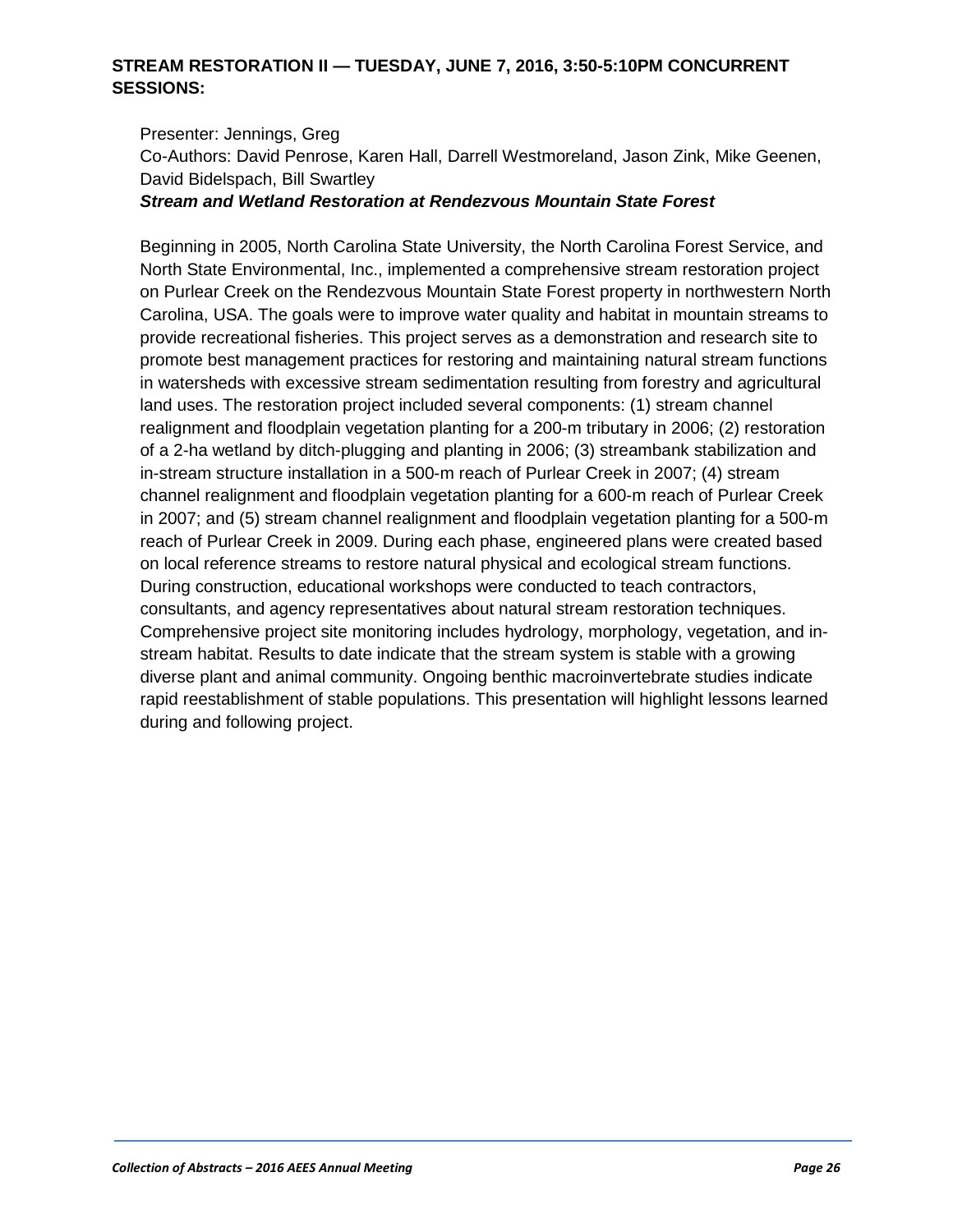## Presenter: Cooper, Dylan Co-Authors: W. Cully Hession, John Galbraith, Durelle Scott *Does legacy sediment removal in stream restoration provide a reduction in floodplain nutrient release potential?*

Many streams in the eastern U.S. have been severely disturbed by human activities in the last few centuries. Land use change has altered the flow regime, sediment budget, and physical characteristics of streams across the mid-Atlantic region. These streams are now disconnected from their original floodplain because of the aggradation of legacy sediments from upland erosion and upstream inputs or channel downcutting. Currently, streamfloodplain reconnection is advocated during stream restoration to take advantage of floodplain ecosystem services (e.g. sediment removal, flood peak attenuation, nutrient retention). Here, we seek to quantify the impacts of two common floodplain reconnection approaches that are expected to have distinctly different nutrient release potential due to soil composition/characteristics. The two current floodplain reconnections considered are the following: 1) a conventional stream restoration approach involves streambanks that are graded back or a streambed that is raised to allow for more connection with legacy sediments left on the floodplain; and 2) an ecological restoration approach involves removing the accumulated legacy sediments in order to restore the original floodplain. This original level is found in the existing soil profile at a buried A horizon that indicates a historic floodplain wetland surrounding the stream before human disturbance. Our evaluation of the nutrient release potential from the floodplain soils for each restoration approach will provide the ability to estimate net nutrient retention as a function of restoration approach. This study is taking place at the Virginia Tech StREAM Lab along Stroubles Creek, a third-order stream near Blacksburg, VA.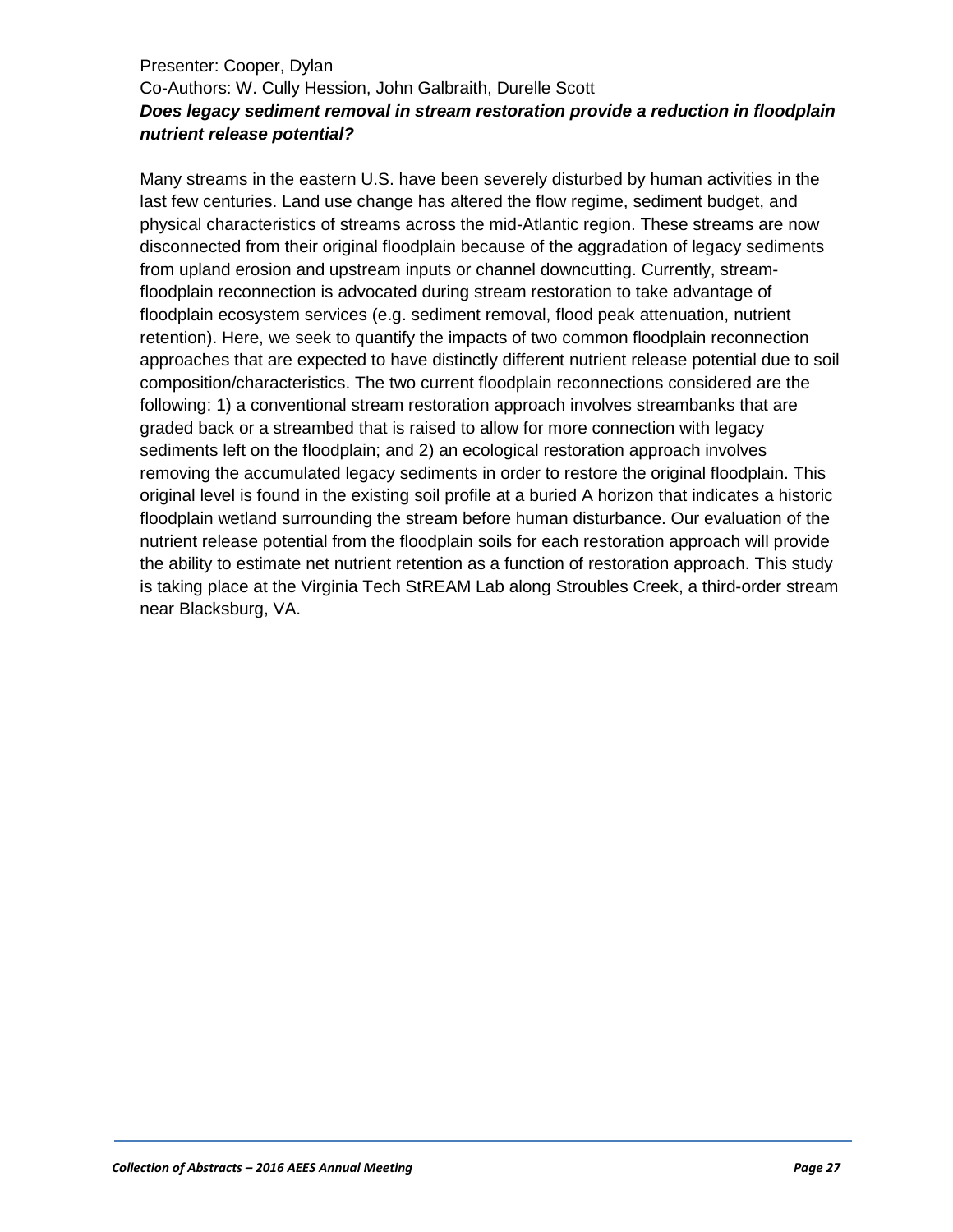#### Presenter: Karina Bynum Lead Author: Dostal, Tomas Co-Authors: Karel Vrana, Karina Bynum *Stream Revitalization and Stream Enhancements in the Czech Republic*

The conditions of small streams in the Czech Republic and in central Europe in general are not satisfactory. Streams have been straightened, armored, and incised. Agricultural use extends all the way to stream banks and riparian vegetation is often absent. Such conditions are often assigned to previous political regimes and their preference for utilitarian use of land. However, changes to the hydrographic network began in Europe in the 17th century during land use intensification. As such, hydromodification process is understood to always accompany land development. Attempts to revitalize small streams in the Czech Republic began in 1990 with Austria, Germany, Switzerland and Great Britain leading the efforts by a decade. Since then, the evolution of stream revitalization has gone through four distinct phases. The first attempts were comprised of placing grade control structures within the existing channels without any adjustments to the armored banks, or changes to the channel plan form or restoring riparian vegetation. The current state of stream revitalization encompasses entire channel plan form changes, morphology and flow diversification including removing migration barriers as a component of watershed wide revitalization with natural enhancement of floodplain retention function. In recent years, stream revitalizations are increasing the ecological stability of landscape and furthermore they integrate into the flood control and flood prevention in the watershed. This presentation provides detailed analysis of causes of high level of hydromodification of the hydrographic network in Europe as well as the history of evolution of the technological and natural approach to stream revitalization.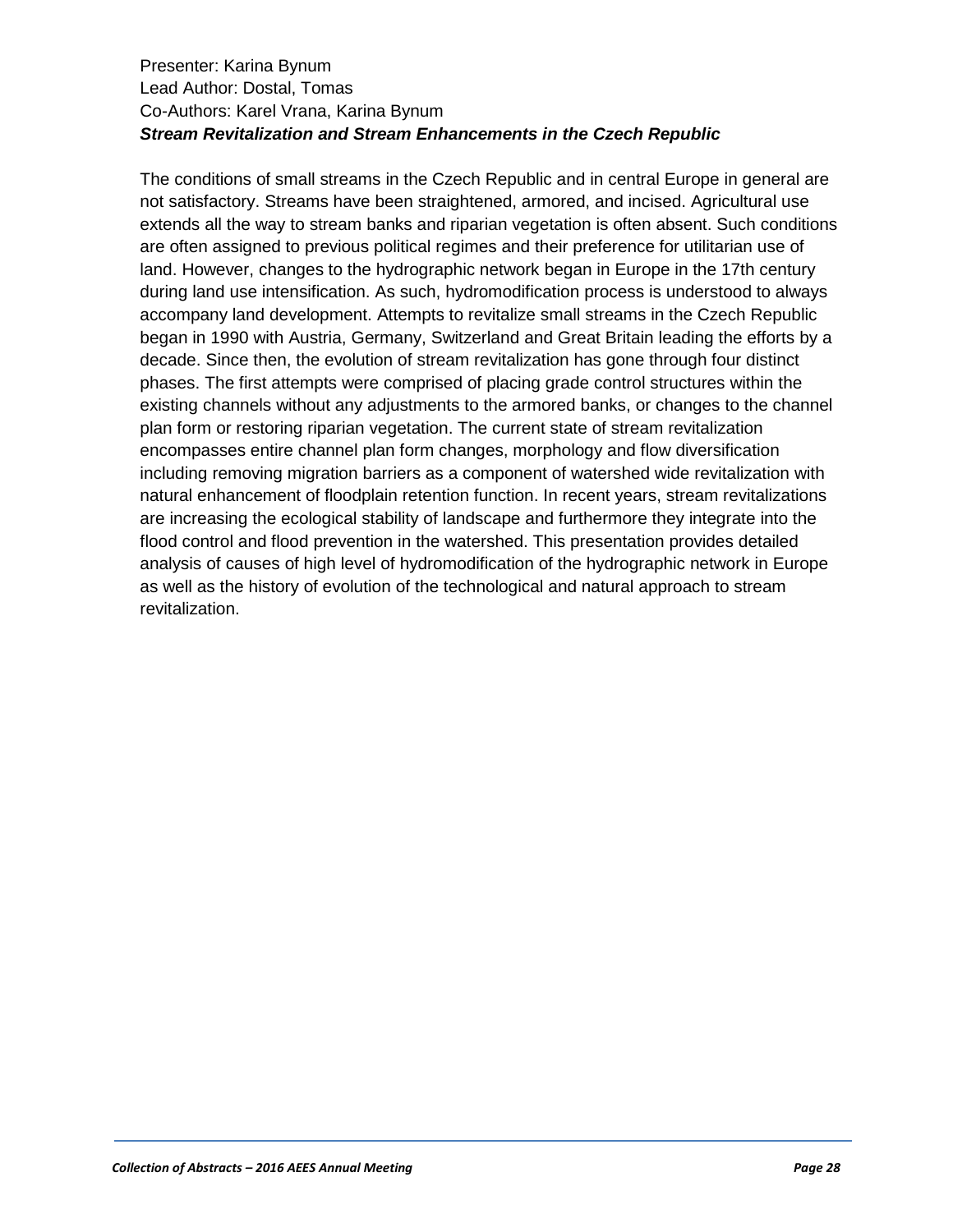#### Presenter: Turner, Ian *Headwaters restoration of the West Virginia Coalfields: Adapting restoration techniques to high gradient Appalachian streams*

Ecosystem Investment Partners, Inc. (EIP) has teamed with Civil & Environmental Consultants, Inc. (CEC) and the Canaan Valley Institute (CVI) in the restoration and creation of over 65,000 feet of high gradient headwater streams in the Coalfield region of southern West Virginia. Upon completion, this project will represent the largest stream mitigation bank in the state. The purpose of this presentation is to discuss the unique approaches EIP and its partners have taken to accomplish watershed-scale restoration in the heavily impacted landscapes of the southern Appalachians. Stream restoration in this region requires novel approaches to the design and construction of functioning, ecologically-sound fluvial systems. The corridor-based design instrument developed by CEC allows for the rapid design of streams in AutoCAD Civil 3D according to specific morphological criteria. These tools, combined with GPS-enabled earth moving equipment, will facilitate precise construction in the field. Slopes greater than 40% are common in this region; equipment that can function at these gradients (and the expertise to operate them) is critical to the project's success. In keeping with the River Continuum Concept, the reconnection of perennial streams to disconnected intermittent and ephemeral tributaries was of utmost importance to the restoration goals of this project. To this end, CEC and CVI have designed alluvial fans across highwall benches in order to rejoin disconnected stream reaches. We believe this project will showcase innovative techniques for how best to achieve sound headwaters restoration in the challenging topography of the southern Appalachians.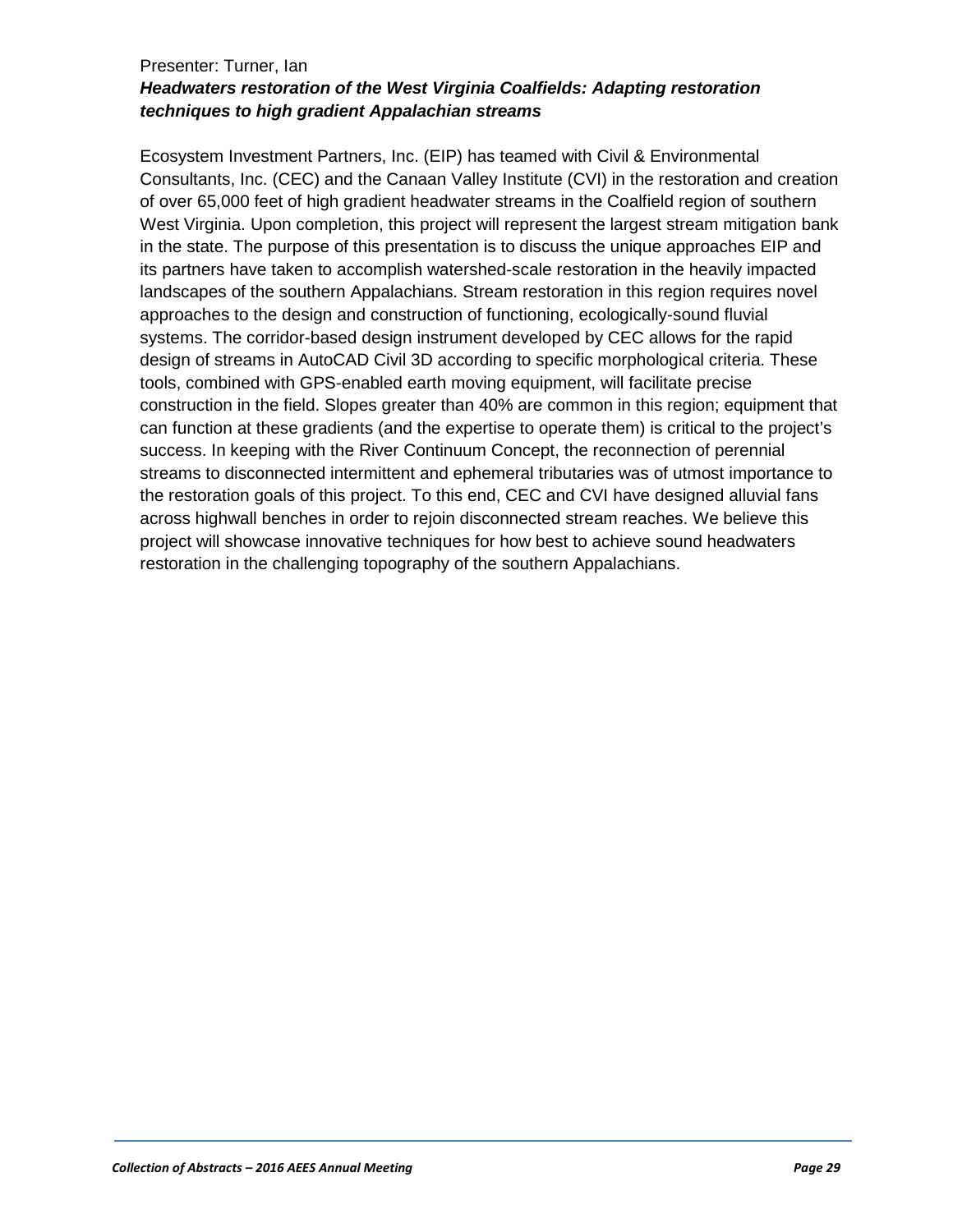#### **TREATMENT WETLANDS — TUESDAY, JUNE 7, 2016, 3:50-5:10PM CONCURRENT SESSIONS:**

#### Presenter: Lewis, Allison Co-Authors: Rafael Vazquez-Burney, Rick Gorsira, Jeffrey Harris *Supplementing Crews Lake Hydrology through Beneficial Water Reuse*

Crews Lake, located in Pasco County, Florida, has suffered decades of hydrologic alteration from surface water diversions and consumptive uses from wellfield drawdown. These detrimental impacts have reduced the upper portion of the lake to a few isolated wetland pockets. In close proximity to the Lake, the Pasco County Master Reuse System (PCMRS), a regional reclaimed water distribution system, exceeds customer demand during wetweather conditions. With the availability of this water source, rehydration of this lake was a natural solution to solve a significant water shortage. The feasibility of using excess reclaimed water from the PCMRS to restore Crews Lake hydrology and adjacent wetlands was investigated in 2011. In 2015, the concept of the Crews Lake Natural Systems Restoration (CLNSR) project proposed use of hydrologically-altered wetlands in the North Basin of Crews Lake as treatment wetlands to receive up to 5 MGD of reclaimed water, ensuring water quality standards in the South Basin of Crews Lake would be met. This innovative hydrologic restoration, to be permitted under Florida's Wetland Application Rule, is expected to improve lake stage to emulate the proposed Crews Lake Minimum and Guidance Levels. Application of reuse water to approximately 350 acres of created wetlands will significantly benefit the County's water reuse capacity of the PCMRS and have an immediate ecological benefit. This presentation will describe the preliminary engineering design and permitting of the CLNSR project and the expected ecological benefits through restoration of Crew's Lake hydrology.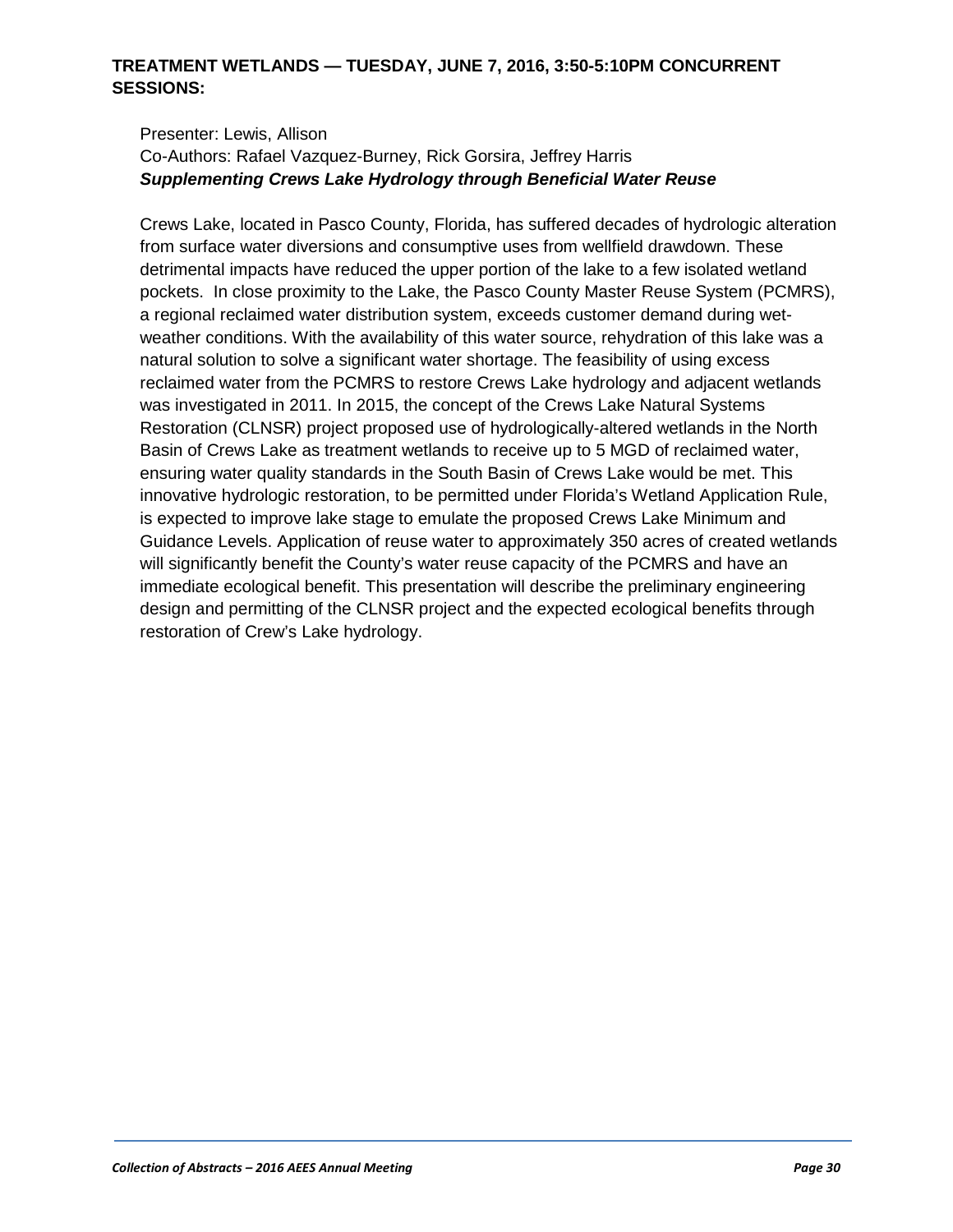## Presenter: Vazquez-Burney, Rafael *Ecological Design Approaches to Leaky Wetlands for Aquifer Recharge and Water Reuse: The 4G Wetlands*

The Pasco County Master Reuse System is the sole method of wastewater effluent management for Pasco County, Florida. Every gallon of reclaimed water produced is reused. Approximately 21 million gallons per day (mgd) is reused daily through irrigation, rapid rate infiltration basins, and industrial reuse. As the County has grown the need for additional reuse capacity has become evident. The feasibility of using constructed wetlands was investigated, and recommendations included an infiltration wetland system for water quality polishing and groundwater recharge.

Through a detailed public-private partnership, a 3,000-acre parcel known as the 4G Ranch was identified as a suitable candidate site the infiltration wetland system. The design of 15 infiltration wetland cells totaling 176 acres to be operated via water level measurements and flow control valves was developed. Model results have shown that an average capacity of 5 mgd (approximately 1 inch of infiltration per day) can be expected. Anticipated benefits include recharge to the aquifers and wetland rehydration in an area of historically significant well field drawdown.

Driven by the 4G Ranch's desire to use the system for recreation, the design includes an ecologically diverse system with areas of shallow, transitional, and deep water that will be operated seasonally to achieve healthy wetland hydroperiods within the cells. This presentation will describe the project drivers, the technical approaches used to quantifying aquifer recharge, expected water quality performance, but will focus on the ecological design approach taken to balance capacity with ecological value.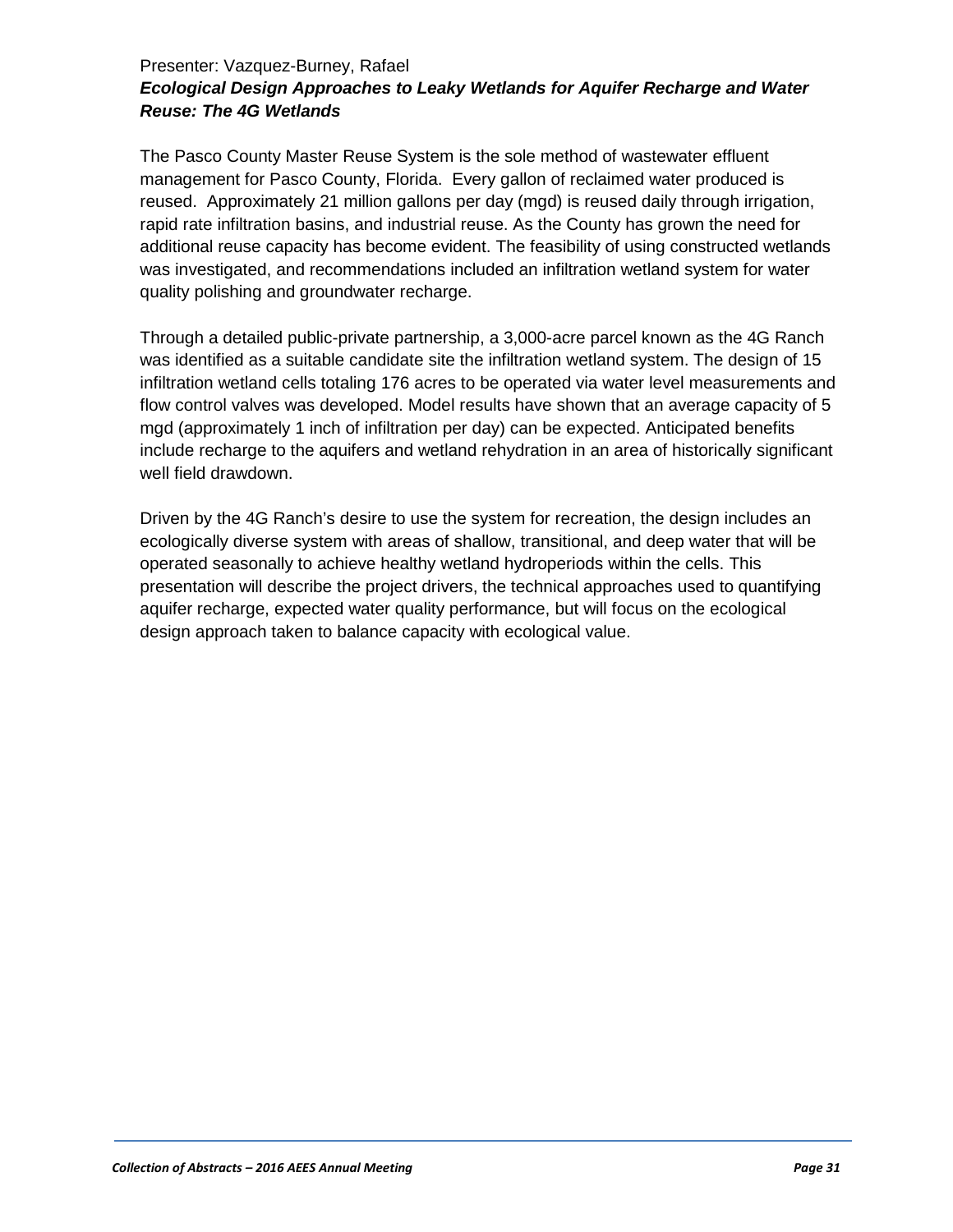#### Presenter: Spangler, Travis Co-Authors: David Sample, Laurie Fox *An Assessment of Floating Treatment Wetlands for Reducing Nutrient Loads and Enhancing Ecological Health in Coastal Virginia Nursery Retention Ponds*

Floating treatment wetlands (FTWs) are an emerging technology whereby native wetland plants are planted on floating mats and implemented to remove nutrients from runoff from both point and non-point sources. This study will assess the effectiveness of FTWs for use in commercial nursery retention ponds; also known as tailwater recovery basins because they receive and store runoff from irrigation for potential reuse. Commercial nursery runoff contains higher concentrations of nutrients than typical urban stormwater. High concentrations of nitrogen and phosphorous can have negative effects on the surrounding ecosystem and aquatic species by causing increases in algal blooms and dead zones. By removing excess nutrients, FTW's can enhance the ecological health within the surrounding environment. Our experiment consisted of 32 mesocosms, each containing one of four different treatments: Pontederia cordata planted in cups supported by a Bee mat (a commercially available raft material), Juncus effusus planted in cups supported by a Bee mat, a Bee mat with no plants, and no treatment (control). Seven day retention times were utilized for the evaluation of the treatment types. Two nutrient concentrations were used: one representing the higher concentration expected at a nursery site and another for normal runoff concentration. Since the experiment is just being finished, laboratory analysis will be completed next. Results will then be analyzed using analysis of variance to identify statistically significant differences in nutrient concentrations; these will be summarized and presented at the conference. Initial results reflect higher treatment efficiency from the mesocosms with plants, particularly those containing Pontederia.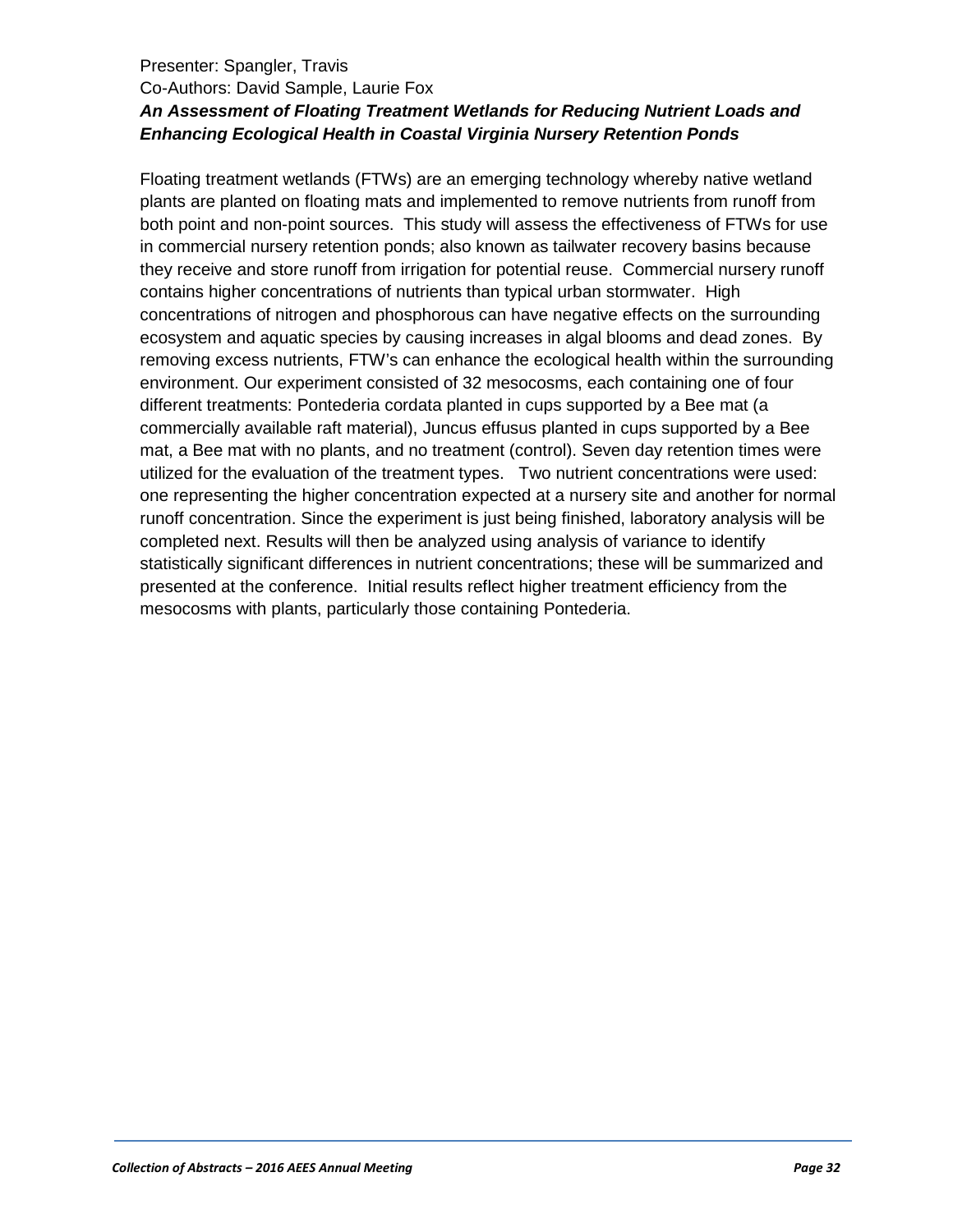## Presenters: Myer, Paul & Peter Haase Co-Authors: Adrienne Carter, Emily Corwin *Recirculating Free Surface Wetland Treatment System to Reduce Nitrogen from Public School Wastewater to Meet California Standards*

The San Lorenzo Valley Unified School District (District) owns and operates the San Lorenzo Valley School Complex in Felton, California. The campus includes elementary, junior high, and high school facilities. The total population of the entire campus is approximately 2,188 students and 119 faculty and support staff. Since 2006 a two-cell 0.2 acre free surface water recirculating wetland system has provided the District with tertiary treatment for their centralized onsite wastewater system, exceeding Waste Discharge Requirements (WDR) issued by the California Regional Water Quality Control Board-Central Coast Region to reduce total nitrogen by at least 50%. In 2001, the District retained Fall Creek Engineering, Inc. (FCE) to perform a wastewater system evaluation and improvement plan to meet the WDR requirements. FCE selected the constructed wetland for tertiary treatment because of its ability to adapt to fluctuating flow rates and remove nitrogen in a carbon limiting environment. The wastewater entering the wetlands is carbon limited and the decaying vegetation in the wetlands provide a carbon source to allow nitrifying and denitrifying bacteria to grow.

Testing since 2006 indicates the wetland is producing high quality effluent, reducing the total nitrogen concentration well over 50%, above the State's requirements. The constructed wetland system continues to be used as a living laboratory, where science students conduct ongoing environmental monitoring while gaining real world experience in environmental enhancement and pollution control. The wetland provides ancillary habitat benefits for wildlife and water fowl with the presence of ducks, snails, turtles, frogs, and small mammals.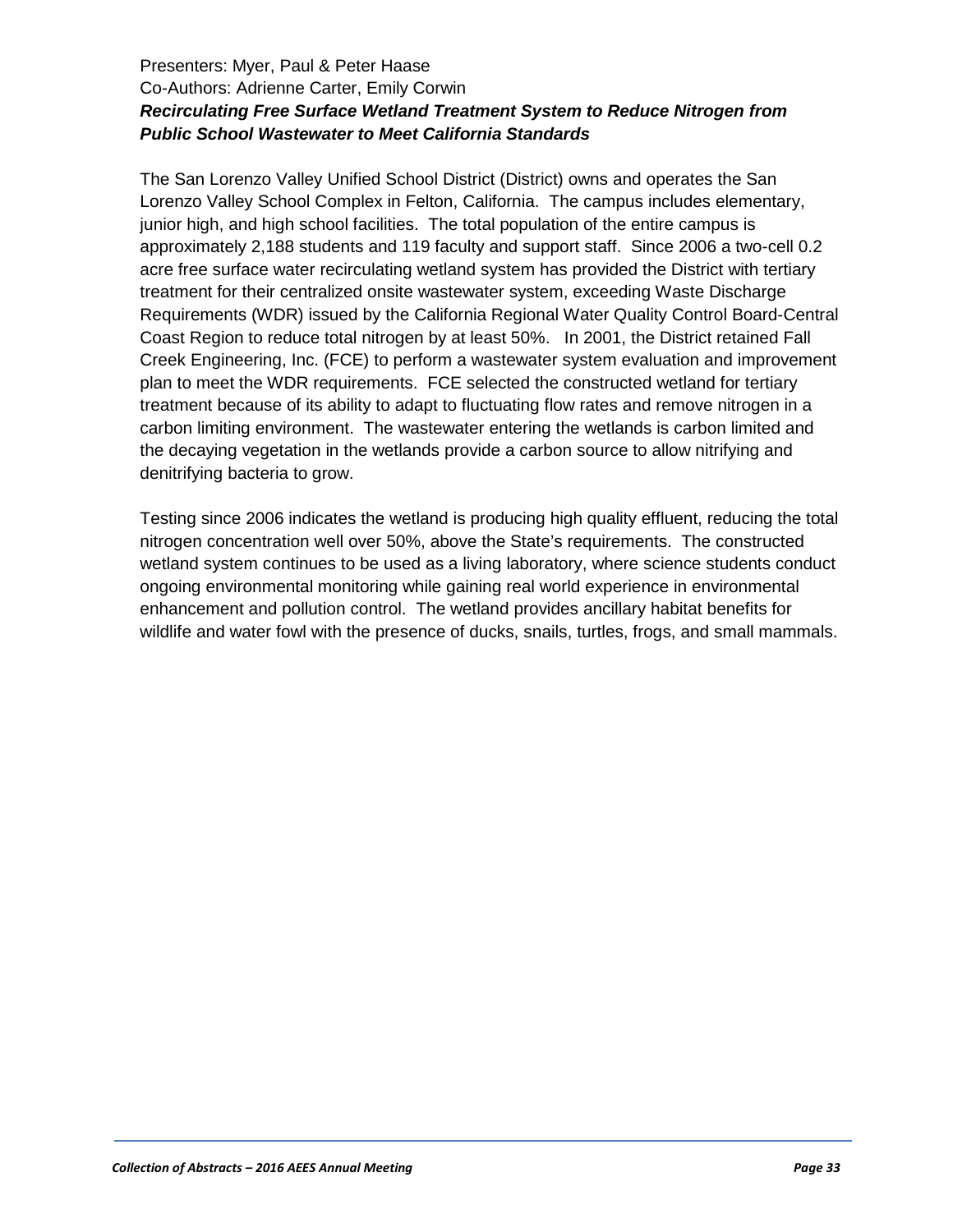#### **GREEN INFRASTRUCTURE APPLICATIONS — WEDNESDAY, JUNE 8, 2016, 9:10- 10:20AM CONCURRENT SESSIONS:**

#### Presenter: Tirpak, Andrew *The Health of Trees in Existing Bioretention Areas in Tennessee and North Carolina*

Bioretention is a commonly used stormwater control measure (SCM) that can be implemented to improve water quality and reduce runoff volume generated from impervious surfaces through biogeochemical processes. Plants and vegetation have been shown to improve the nutrient removal performance and lifespan of these systems. However, little guidance is given for plant selection within these systems, and often times all varieties of vegetation are considered equal in terms of their contribution to the effectiveness of the system (though some studies have shown this is not the case). Although the numerous benefits of trees in urban areas are understood (i.e. heat island mitigation, air quality improvements, noise attenuation, etc.), knowledge of their potential contributions to stormwater management as an integral component of bioretention is minimal.

The first step toward understanding tree health in bioretention areas is to examine their vitality in existing practices. Thus, field assessments were conducted in over 30 bioretention systems in Tennessee and North Carolina following guidance developed by the United States Forest Service. Tree health was quantified through measurements of crown conditions and leaf chemistry. These assessments were paired with site-specific bioretention characteristics compiled through additional observations and design plan consultations. Findings from these field surveys will be used to determine the overall health of trees in bioretention systems and to identify any design components and species selections that influence tree health. Ultimately, this research will culminate in the development of design specifications and guidance for bioretention systems that will aid in maximizing tree growth and health.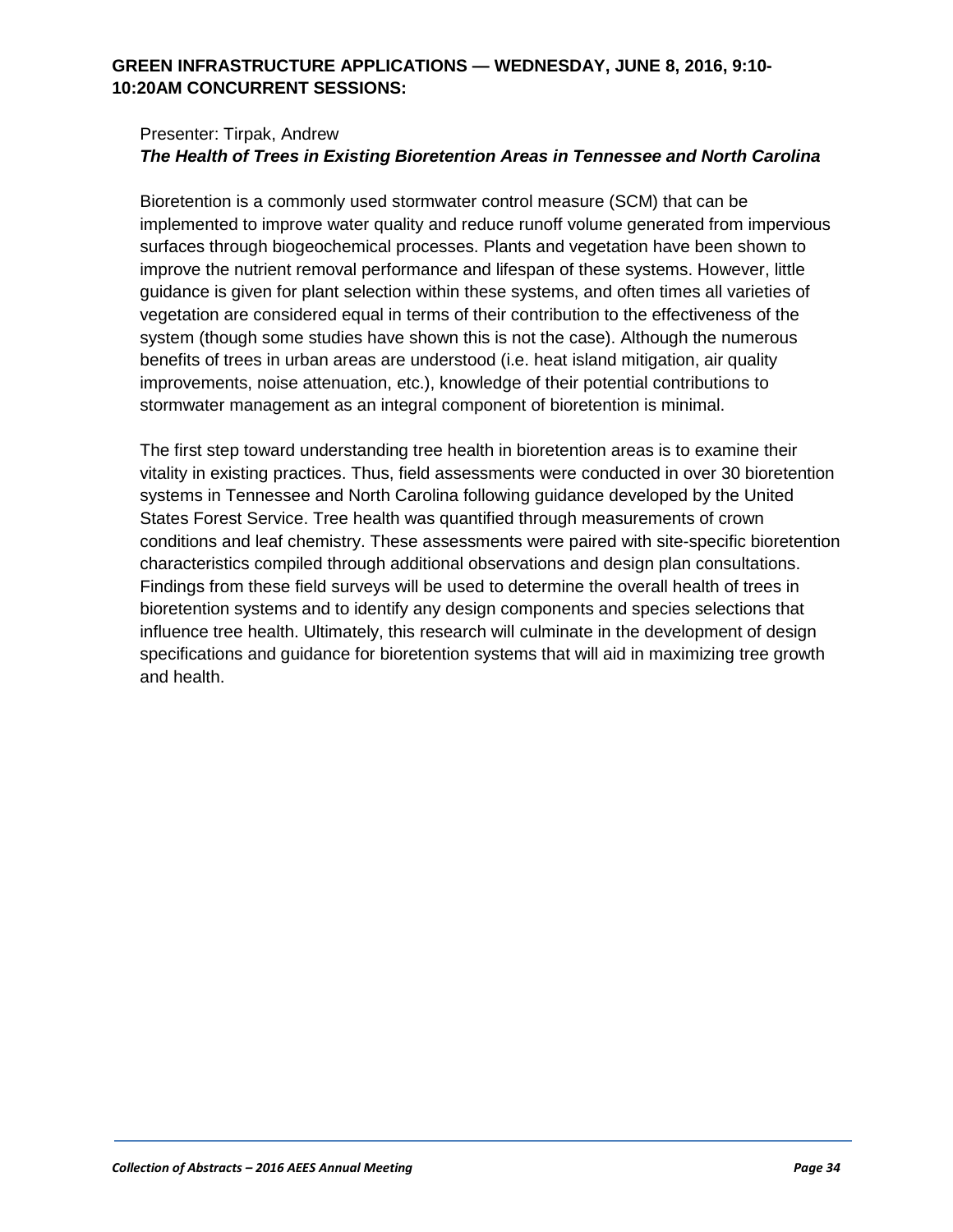## Presenter: Wijesinghe, Dhanuska Co-Authors: D.R. Hitchcock, A.D. Jayakaran, D.M. Park *Applicability of Wetland Systems to Mitigate Stormwater Runoff in Coastal, South Carolina.*

Population growth and the subsequent increase in impervious surfaces over the recent decades create challenges with stormwater management, especially in highly urbanized areas. As a consequence, the occurrence of flooding, algae blooms and bacterial contamination have increased. In the recent past, stormwater wetlands (especially as vegetative based Low Impact Development practices) have gained increased attention for reducing stormwater volume and outflows since they mimic more closely to natural hydrologic processes. A field study has been initiated to determine the applicability of stormwater wetland systems in reducing outflows and contaminants generated via storm events in coastal South Carolina USA. A natural coastal freshwater forested wetland partially influenced by tidal flows and saltwater intrusions, and a recently constructed pond wetland system are currently being monitored to: (a) determine the hydrologic flows and responses to storm events; (b) assess nutrient/bacterial concentration and loads; (c) develop hydrologic and nutrient/bacteria budgets; and (d) calculate stormwater-associated nutrient/bacterial treatment performance. Preliminary data indicate higher bacteria counts were prevalent in the inlets of each wetland system during the dry season of the year (June to September 2014) while the lowest counts were determined during the coolest period of the year (December 2014 to March 2015). This trend was much more evident in the tidal wetland system. Both wetland systems have similar gradients of bacteria counts between inlet and outlet, with bacterial counts decreasing with proximity to wetland outlet. The expected outcome of the study is a comparison of natural and engineered coastal wetland systems specifically with respect to: (a) surface and groundwater contributions to wetland hydrology; and (b) spatiotemporal variations of nutrient/bacterial loadings.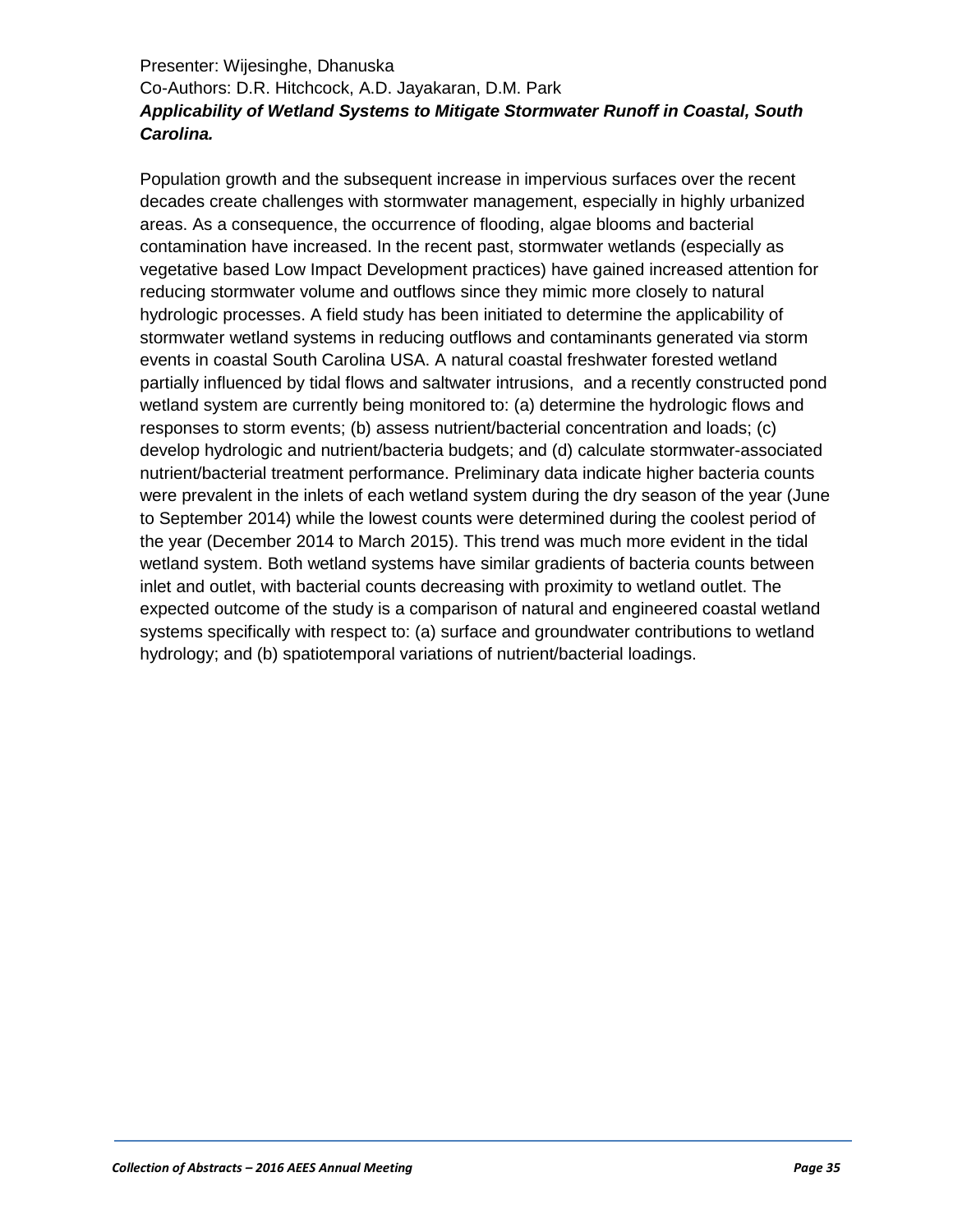## Presenter: Jon Hathaway Lead Author: McCarthy, David Co-Authors: Chandrasena, G.; Deletic, A.; Shirdashtzadeh, M.; Henry, B. *Stormwater biofilters for pathogen removal; selecting plants which naturally excrete antimicrobial compounds*

Optimisation of stormwater biofilter design and operation has focused primarily on typical pollutants of concern (sediments, nutrients and heavy metals). Relatively little attention has been placed on optimising these systems for faecal pathogens, which are important if stormwater is to be reused/harvested or released into recreational water bodies. We explore how careful vegetation selection for stormwater biofilters can improve pathogen removal. 20 plant species were chosen for the trial, based on a number of criteria (e.g. drought tolerance, plant size, root type, known to exhibit natural antimicrobial compounds in their roots, stems, leaves, flowers, seeds or root exudates). The antimicrobial properties of each plant was tested using (1) seed exudates, (2) seed extracts and (3) seedling extracts. Of the 20 species tested, 9 exhibited antimicrobial properties (according to standard inhibition zone testing) against the chosen indicator organism (E. coli). Melaleuca ericifolia (a common plant used in biofilters in Australia) showed the highest inhibition against E. coli, achieving similar results to our gentimicin (antibiotic) control. Indeed, M. ericifolia's seed exudates, seed extracts and seedling extracts all exhibited large zones of inhibition, suggesting this plant contains strong antimicrobial properties. The results also demonstrate strong inter-specie differences; we tested 5 Melaleuca species, yet only two showed antimicrobial properties. Similar results were found for the Leptospermum genus, where only L. continentale had antimicrobial properties of the 4 species tested. The results of this work demonstrates that careful selection of vegetation can potentially yield better removal of faecal pathogens in stormwater biofilters.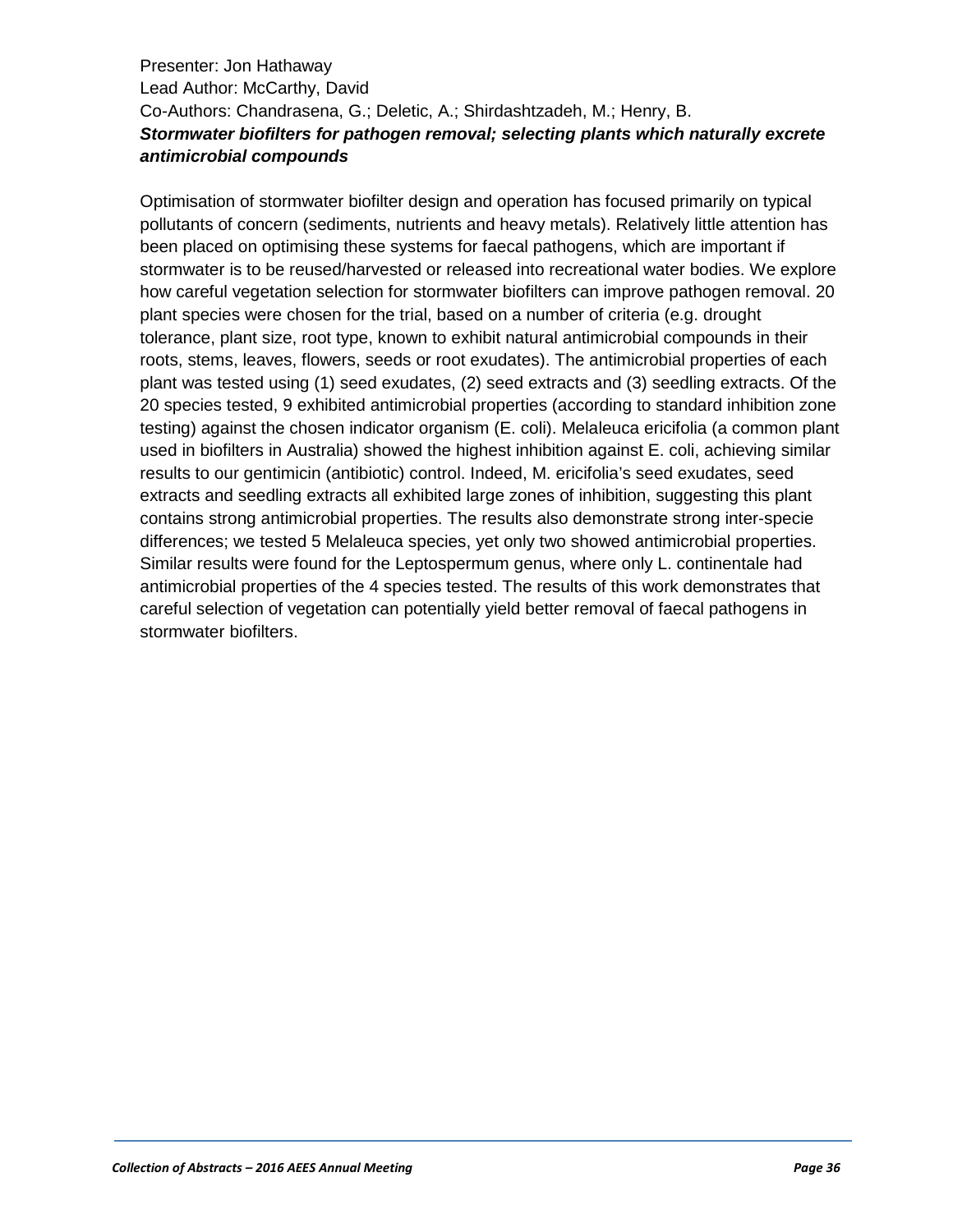## Presenter: Baltaci, Enis Co-Authors: Latif Kalin *Effectiveness of Rain Barrels and Permeable Pavements as LID Practices for Flood Control in a Coastal Alabama Watershed*

Urbanization is known to cause increases in volume of stormwater runoff and peak flow rates, which leads to changes in natural flow regime and increases the likelihood of flooding. Conventional stormwater management practices mainly focus on reducing peak flow rates; surface runoff volume reduction has traditionally been ignored. Conversely, Low Impact Development (LID) practices seek to increase the area available for infiltration to reduce runoff volume and peak flow as close to the source as possible, and are generally considered to be a more sustainable solution for urban stormwater management. In this study, the effectiveness of two LID practices, Rain Barrel and Permeable Pavements, in mitigating urban flooding was tested within the 7.95 km2 Toulmins Spring Branch Watershed (TSBW) in southwest Alabama. The main motivation of studying the flooding problem in the TSBW was the frequent complains of its residents about chronic flooding. The EPA Stormwater Management Model (SWMM) was first calibrated with observed stage data in multiples sites then was used to identify the areas prone to flooding. Effectiveness of various LIDs in reducing peak flow and runoff volume at these areas was then explored with SWMM. Results indicate that LID controls can have considerable impacts on stormwater management by reducing runoff volume and peak flow rate, potentially returning watersheds to their natural flow regime, thereby preventing the flooding of urbanized area. However, the effectives of LIDs especially for the runoff volume quickly diminish as the return period of the storm increases. Rain barrels were the most economical and effective LID strategies within the TSBW drainage system.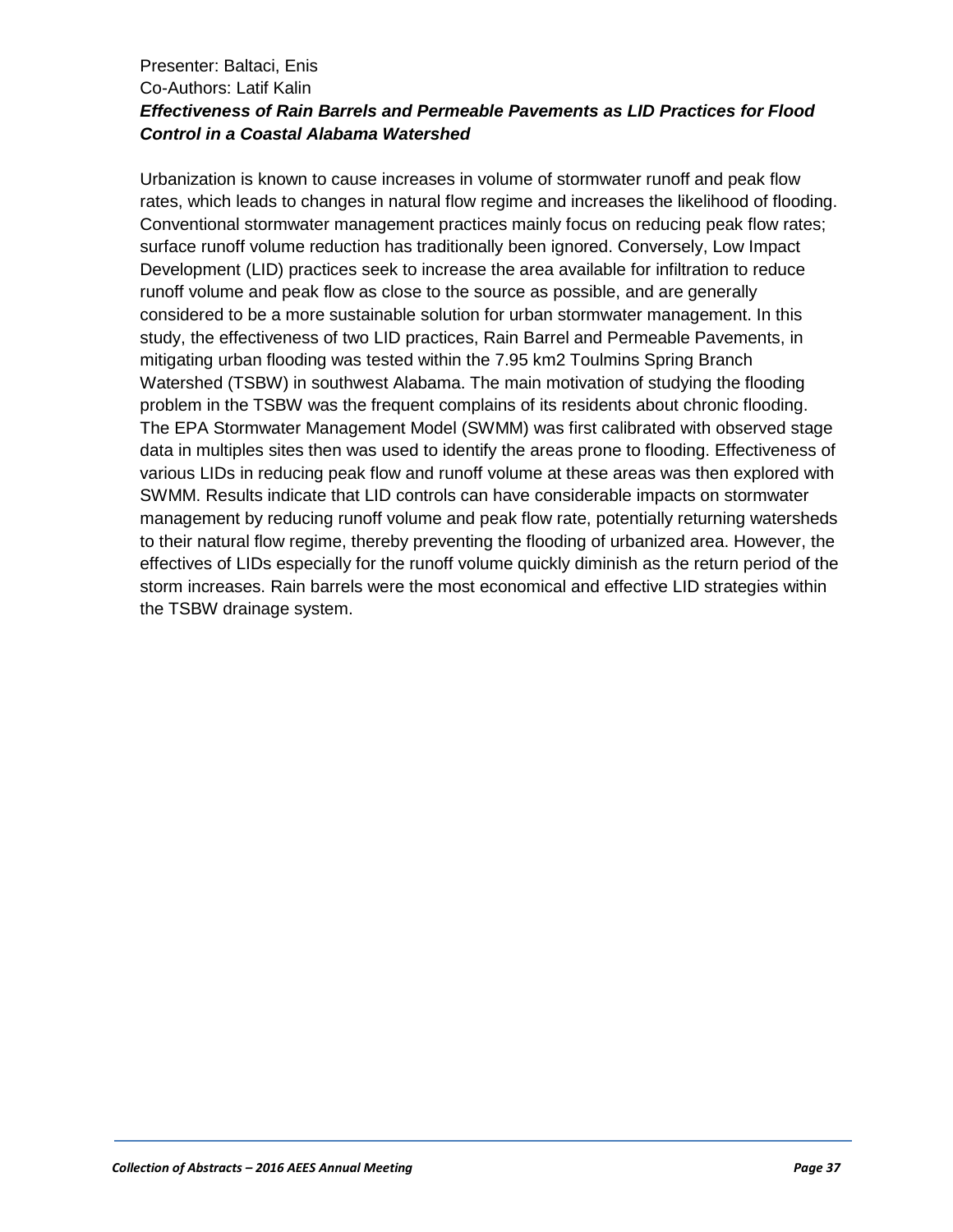#### **STREAM RESTORATION III — WEDNESDAY, JUNE 8, 2016, 9:10-10:20AM CONCURRENT SESSIONS:**

Presenter: Robinson, Jesse

## *Measuring fundamental stream and wetland functions in a restored stream-wetland complex and un-restored comparison watershed in the Daniel Boone National Forest near Morehead, KY.*

It is widely acknowledged that measures of success for stream and wetland restoration should be based on variables linked to fundamental functions. However, for restoration practitioners, it is often unclear how to translate this into assessment techniques- primarily, what variables to monitor, and how frequently these variables should be monitored. For compensatory restoration projects used to offset lawful impacts, these monitored variables are used as performance standards to assess failure/success, further adding to the need for appropriate monitoring. Prior to this study, one watershed in the Daniel Boone National Forest (0.9 sq. miles) was restored to a stream-wetland complex; another adjacent watershed (1.2 sq. miles) remained un-restored and was used for comparison. Both sites were instrumented for one year using continuous monitoring in order to measure key hydrologic and geomorphologic variables, which were supplemented by bi-monthly visits to collect discrete measurements of functional variables. Both continuous (e.g., timelapse photography, stream and groundwater stage, substrate movement) and discrete (sediment sampling, field observations) assessment techniques were used. Results for the restored site reveal significant improvement in the stability of aquatic substrates/habitat, increased interaction with the floodplain and improved connectivity between the stream and groundwater. Discrete measurements revealed important differences in the stability of aquatic substrates/habitat and provided context between monitored cross sections, but were significantly less effective in revealing differences in hydrologic function. In all cases, continuous measurements provided an improved understanding of the interaction between functions at different timescales. The practicality and cost effectiveness of each monitoring strategy used is discussed.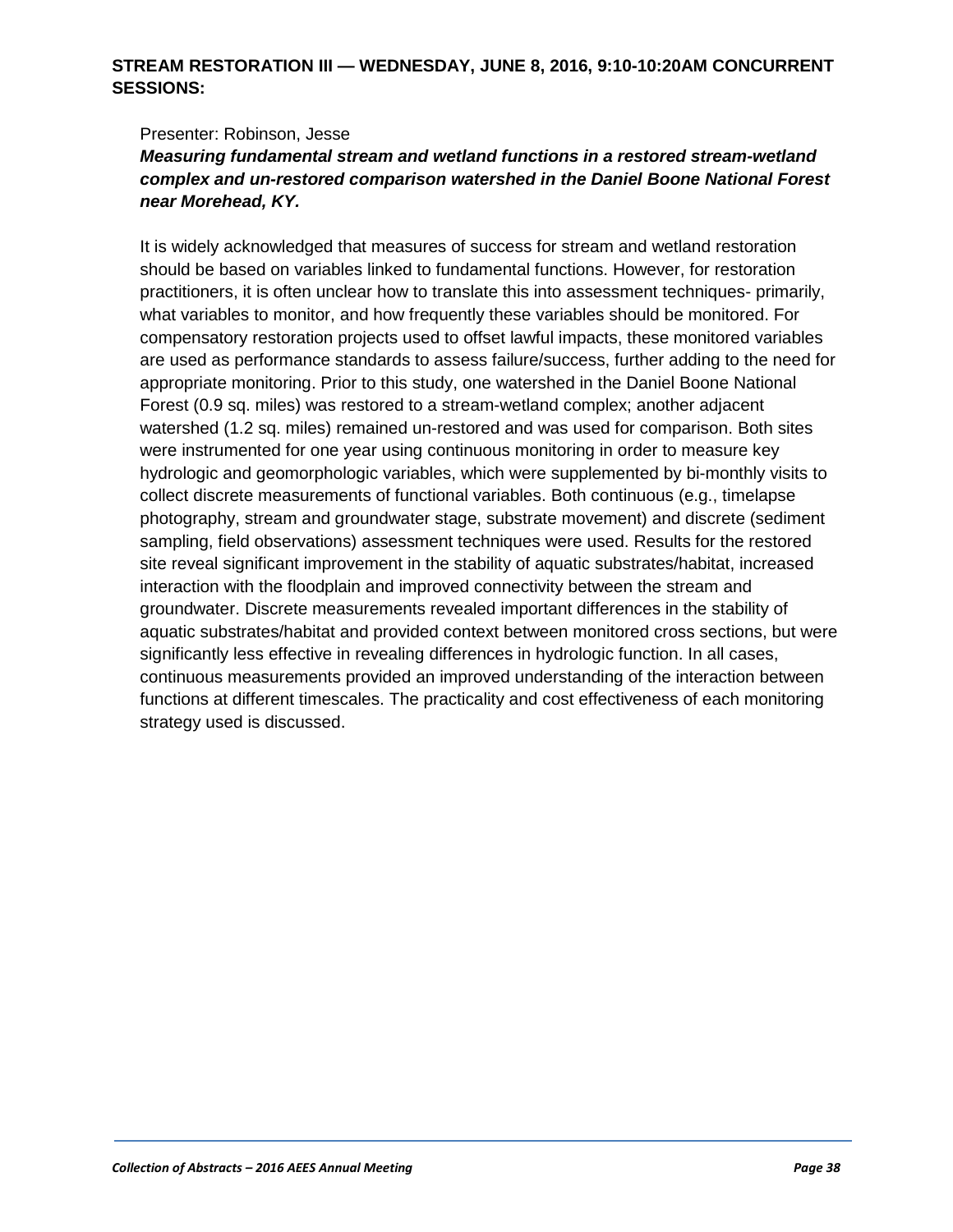## Presenter: Yoon-Jung Cha Lead Author: Chun, Seung-Hoon Co-Authors: Ga-Young Kim, Ji-Woo Chung *An application study on river environment assessment system for designation guideline of river project zoning in Korea*

River management associated with water resources is controlled by the River Act established in 1961 under the Ministry of Land, Infrastructure and Transport (MOLIT). The River Act adopted the concept of conservation and restoration of river ecosystems. River Act 44 conducts the designation of project zoning (conservation, restoration, or water-friendly zone) for nature-friendly stream construction. Since there are no legal guidelines for quantitative baselines for designation of project zoning, river projects have been mostly conducted without a sufficient consideration of legal efficiency, consistency, or the characteristics of river conditions.

A standardized integrated assessment system for river environment has been developed recently to improve the efficiency of river restoration projects in Korea. The river environment is assessed into 4 categories (physical characteristics, biological characteristics, water quality and amenity) with 39 indicators.

This study was carried out to test the practical usefulness and legal effectiveness of the assessment system on the stream where the 'Master Plan' had been already established, to compare the zoning baselines between real situation and application results. We suggested guideline for river project zones by combination of River Naturalness (physical characteristics, biological characteristics and water quality) with Amenity grade.

All categories were proved as proper to represent the river/stream environment and coincident with project zoning. According to river classification proposed in physical category, the reach lengths (assessment unit) ranged between three to five kilometers long, which differs from legal zoning scale (2 km) partially. It is expected that the developed assessment system can provide quantitative guideline for river project zoning.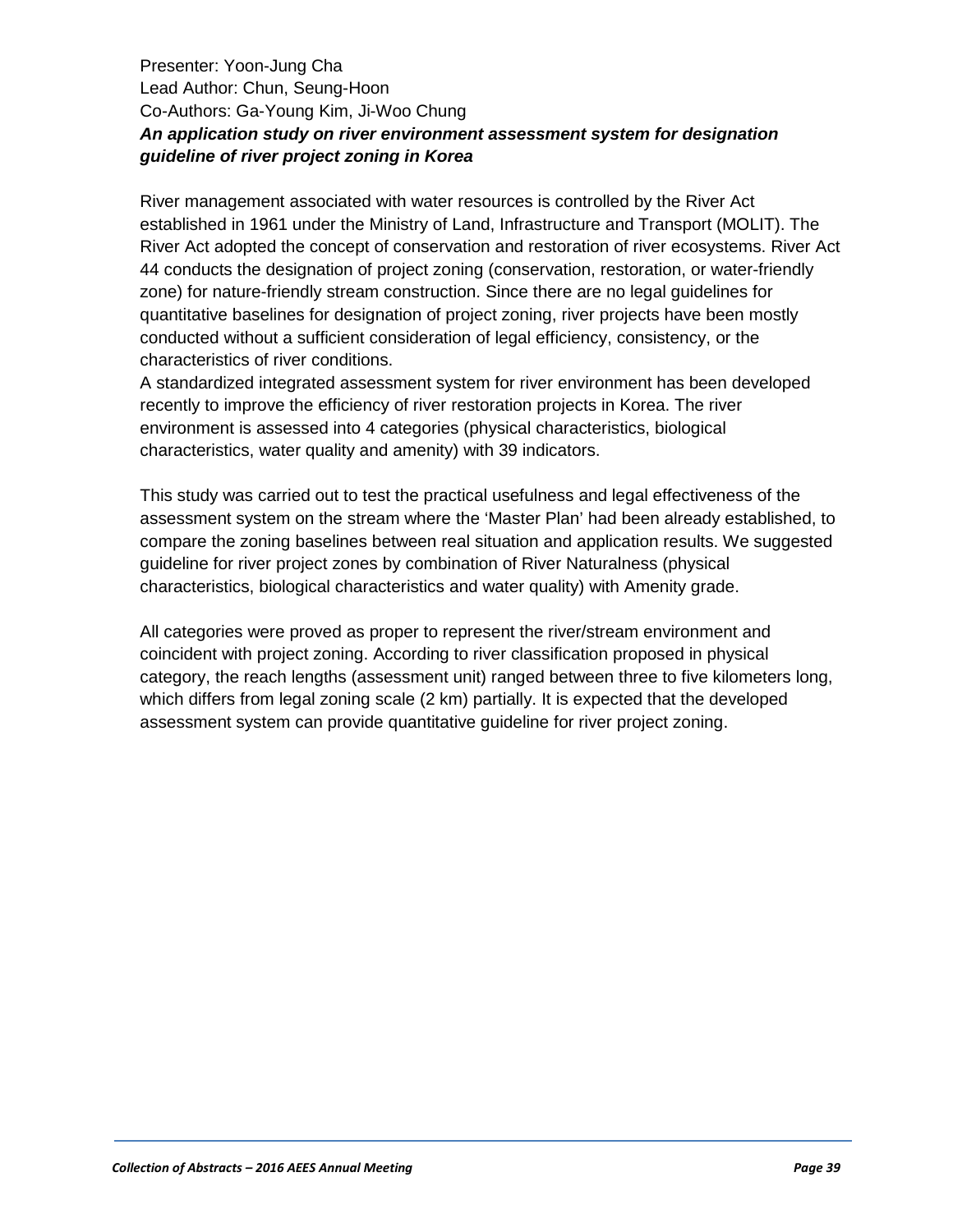#### Presenter: Duke, Jeffrey Co-Author: Steve Casey *South Harpeth River Bank Stabilization*

The flood of May 2010 caused severe erosion along the South Harpeth River in Williamson County, Tennessee. The projected scope of work included stabilizing the right bank with longitudinal stone toe protection and live siltation along with the installation of a 10 ft. bankfull bench.

The goals of the project were:

- Not to increase 100-year flood depths,
- Stabilization of eroded streambank,
- Create a riparian corridor and buffer,
- Protect existing residential properties, and
- Plan for a future streamside park.

The project was selected as an area of the South Harpeth River that was in need of water quality improvements and bank stabilization. Williamson County participated in a FEMAsponsored property purchase program to remove structures from the floodway and allow for the development of a future streamside park. The strategic placement of natural structures that had higher shear resistance where necessary (e.g. longitudinal stone toe protection at the toe vs. jute matting on the upper banks) allowed for a "greener" and more permittable project. The longitudinal stone toe protection placement with live stakes provided the means for long-term toe protection because the stone can self-launch into future scour holes and the live stakes will spread soil stabilizing roots into the toe of the slope. The channel stabilization and re-vegetation plan will provide long term stability by reducing vertical banks and providing a floodplain area to dissipate the energy of flood flows. A stable channel with access to a floodplain will reduce flood velocities and prevent excessive scour of aquatic habitats.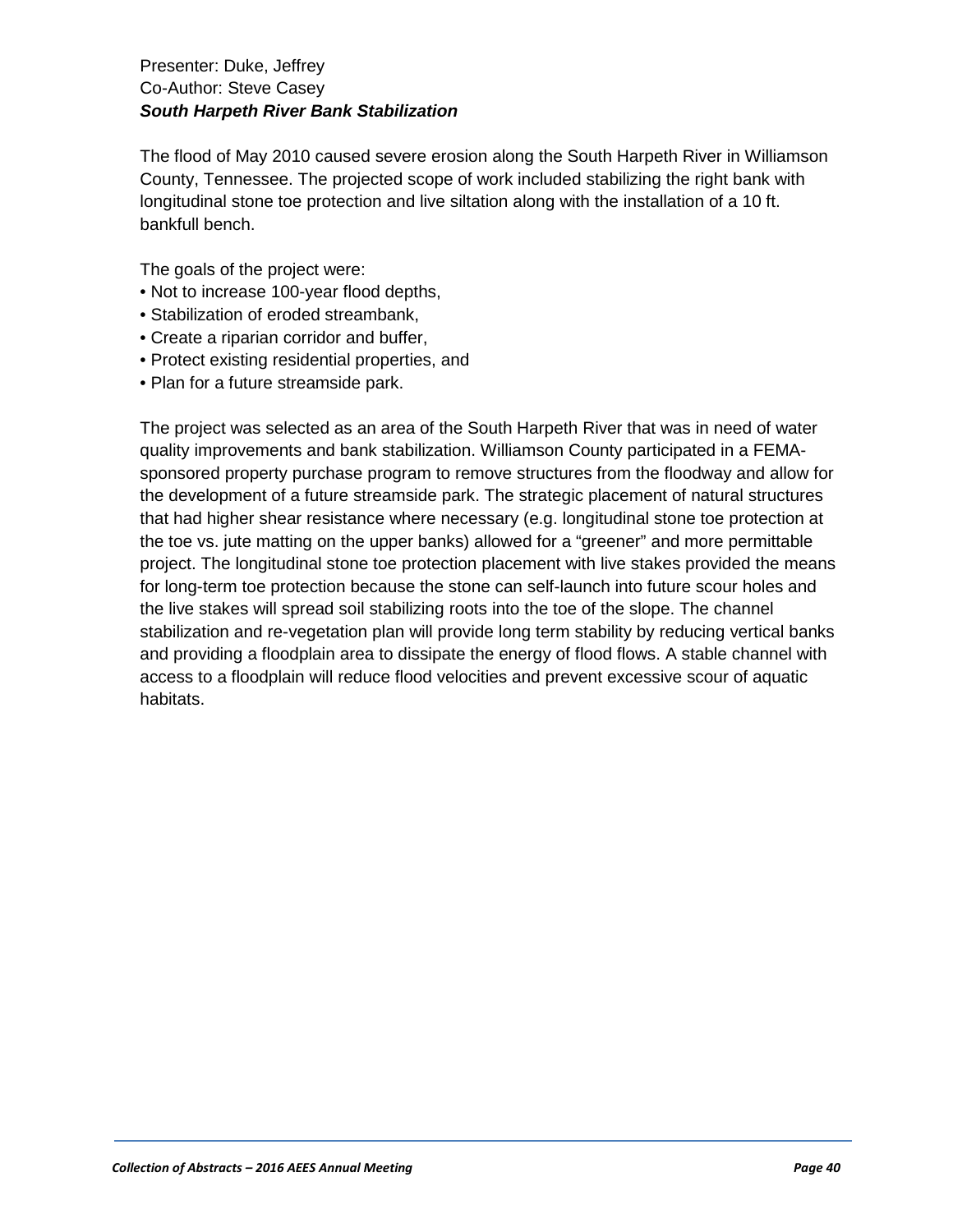#### Presenter: Jennings, Greg Co-Authors: Jason Zink, David Penrose *Grassy Creek Restoration to Provide Hellbender Habitats*

Grassy Creek is a tributary to the North Toe River in northwestern North Carolina with water quality and habitat impairments due to sediment, stormwater runoff, and loss of riparian buffer. A 1-km segment of Grassy Creek in Spruce Pine, NC, was restored in 2015-2016 with the goals of improving water quality and habitats, specifically for the Significantly Rare hellbender and other aquatic fauna, including trout. Ecosystem restoration components include: (1) stream channel realignment and floodplain re-connection to provide natural equilibrium bankfull morphology; (2) in-stream structures including log and rock vanes for habitat enhancement and erosion reduction; (3) streambank wood toe revetments to reduce erosion in meander bends and support habitats; (4) planting native riparian vegetation and removal of invasive plants; and (5) installation of constructed stormwater wetlands to collect and treat runoff from adjacent impervious surfaces. During construction and planting, educational workshops were conducted to teach contractors, consultants, and agency representatives about natural stream restoration techniques. A nature trail was installed parallel to the restored stream reach with signs to educate the public about water quality, hellbender habitat, and stormwater control. Project success is being monitored using water quality samples and biological community assessments of fish, macroinvertebrates, and hellbenders. Results to date indicate that the stream system is stable with a growing diverse plant and animal community. This presentation will highlight lessons learned during and following project implementation while highlighting the need for long-term monitoring studies to evaluate ecosystem restoration performance.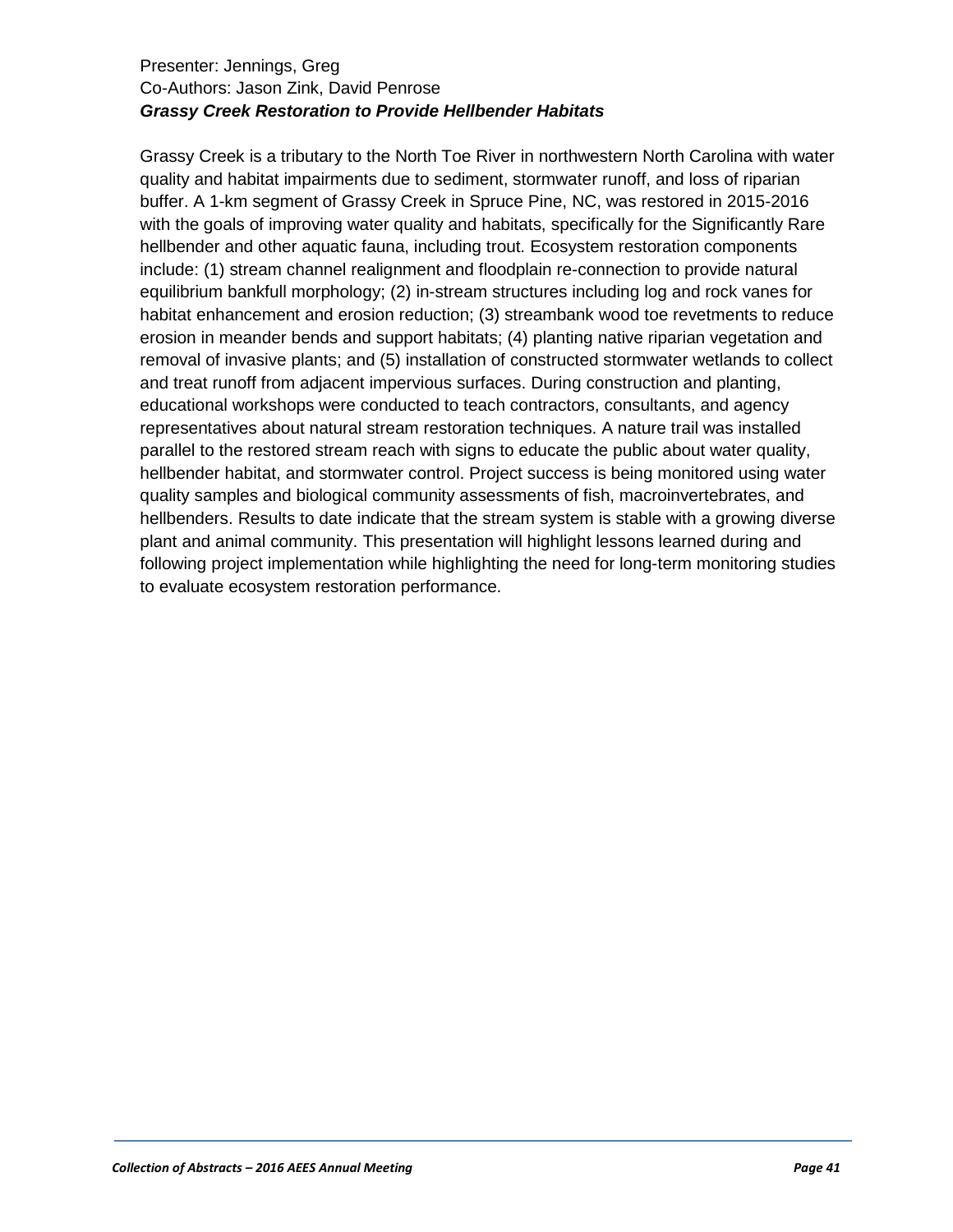## **NOVEL METHODS IN WATER QUALITY MODELING — WEDNESDAY, JUNE 8, 2016, 9:10- 10:20AM CONCURRENT SESSIONS:**

#### Presenter: Cantor, Jacob Co-Authors: Leigh Anne Krometis, Emily Sarver, Nicholas Cook *Exploration of strategies to track the downstream impacts of human sewage in underserved rural communities*

Monitoring pathogen contamination in receiving waters is critical for the protection of public health. Fecal contamination by human sources is generally considered a primary health concern as many waterborne pathogens (viruses in particular) exhibit host specificity with humans. Standard water quality assessments generally only include evaluation of total coliforms or E. coli, which are common to all warm-blooded animals, and so provide limited information regarding specific upstream source remediation needs. The inclusion of libraryindependent, established source-specific markers in monitoring efforts can greatly aid in watershed assessment.

The genetic marker HF183 from Bacteroides spp. has been well established as strongly indicative of the presence of human fecal contamination; however, to date, the majority of studies have documented HF183 detection downstream from relatively large centralized wastewater facilities, with usefulness in rural watersheds not well documented. The present study investigates water quality in small streams in central Appalachia known to have multiple discharges of untreated household waste (e.g. straight pipes). Efforts to document the extent of downstream impacts of these discharges included: 1) analysis of monthly water samples above and downstream wastewater discharge points via traditional methods for E. coli and molecular methods for HF183 to identify potential correlations in detection; and 2) completion of a geospatial statistical analysis to examine changes in microbial detection quantities based on season and distance from known contamination sources. Demonstration of successful use of molecular detection of HF183 in rural communities will provide water quality managers with a means to justify investment in local wastewater infrastructure.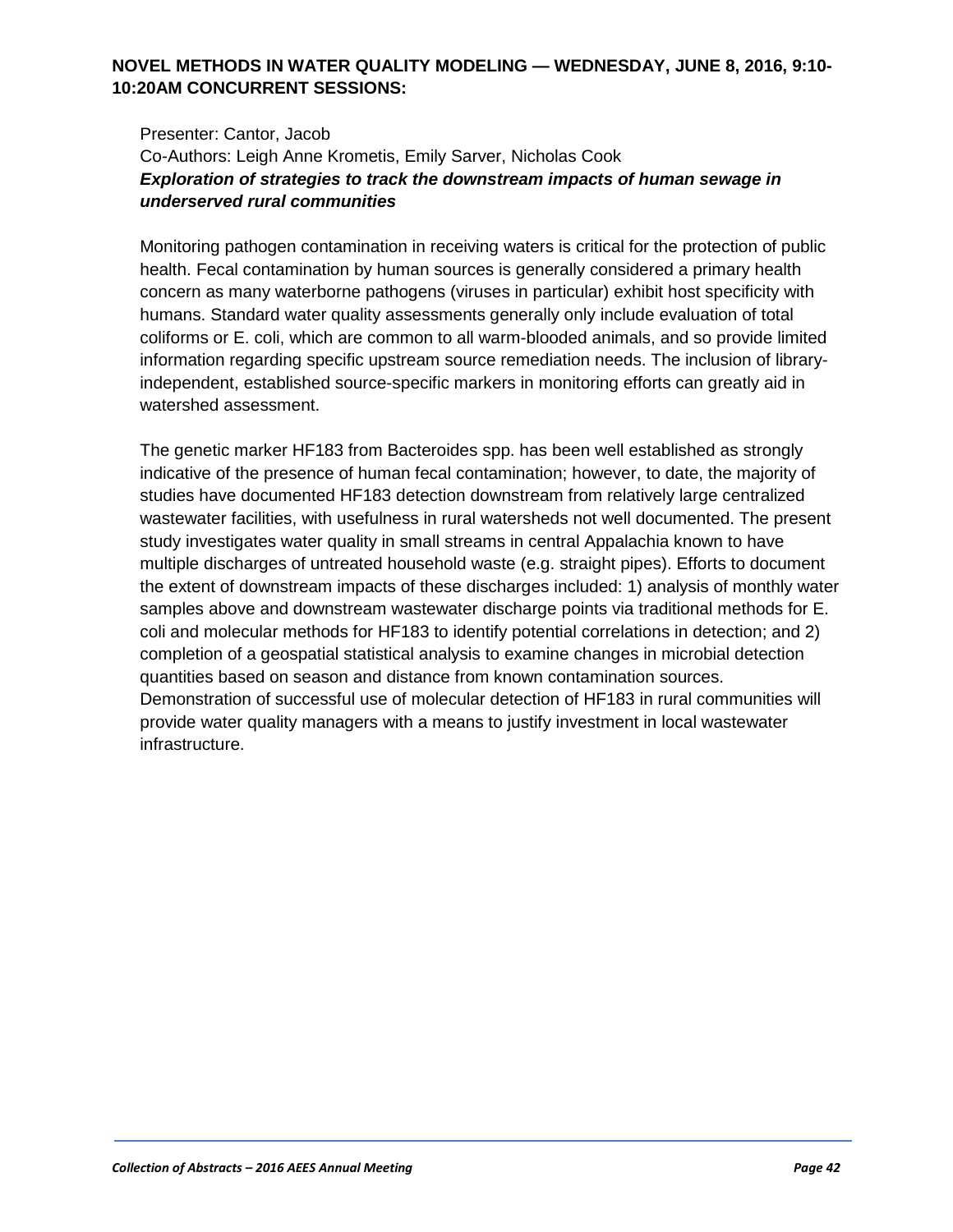#### Presenter: Hazen, Terry *Paradigm change? Predicting water geochemistry from microbial community structure*

At the Department of Energy's Oak Ridge field site, over 20 years of historical and published data for more than 800 groundwater wells is available in a computer queryable database. In this study, we conducted a survey of 99 groundwater well clusters in order to (1) characterize key microbial populations at geochemically distinct locations, and (2) identify associations between environmental gradients and microbial communities. To optimize geochemical diversity, wells were selected using k-medians clustering to group 818 wells into 100 clusters by 14 geochemically similar measurements. At each well, in situ groundwater measurements were recorded and unfiltered and filtered groundwater samples were collected for both geochemical measurements and analysis of microbial communities. Nucleic acids were collected by filtering water through a 10.0µm pre-filter and 0.2µmmembrane filter and then extracted using a Modified Miller method. Evaluation of divergence of microbial communities across all the wells indicates the microbial communities are fairly distinct. Comparison of microbial communities within each well shows taxa are not as divergent compared to across all wells. Metadata correlations of all the wells show many of the geochemical parameters are independent of each other. To evaluate potential microbialgeochemical associations, a random forest classification system was used and trained on the OTU abundances to predict continuous values for each geochemical parameter. Results indicate that with careful design and a large dataset, the groundwater microbial community structure can be used to accurately predict the water geochemistry.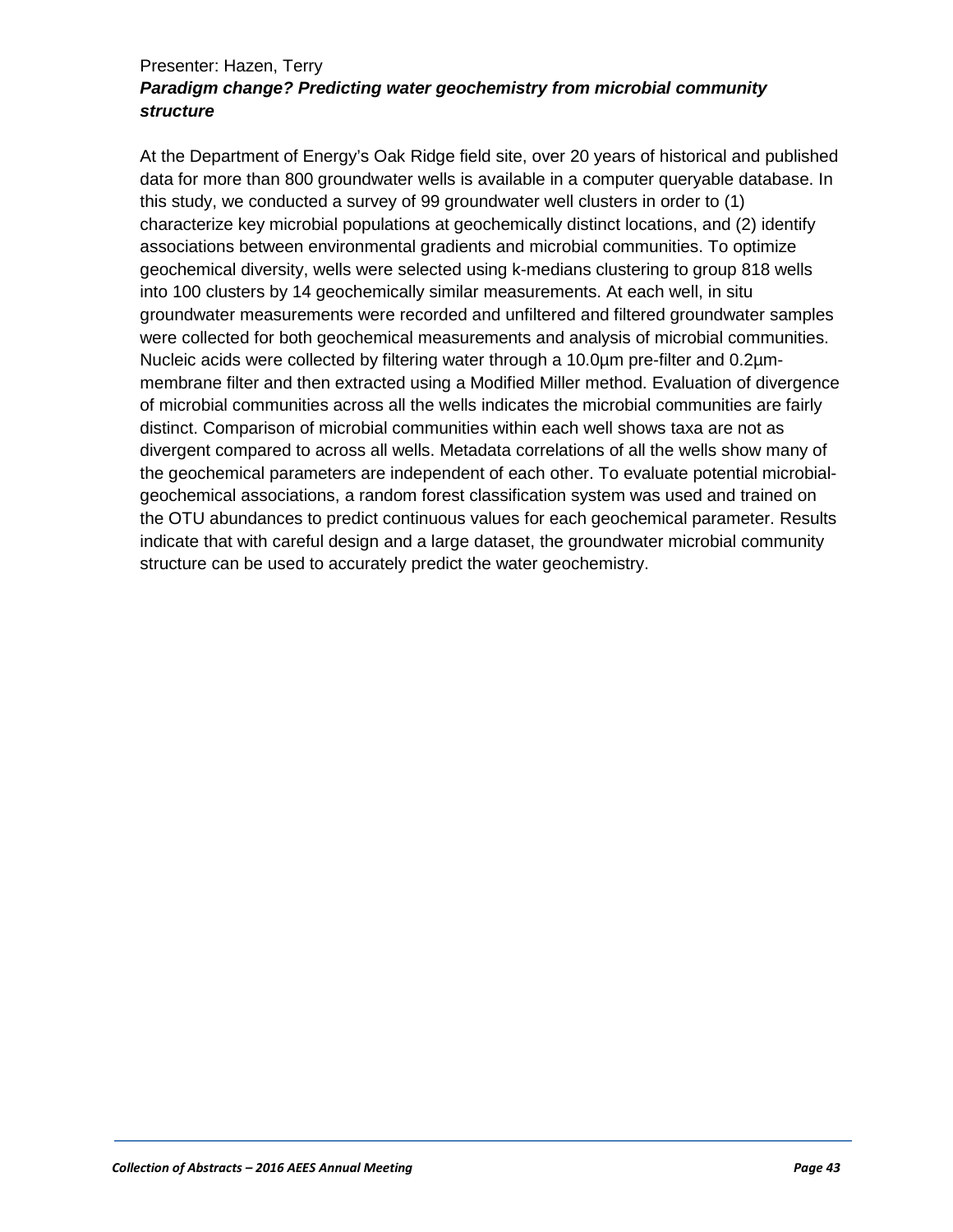#### Presenter: Ellis, Kathryn Co-Authors: Timothy Callahan, Dianne Greenfield, Denise Sanger, Joshua Robinson *Hydrological assessments of tidal creeks to inform nutrient management recommendations*

The purpose of this study is to provide regulatory agencies with information about the hydrology of tidal creeks by developing mathematical relationships between time, stage, and discharge. Currently, there are no stage-discharge or time-discharge relationships for these creeks, or many other similar creeks in the South Carolina Coastal Plain, so this information will fill an existing gap. The results will be used to evaluate biological responses (e.g., algal blooms) in coastal waters to identify linkages to flow and nutrient (nitrogen and phosphorus) dynamics in the waters; in other words, can nutrient delivery rate (mass flux) predict biological responses in coastal wetlands? There are four study sites: two in the Ashepoo-Combahee-Edisto (ACE) Basin and two in the Charleston Harbor system. Opportunistic sampling, with the goal to encompass as large a range of measurements as possible, is occurring over a two year period (2015-2016) to measure volumetric discharge in each creek with an acoustic Doppler current profiler (ADCP) unit. Additionally, the discharge data, combined with information from a related effort to collect nutrient and phytoplankton data, will be used to calculate presumptive Total Maximum Daily Load (TMDL) estimates for these sites. A runoff model will be used to estimate the potential water entering the creeks from the land surface; this quantity will be compared to the total volume of water that enters or exits the creeks (the tidal prism) to better understand how runoff may affect the environmental health and algal ecology in these creeks.

#### Presenter: Messer, Tiffany

## Co-Authors: Martin Doyle, Michael R. Burchell, II, Francois Birgand *Do First Order Nitrate Removal Models Accurately Predict Nitrate Removal in Wetlands and Streams?*

Traditionally, nitrogen removal kinetic models in streams, wetlands, and other ecological systems follow a first order removal rate model focusing solely on dissolved inorganic nitrogen (DIN) under the assumption that dissolved organic nitrogen (DON) is not bioavailable instantaneously in aquatic systems. However, photodegradation of DON in stream systems may actually provide additional sources of DIN that is absent in traditional nitrogen kinetic models. Photochemical mineralization, the process of dissolved organic matter (DOM) absorbing sunlight, thus reducing the molecular weight of the material, has the ability to affect the bioavaliability and quality of organic carbon and form photoproducts (e.g. ammonium). Therefore, this study provides insight to begin developing a better understanding of the impacts of photodegradation of DOM, particularly in the Neuse River Basin. Additionally, the study investigates the impact of photodegradation of DOM under varying radiation and water quality conditions at the microcosm scale.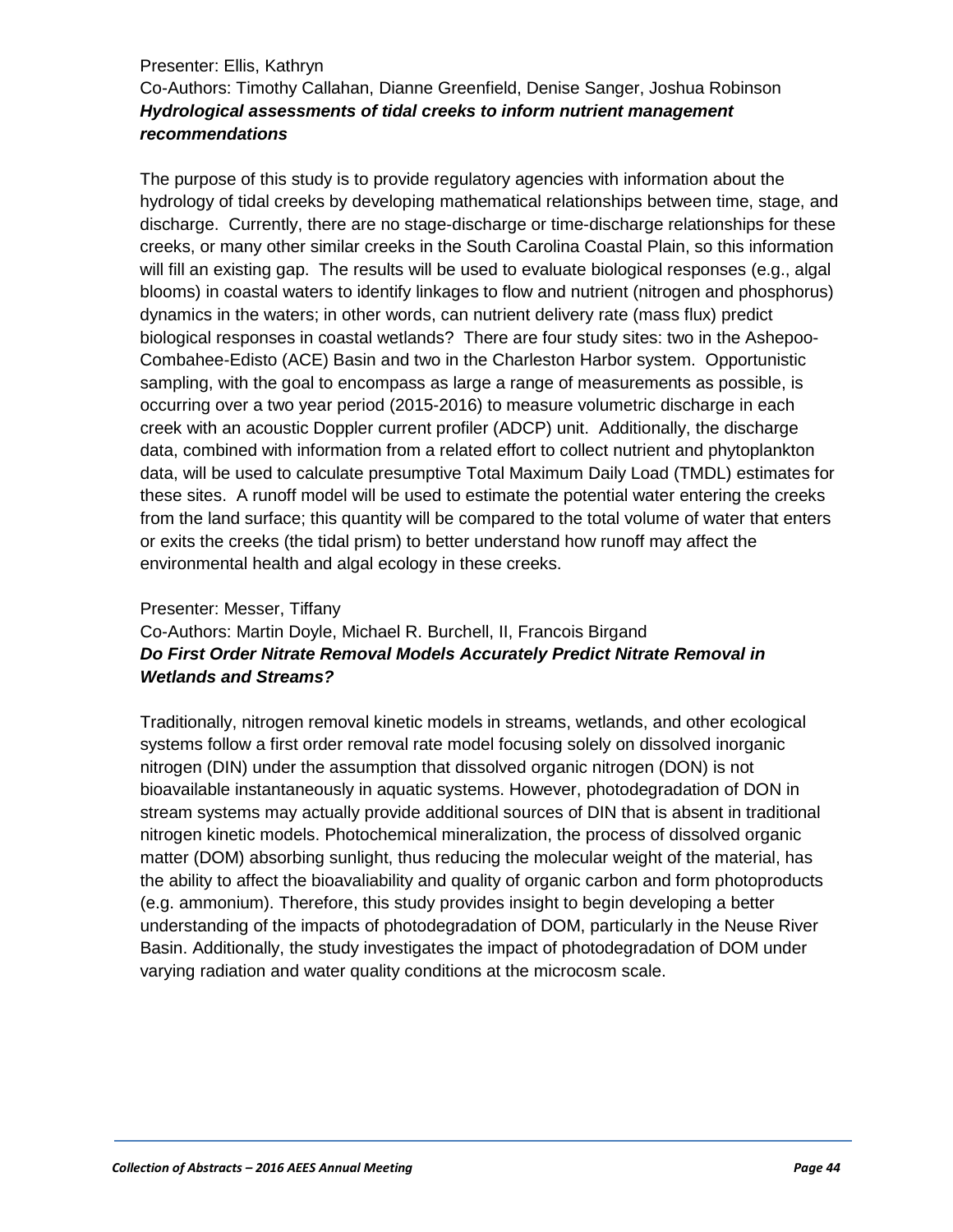## **INNOVATIONS IN GREEN INFRASTRUCTURE — WEDNESDAY, JUNE 8, 2016, 10:40- NOON CONCURRENT SESSIONS:**

## Presenter: Robinson, Joshua Co-Author: Nolan Williams *Towards a Methodology for Quantifying the Storm Event Hydraulic Performance of Modular Green Roofs*

Vegetated "green" roofs are growing in popularity for their many environmental and aesthetic benefits. In dense urban areas and other sites where stormwater infiltration is infeasible, green roofs can perform important and valuable stormwater management functions by retaining rainfall and detaining runoff. Although these qualitative stormwater benefits are commonly understood and accepted, the quantitative hydraulic performance of green roofs during individual storm events is not. As a result, design professionals are reluctant to claim stormwater management benefits when designing new projects that include green roofs, and regulatory officials are reluctant to allow green roofs to satisfy stormwater permit requirements.

Building on the efforts of Kaye and Martin (2014), this project seeks to 1) quantify the hydraulic performance of green roofs during individual storm events and hypothetical "design storms" and 2) develop a methodology for rainfall-runoff modeling that can be widely adopted by civil engineers and municipalities seeking to include green roofs as part of a stormwater management plan that meets local ordinance requirements.

This presentation will include a summary of the state-of-the-practice for hydraulic design of green roofs; an overview of the laboratory experiments underway at Clemson University, and an introduction to the modeling and design methodology using actual project examples.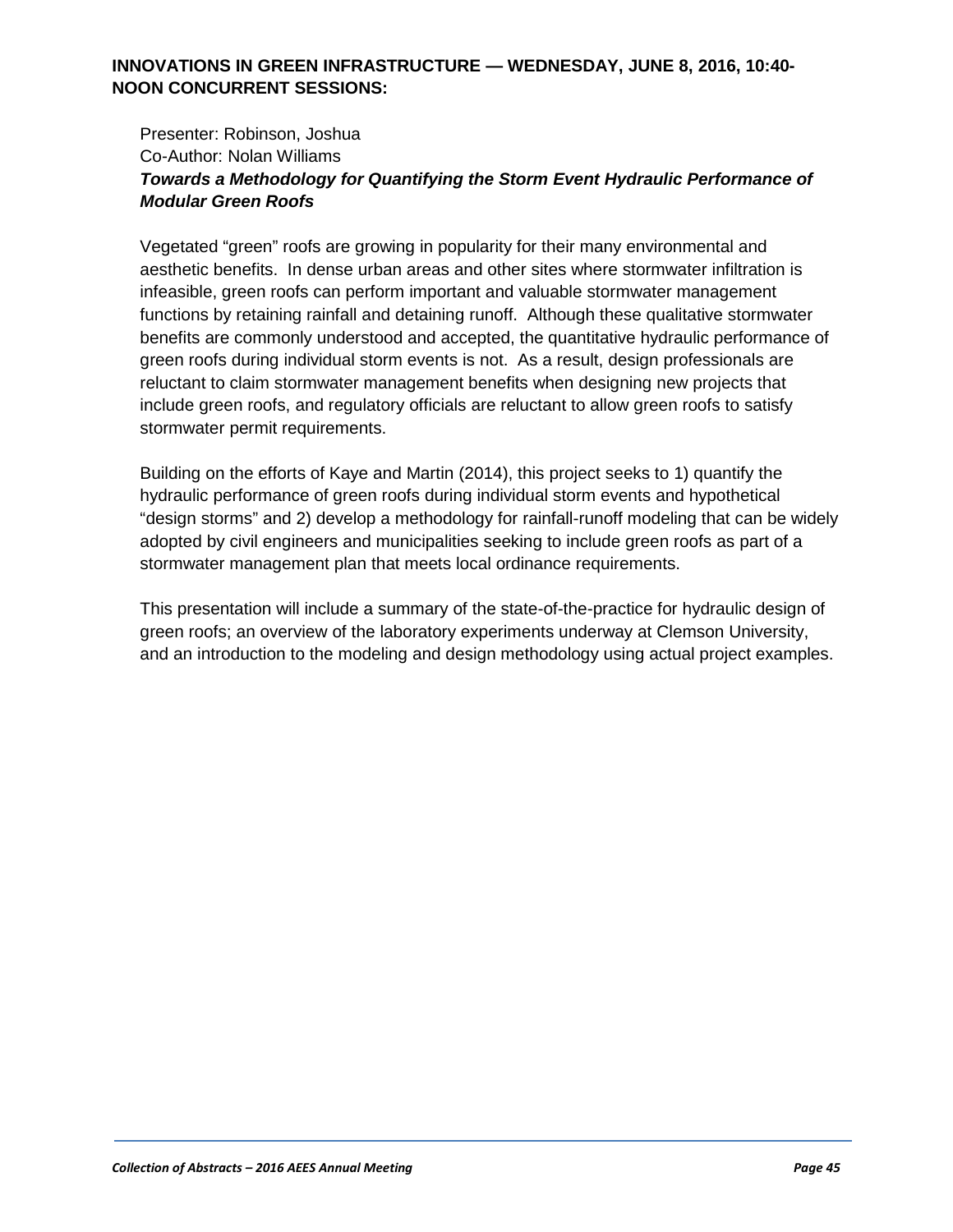#### Presenter: McAndrew, Brendan Co-Authors: Changwoo Ahn, Johanna Spooner, Andy Sachs *Carbon and nitrogen capture performance of a floating treatment wetland as a measure for sustainable stormwater management in an urban environment*

The paper presents a case study of floating wetland application as a measure for sustainable stormwater management for a major stormwater detention pond on the George Mason University campus in Fairfax, Virginia. A floating treatment wetland (FTW, ~50m2), constructed using a thin, buoyant foam mat with 1,600 individuals of five native species: american water plantain (Alisma subcordatum), fox sedge (Carex vulpinoidea), blueflag iris (Iris versicolor), common rush (Juncus effusus), and pickerelweed (Pontederia cordata), was launched early May 2015 on the campus stormwater pond. Water quality was monitored during the summer growing season followed by harvesting all plants and sediments mid-September. Results showed that 1,658 g of carbon (TC) and 191 g of nitrogen (TN) was captured by the FTW. Total plant biomass increased by 1,853 g; a 56% increase from predeployment. The plants assimilated 58% (958 g) and 34% (66 g) of TC and TN, respectively. Non-plant parts of the FTW retained 3,320 g of sediment containing 699 g TC and 126 g TN. The presence of nitrogen in this sediment indicates that a biofilm formed, aiding in nitrogen assimilation. Differences in plant assimilation were observed with Carex capturing the most TC (384 g) and TN (25 g), while Alisma captured the least (34 g TC/3.03 g TN). Differential capture of nutrients was observed between the shoots and roots of each plant, although no pattern was observed. Further implication of the results will be discussed in using a FTW for sustainable stormwater management.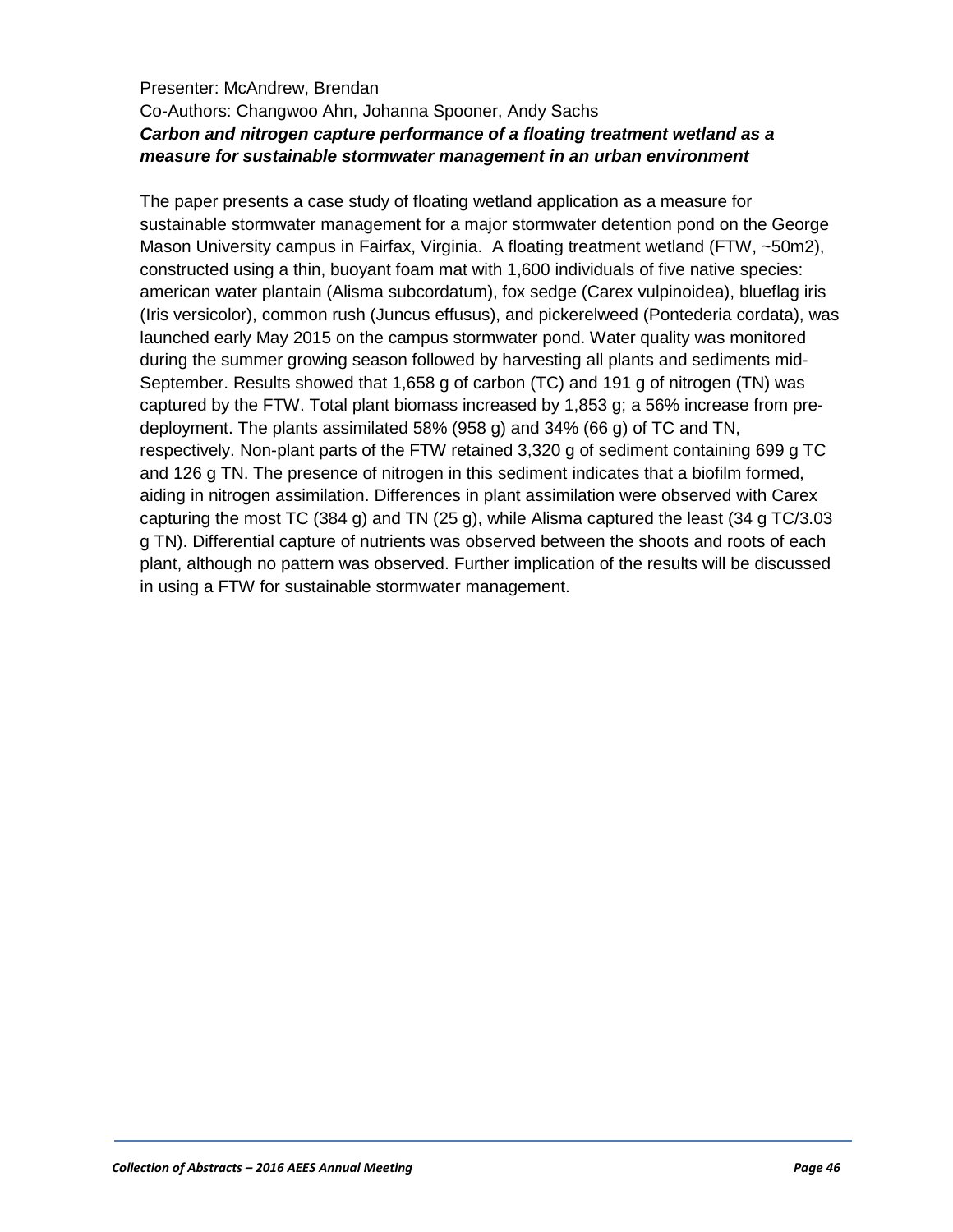#### Presenter: Stovall, Matthew *Design and Construction of a Regional Stormwater Detention Facility with Inclusive Stream and Wetland Elements*

Subjects CBWSC was retained by the City of Chattanooga and Hamilton County Tennessee to provide design services for Enterprise South Industrial Park (ESIP). As a part of this effort BWSC prepared a detailed concept design for a Regional Stormwater Facility (RSF) along Poe Branch. This detailed concept design and supporting documentation was used to obtain ARAP and 404 permits from TDEC and the USACOE. This presentation will describe the design and construction of the second phase of the RSF for the Enterprise South Industrial Park which had been conceived and permitted. The intent of the RSF is to provide regional detention storage for ESIP.

This project restored approximately 2,750 linear feet of the existing Poe Branch by creating approximately 3,700 linear feet of new stream channel constructed using current stream restoration technologies. The stream restoration was designed and constructed utilizing the latest Rosgen Design Guidelines. Construction was performed by an experienced and qualified stream contractor, selected from a list of prequalified stream contractors. This list of prequalified stream contractors was provided to the general contractor as a part of the requirements of the contracted work. In addition to the stream construction, the project included the mitigation, preservation and construction of approximately 25 acres of additional wetlands and preserves approximately 2 acres of the existing 3.3 acres of wetlands. The work also provided approximately 330 acre-feet of storm water detention storage for the Enterprise South Industrial Park. This portion of the project was designed not only to provide stormwater detention storage for the current configuration of ESIP but provides for future build-out of the industrial park. Aspects of the project that are of particular interest include:

• Flow control was utilized on the north culvert inlet to minimize flooding during the full construction period until the final stabilization of the reconstructed stream and wetlands.

• Use of a combination of traditional stabilization mixes for temporary cover and native species for final stabilization.

• Incorporation of lessons learned from past stream and wetlands restoration projects on ESIP to improve design and performance of this project.

• Focus of the design effort on creating an environmentally elegant facility for regional detention while maintaining project cost at construction norms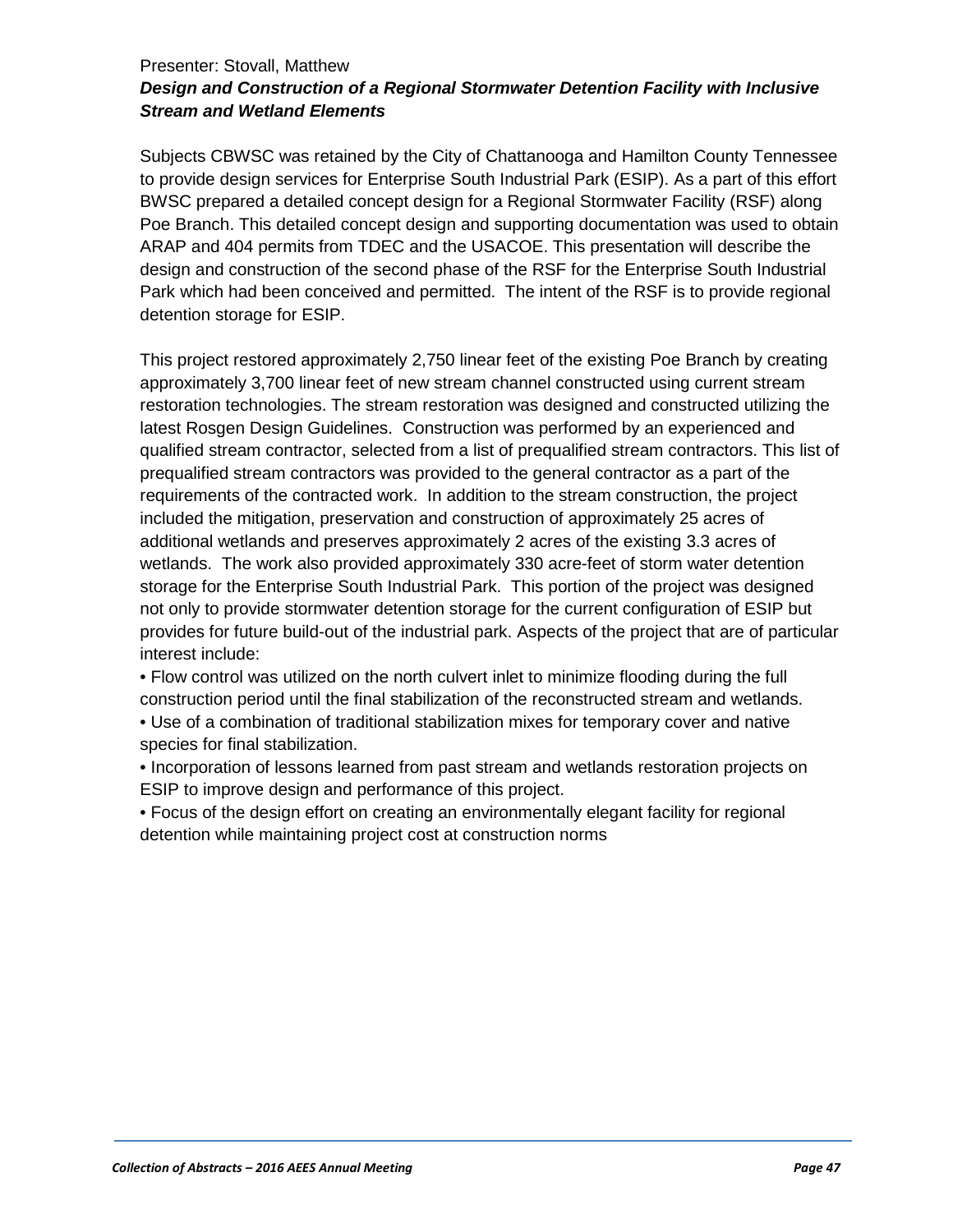#### **STREAM RESTORATION IV — WEDNESDAY, JUNE 8, 2016, 10:40-NOON CONCURRENT SESSIONS:**

#### Presenter: Tsakiris, Achilleas Co-Author: Thanos Papanicolaou *Science based restoration using boulders*

Large immobile boulders are often placed in mountainous stream reaches for restoring degraded streams in order to improve fish habitat, control sediment transport patterns and dissipate flow energy. Due to their large size, these boulders mostly remain partially submerged, but become fully submerged during floods, exhibiting low and high relative submergence, respectively. The boulders interact with the approach turbulent flow and modify the bed shear stress distribution around them, which in turn alters the incoming sediment transport patterns. This study aims to identify the dominant vortex structures that result from this interaction under high and low relative submergence conditions and assess the effects of these vortex structures on the bed shear stress field. In doing so, the turbulent velocity within two sets of orthogonal planes around a boulder was measured using Particle Image Velocimetry (PIV) under high and low relative submergence conditions. Preliminary findings show that arch and "inboard" vortices dominated the wake of the fully submerged boulder, whereas a pair of counter-rotating von-Karman vortices formed downstream of the partially submerged boulder. The inboard and von-Karman vortex structures appear to change the directionality of the bed shear stress vector around the boulder, pointing it towards and away from its centerline, respectively. This reversal is consistent with sediment depositional patterns around the boulders, observed in prior experiments with fully and partially submerged boulders. This research highlights the effects of large boulders on transported sediment through their controls of the surrounding turbulent flow with important implications on stream restoration designs.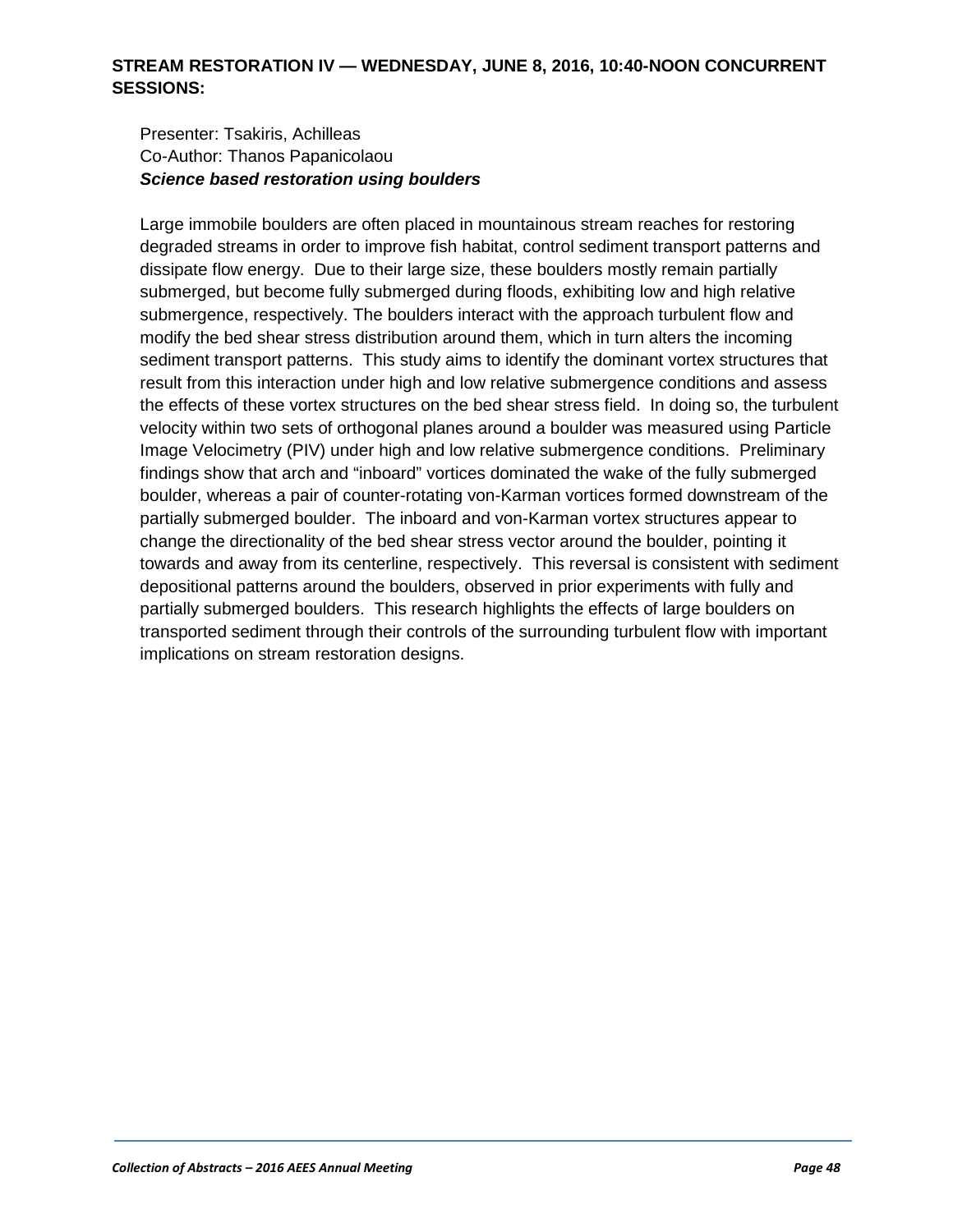## Presenter: Tullos, Desiree Co-Authors: Cara Walter *Scale of flow field observation influences apparent velocity use and energy expenditure in juvenile coho salmon*

This study investigates how the scale of observation influences interpretations of how fish exploit the hydraulic environment in streams. We constructed a 1:1 scale model of a fullchannel log jam in an outdoor experimental channel. Our objectives were to evaluate how spatial resolution of the flow field observation influences: 1) apparent hydraulic characteristics of the stream; 2) statistical patterns of use of the hydraulic environment by fish; and 3) associated estimates of energy expenditure. Velocities were measured with Acoustic Doppler Velocimetry at a 10 cm grid spacing, while fish locations and tailbeat frequencies were documented over time using underwater videogrammetry.

As predicted, the mean and variance of velocity generally decreased with coarsening resolution of the flow field observations, illustrating how observed velocities are compressed into a narrower and lower range at coarser scales relative to finer scales. Deviations from this trend were observed at local hydraulic features where turbulence was elevated around roughness elements. Results also highlighted how coarser-resolution observations can lead to misrepresenting selectivity of fish to be higher, and for lower velocities, than expected relative to higher resolution studies. By comparing energy expenditure estimates using velocities derived from tailbeat frequencies to those derived from spatially-matched velocity observations, we found that the compression of velocities can lead to underestimating energy expenditure, but that this effect is also sensitive to the location being sampled. Results suggest the need for careful attention to and communication of scale of observation in investigating and managing the habitat needs and bioenergetics of aquatic biota.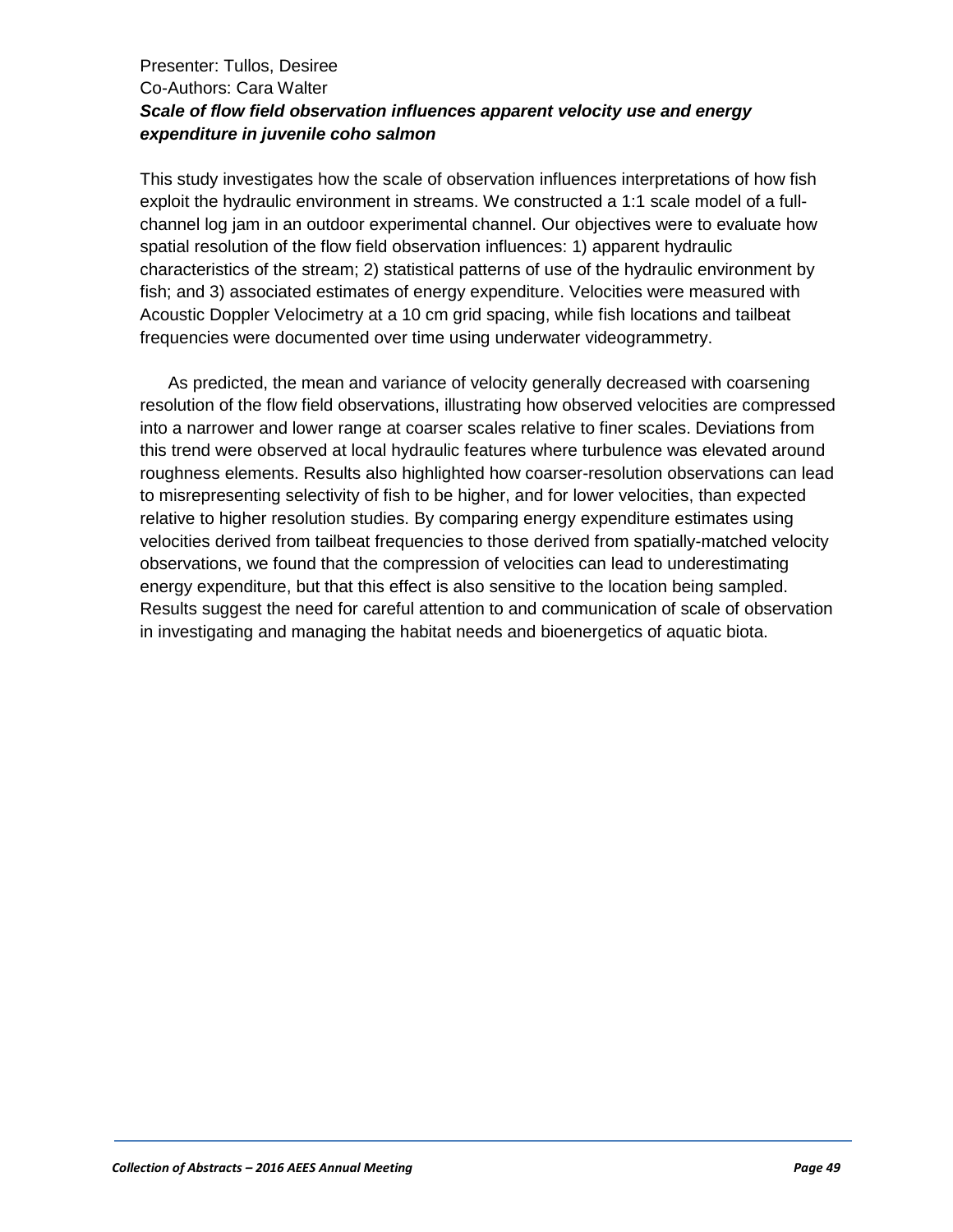#### Presenter: Wyssmann, Micah

## Co-Authors: A. (Thanos) Papanicolaou, Achilleas Tsakiris, Casey Kramer *Stream Restoration Influences of a Boulder Array: Bedload Transport Delay and Depositional Characteristics*

Arrays of boulders occur naturally in mountainous gravel-bed streams and affect the flow and sediment transport characteristics of a reach. As such, artificial boulder arrays have been engineered for use in stream restoration projects because of their influences to promote stream stability, provide habitat functions and allow for fish passage. To aid in restoration design, the goal of this study is to utilize data from controlled laboratory flume experiments to improve understanding of array effects on bedload by: 1) assessing mean transport rates to improve current predictive methods, and 2) analyzing the depositional characteristics of particles around boulders, which are dependent on relative submergence. For the first objective, stress decomposition is implemented to modify existing bedload formulae that were originally developed for unobstructed flows. Previous stress decomposition methods have accounted for the stress borne by individual boulders, but here the reach-scale effects of the collective array on bed shear stress are also incorporated. This results in improved estimates, but there is still an order of magnitude discrepancy with observed fluxes. For the second objective, images taken at the conclusion of bedload tests are used to assess depositional locations and areas. Here, it is shown that sediment deposition around boulders occurs primarily in the downstream wake region for high relative submergence conditions  $(H/d \, b = 3.5)$ , whereas it occurs primarily in the upstream 'stoss' region for low relative submergence conditions  $(H/d_b = 0.8)$ . Further, overall depositional area is assessed with respect to reach-scale bed shear stress.

## Presenter: Ellis, Phillip *Hydraulic Engineers Toolbox: process and design solutions*

Stream and wetland restoration projects are captivating. The breadth of knowledge inherent during ecological restoration is one of the primary appeals of these projects. However, with that breadth of knowledge, comes a complex combination of stakeholders, designers, and regulators. In order to have a conversation about appropriate goals and metrics, all parties should have a cursory understanding of the individual components that make up these fascinating projects.

This presentation will provide a cursory understanding of the hydraulic engineer's approach and process. Hydraulic analysis and design process resembles a fractal. When observed from a distance, or post-project, the design solutions are seemingly simple, elegant and reproducible. Although, if one takes a deeper look into the design process, a dizzying iterative analysis is revealed. An even closer look at the empirical means and methods will soon leave even the most technical of observers in a state of aggravation.

Through this presentation we will provide a candid and systematic approach to hydraulic engineering design for stream rehabilitation projects. This approach will then be applied to a case-study for a typical scenario: bank migration and property loss resulting from sediment imbalance in an alluvial channel.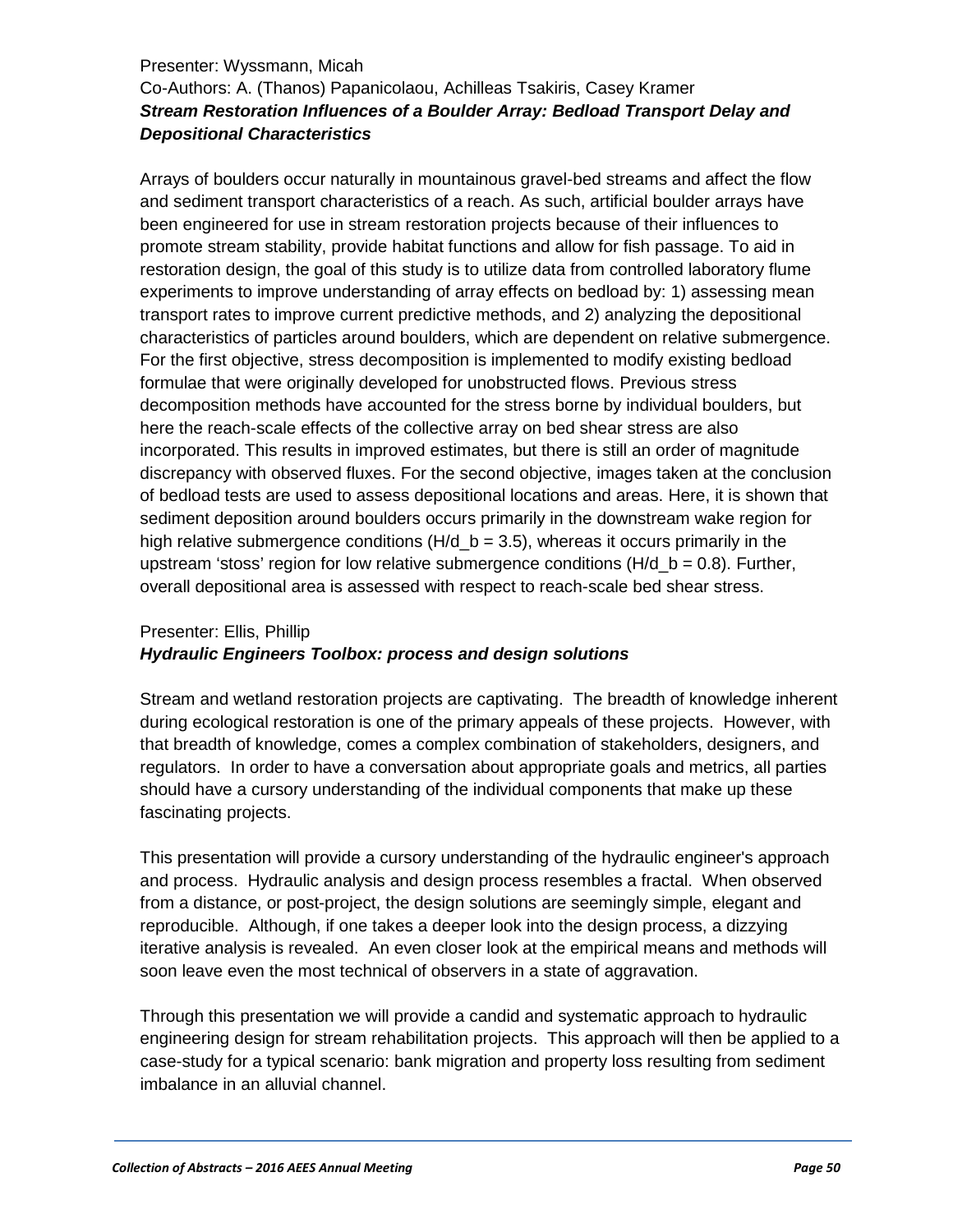## **WASTEWATER TREATMENT & RESOURCE RECOVERY — WEDNESDAY, JUNE 8, 2016, 10:40-NOON CONCURRENT SESSIONS:**

Presenter: Kemmerling, Lindsey, Co-Authors: Dawn Reinhold, Rebecca Bender, Ronald Aguilar, David Hidalgo, Connor Bartle, Jacob Cochrane, Amanda Godar, Hannah Guyer, Lindsey Kemmerling, Taylor Koonce, Madeline LaBelle, Wei Liao, Sydney Preston, Aubrey Proctor, Jason Smith, Renee Swartz, Katerina Tsou, Justine Williams *Bacteria, sunlight, and dirt: Making the most of human wastewater*

Much of the biodiversity on Earth is at risk due to human destruction of natural ecosystems. One such cause of this destruction is a lack of effective wastewater treatment systems, polluting clean water, perticularly in developing countries.

Michigan State University joined with the Gender Equity Office of the Costa Rica Institute of Technology in their work with the Shuabb Aborigine Women's Association to develop an ecotourism site in Talamanca, Costa Rica. A water treatment system was needed to provide for guests and to prevent negative human impacts.

Our team has designed a wastewater treatment and energy production system utilizing basic mechanical and biological processes. First, water is directed from a nearby creek to a smaller settling tank. It is then distributed to the kitchen (where it is filtered), showers, and latrines. The black water is piped downhill to a solar-assisted anaerobic digester, where bacterial colonies remove pathogens and produce usable biogas. As water exits anaerobic treatment, it enters a constructed wetland where bacteria and plants work to further purify the water output of the digester. This water then flows through a drainage ditch and safely returns to the watershed.

Not only is clean water necessary for a balanced and functioning ecosystem, but for human health as well. Our ecosystems engineering team believes such integrated design can promote ecotourism while protecting natural ecosystems. Such a water purification system can combat larger global issues and promote sustainable development.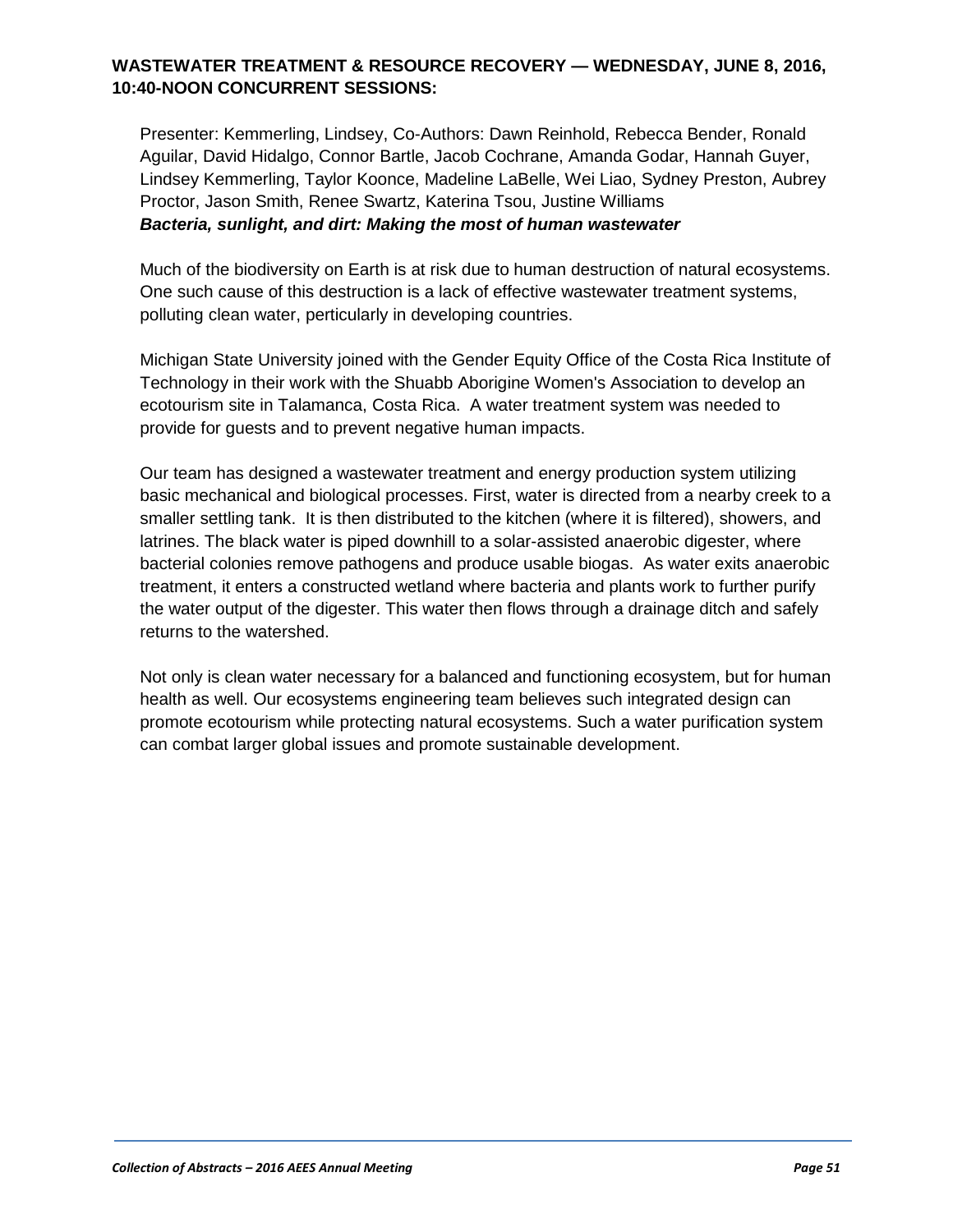#### Presenter: Roy, Eric *Phosphorus recovery and recycling with ecological engineering: existing approaches and key challenges*

Phosphorus is essential to life on Earth and frequently limits the productivity of ecosystems, including agroecosystems. Currently, a substantial portion of the global human population relies on finite phosphate rock resources used for inorganic fertilizer production. Concern over the poor management of these vital resources has stimulated interest in phosphorus recovery and recycling from waste streams. Existing heterogeneity in spatial patterns of human settlement, agriculture, and the availability of resources calls for a diverse array of phosphorus recycling strategies. Ecological engineers working on phosphorus management have most commonly aimed to create phosphorus sinks on the landscape, thereby alleviating downstream eutrophication. Looking ahead, ecological engineering approaches will increasingly be needed that go beyond phosphorus retention and link eutrophication control efforts with strategies to support the productivity of food systems. This presentation will include a brief overview of human impacts on the global phosphorus cycle and a survey of existing ecological engineering techniques for phosphorus recovery and recycling. A systems approach for assessing the feasibility and sustainability of phosphorus recycling with eco-technology will be outlined, along with several key challenges related to energy, scaling, and interdisciplinarity.

## Presenter: Huynh, Khang Co-Authors: Emily Banach, Dawn Reinhold *Fate and accumulation of triclosan in soil-plant systems receiving treated wastewater irrigation*

Wastewater reuse for agricultural purposes has been rapidly increasing worldwide due to shortages of clean water. However, the potential health risk caused by trace residues of emerging contaminants in this source of irrigation water is still a concern. In the present study, we tested soil-plant systems receiving synthetic wastewater containing trace amounts of triclosan (TCS), a commonly found antimicrobial in treated wastewater. Both 14C and nonlabeled-TCS were used to track the transformation, metabolism, and transport of TCS in soil and four vegetable species (cabbage, onion, pepper and tomato). Preliminary data revealed that 14C-TCS was accumulated mostly in the 0-10 cm soil layers (78.8 – 93.3%), and was extensively transformed, presumably to methyl-triclosan. Additionally, the accumulation of 14C-TCS in the soil was found to constantly increase with time, which was not observed for the non-labeled TCS. The results consolidated our hypothesis that TCS underwent extensive transformation in soil following reclaimed wastewater application. On the other hand, the presence of plants in the system significantly affected the levels of TCS detected in soil samples at the conclusion of the experiments. The concentrations of TCS in the control (soil without plants), pepper and tomato soil columns were  $6.2\pm2.2$ ,  $3.0\pm1.0$  and 2.1±0.7 μg/kg, respectively.

Currently, we are working on analyzing the remaining soil, earthworm and plant samples in order to achieve a better understanding of the transformation, metabolism, and transport of TCS in our soil-plant systems.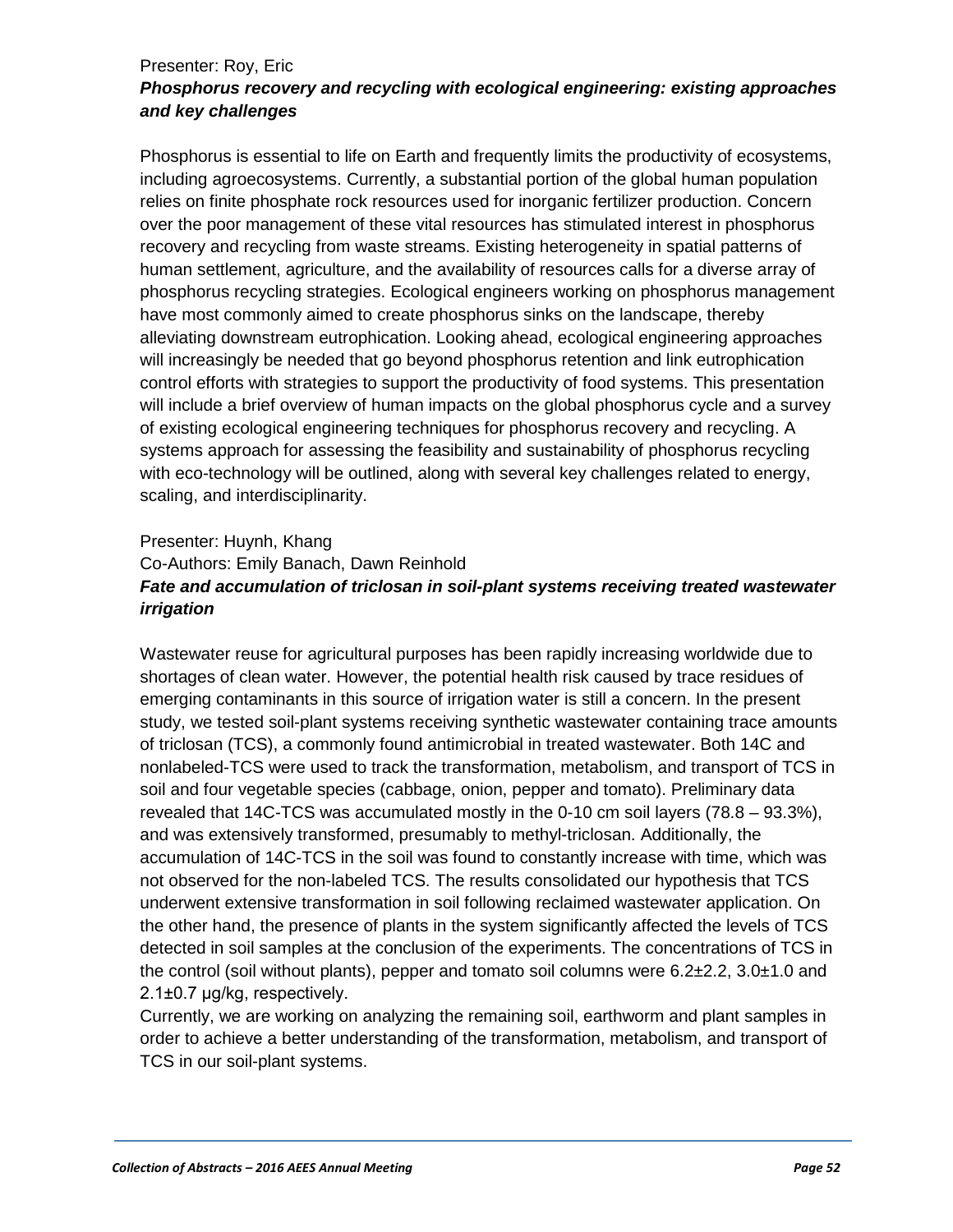#### Presenter: Brennan, Rachel

## *Eco-Machine Aquaponics: Capturing Nutrients from Wastewater for Sustainable Food Production.*

Current wastewater treatment and food production methods often require massive amounts of energy, and can release excess nutrients and untreated contaminants into aquatic systems, promoting eutrophication and destroying water quality. Continuing population growth and economic development will only increase the demand for nutrients to maintain food production and the severity of the resulting water pollution. Certain aquatic plants can reverse this process by hyperaccumulating nutrients from wastewater and contributing to treatment. Once these nutrients are incorporated into plant biomass, they can easily be harvested and reused for sustainable agriculture and aquaculture. This transformation of nutrients as a liability in wastewater, into an asset for sustainable agriculture, simultaneously reduces eutrophication and enhances food security.

Our goal is to critically evaluate the technical and economic feasibility of combining two processes: 1) ecological wastewater treatment (i.e., Eco-Machines) with 2) self-sustaining aquaponics, to produce a safe and nutritious source of food to local communities. The key to the seamless integration of these two processes is the capture of nutrients from wastewater into high-protein aquatic biomass (ex., Lemnoideae, or duckweed) that can be easily harvested and fed to fish, thereby reducing dependence on conventional fishmeal. Co-location of aquaponic systems with wastewater treatment plants further reduces energy consumption that would otherwise be required for commercial feed production and transportation. This engineered ecosystems approach represents a new paradigm for holistic wastewater treatment and integrated agriculture, and provides an example for future development of sustainable infrastructure at the food-water-energy nexus.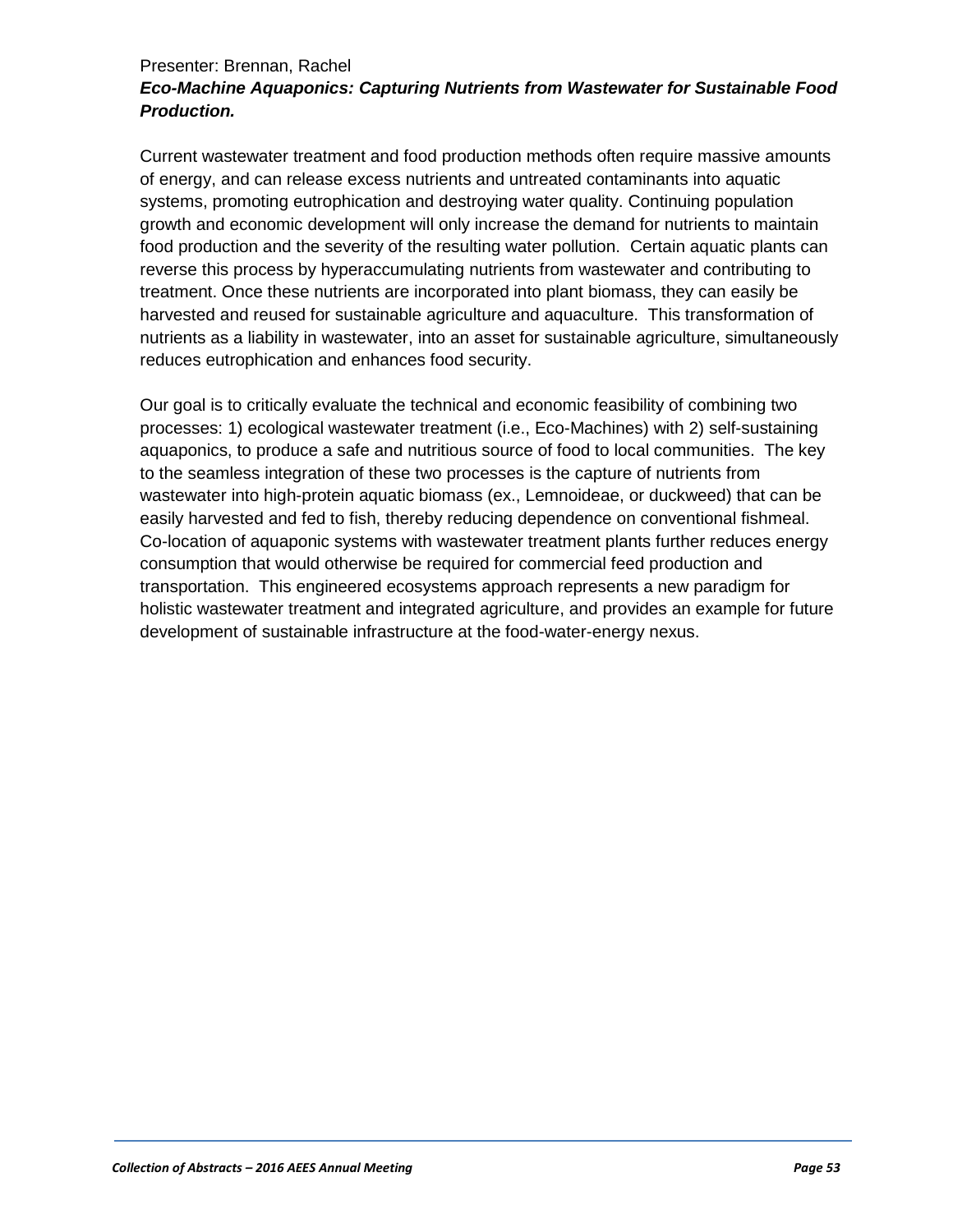## **MEASURING IMPACTS OF GREEN INFRASTRUCTURE — THURSDAY, JUNE 9, 2016, 8:30-9:50AM CONCURRENT SESSIONS:**

#### Presenter: Bynum, Karina *Ecological Benefits of Tennessee Multi-functional Stormwater Requirements The Obed River Case Study*

Land development and urbanization changes the hydrologic characteristics of the landscape. Increased runoff volumes, flow rates and velocities increase the frequency of bank-full and flooding events causing channel erosion. In 2006, the EPA identified hydromodification as a leading cause of impairment of nation's waters. In 2008, the report on Urban Stormwater Management in the United States concluded that the current approach to stormwater management did not yield significant water quality improvements. The conventional practices for site development and stormwater system design and management are the primary reason for continued hydromodification and water quality impacts to receiving streams. Green infrastructure has become a permanent part of stormwater management in the United States when the EPA incorporated the 2008 findings of the National Resource Council on Urban Stormwater Management in the United States. Green infrastructure plays an integral role in ecological stability of a landscape, in the support of biodiversity and directly affects the living standard of a society. After 12 years, Tennessee small municipal stormwater is entering the third permit cycle to treat and manage urban runoff in 100 jurisdictions across the state. Municipalities in Tennessee now include green infrastructure in their stormwater permit requirements along with with the traditional stormwater conveyance and detention regulations. The presentation reviews the ecological benefits of permanent stormwater as required in the Tennessee Municipal stormwater permits along with the design standards and incentives. A case study for the Obed River highlights the ecological benefits of Tennessee stormwater requirements.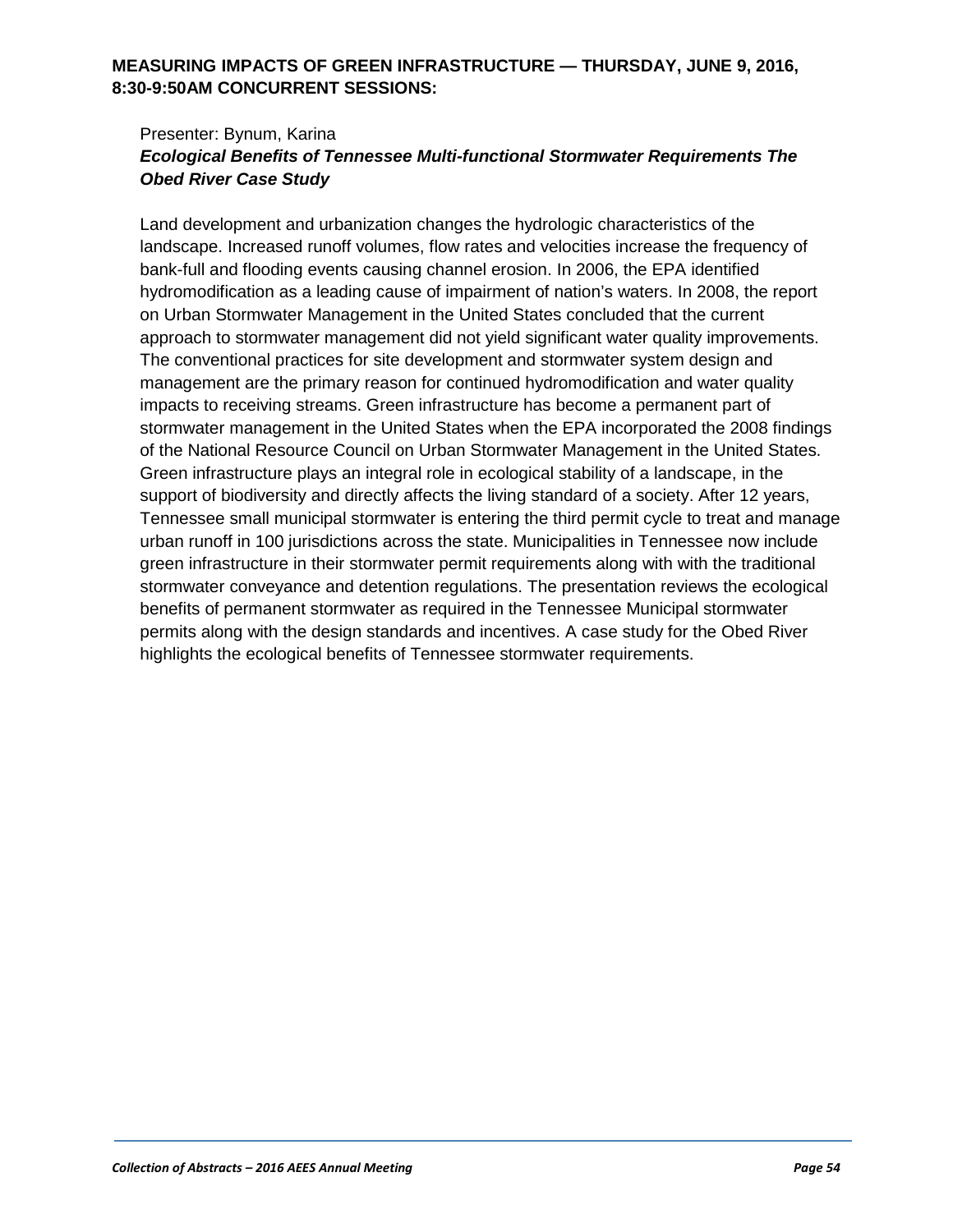#### Presenter: McMillan, Sara Co-Authors: Erin Looper *Influence of stormwater control measures on in-stream denitrification rates*

Stormwater control measures (SCMs) are implemented in urban watersheds to reduce the quantity and improve the quality of runoff entering streams. Channelization and stream degradation due to urbanization limits the capacity for headwater streams to remove additional nutrients and SCMs have the potential to improve these conditions through reduction of scouring peak flows and changing water chemistry. Because performance monitoring typically ends at SCM outlets, it remains unknown how ecosystem quality and function within urban stream networks are influenced by mitigation via SCMs. To address this gap, we measured denitrification enzyme activity (DEA) to assess nitrogen (N) removal potential and as an indicator of ecosystem function. We measured DEA on stream sediments upstream (US) and downstream (DS) of the SCM-stream confluence in two urban and two suburban watersheds seasonally and before/after storm events in Charlotte, NC. We compared DEA at US and DS across sites, which showed that SCMs have greater potential to enhance DEA at low levels of total imperviousness (TI). We observed longitudinal increases in DEA, which coincided with inputs of additional SCMs along the stream reach or in-line features. Following storms, DEA decreased at both US and DS sites and recovered to pre-storm rates 1-3 weeks suggesting that SCMs do not fully attenuate peak floods but may provide additional resources for rapid resetting of microbial communities. Our results suggest that particularly in watersheds with low TI, SCMs may act synergistically to reduce runoff and pollutant loads within the watershed as well as enhance in-stream processes.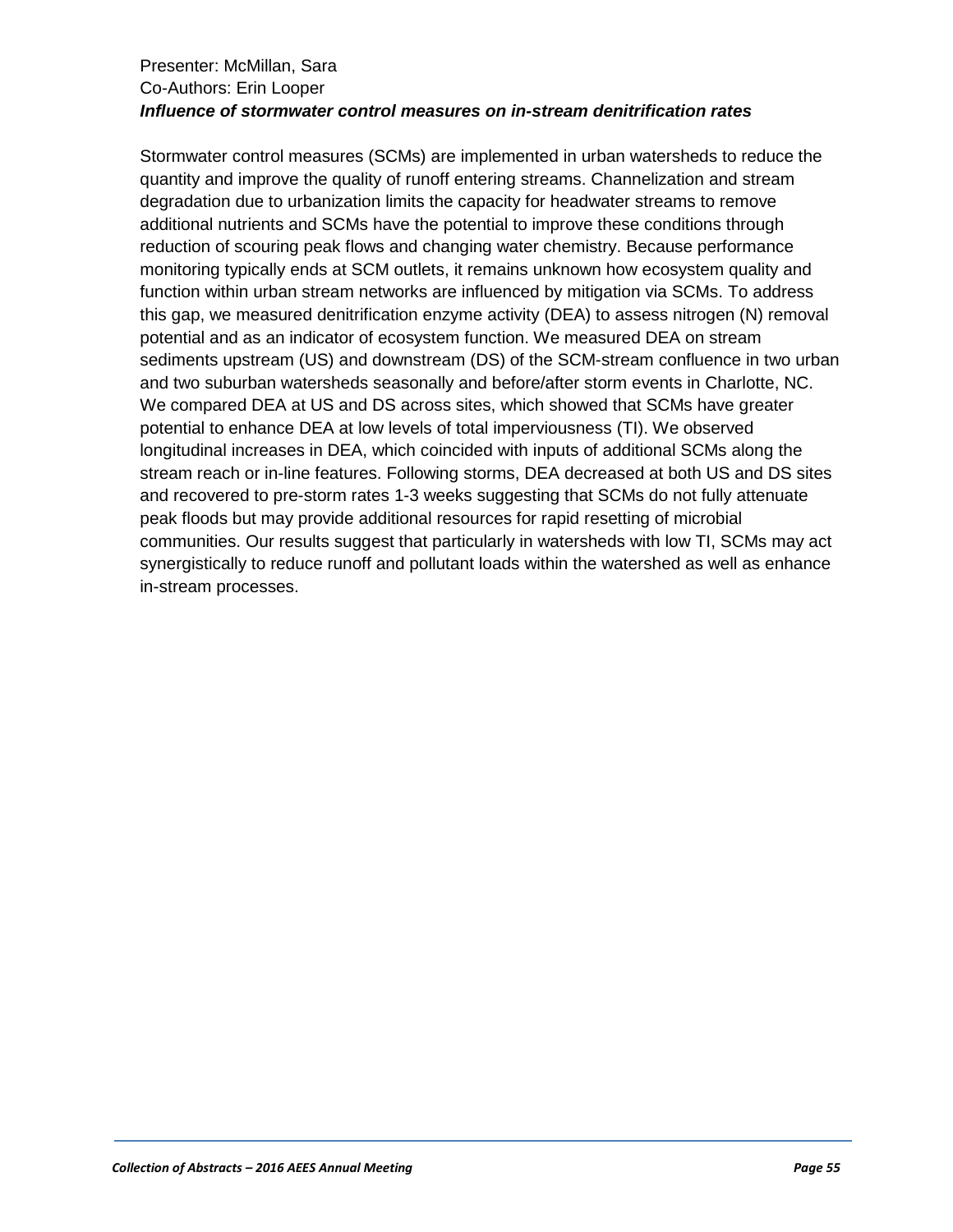## Presenter: Clinton, Sandra Co-Authors: Sara McMillan *Seasonal patterns in stream macroinvertebrates in urban watersheds with stormwater control measures*

Urbanization decreases the abundance and diversity of macroinvertebrates in streams. Stormwater control measures (SCMs) are implemented to mitigate these impacts and improve overall stream health; however, few data exist quantifying whether SCMs positively influence stream ecosystem function. We investigated seasonal changes in community composition of stream macroinvertebrates from 2011 – 2013 in 4 small watersheds (2 suburban, 2 urban) in Charlotte, NC. Samples were collected immediately upstream and downstream of the confluence of the SCM outlet and the stream channel and at two additional locations downstream using NC DENR Qual 4 methods. Macroinvertebrates varied over space and time at all sites and showed patterns similar to other urban streams with dipterans dominating at all sites. EPT taxa were consistently found at both suburban sites; however, they were rarely observed at urban sites. There were differences in community structure among sites indicating that there are factors contributing to the maintenance of local invertebrate communities in each watershed. We tested multiple watershed metrics that quantify the degree of urban impact and SCM mitigation and found that total imperviousness (TI) was the variable that best predicted changes in macroinvertebrate diversity. We observed a negative linear relationship between richness and TI; however, there were seasonal and annual differences. When summer data were analyzed separately, regardless of year, there was no relationship between TI and richness. In addition, TI explained as little as 20% (Fall 2011) and as much as 60% (Spring 2013) of the variation in richness.

## Presenter :Jaber, Fouad Co-Authors: Sa'd A.H. Shannak *Impact of green infrastructure on stream bank shear stress at watershed scale*

Stream bank erosion is a naturally occurring process that includes the removal of soil particles due to change in stream flow rate resulting from the discharge of runoff into the stream. The goal of this study was to investigate the impact of Green Infrastructure (GI) in reducing stream bank erosion in the Blackland Prairie ecosystem. A sub-hourly SWAT model was developed to predict stream flows. The model was calibrated and validated using data from Blunn Creek in Austin, TX after performing a sensitivity analysis. A methodology was developed to represent detention pond, bioretention and permeable pavement into SWAT. An analysis of shear stress and excess shear stress for stream flows in conjunction with different levels of adoption of GI practices was then done and the potential stream bank erosion for different median soil particle sizes using real and design storms was estimated. Calibrated stream flows for a 2-year period using the 15-minute time step had an R2 of 0.78 and an NS of 0.78. The 2-year validation period had an R2 of 0.70 and a Nash Sutcliffe (NS) of 0.67. Results showed that combining permeable pavement and bioretention resulted in the greatest reduction percentages in runoff volumes, peak flows, and excess shear stress under both real and design storms. Bioretention alone resulted with the second greatest reduction percentage while a detention pond alone had the least reduction percentages.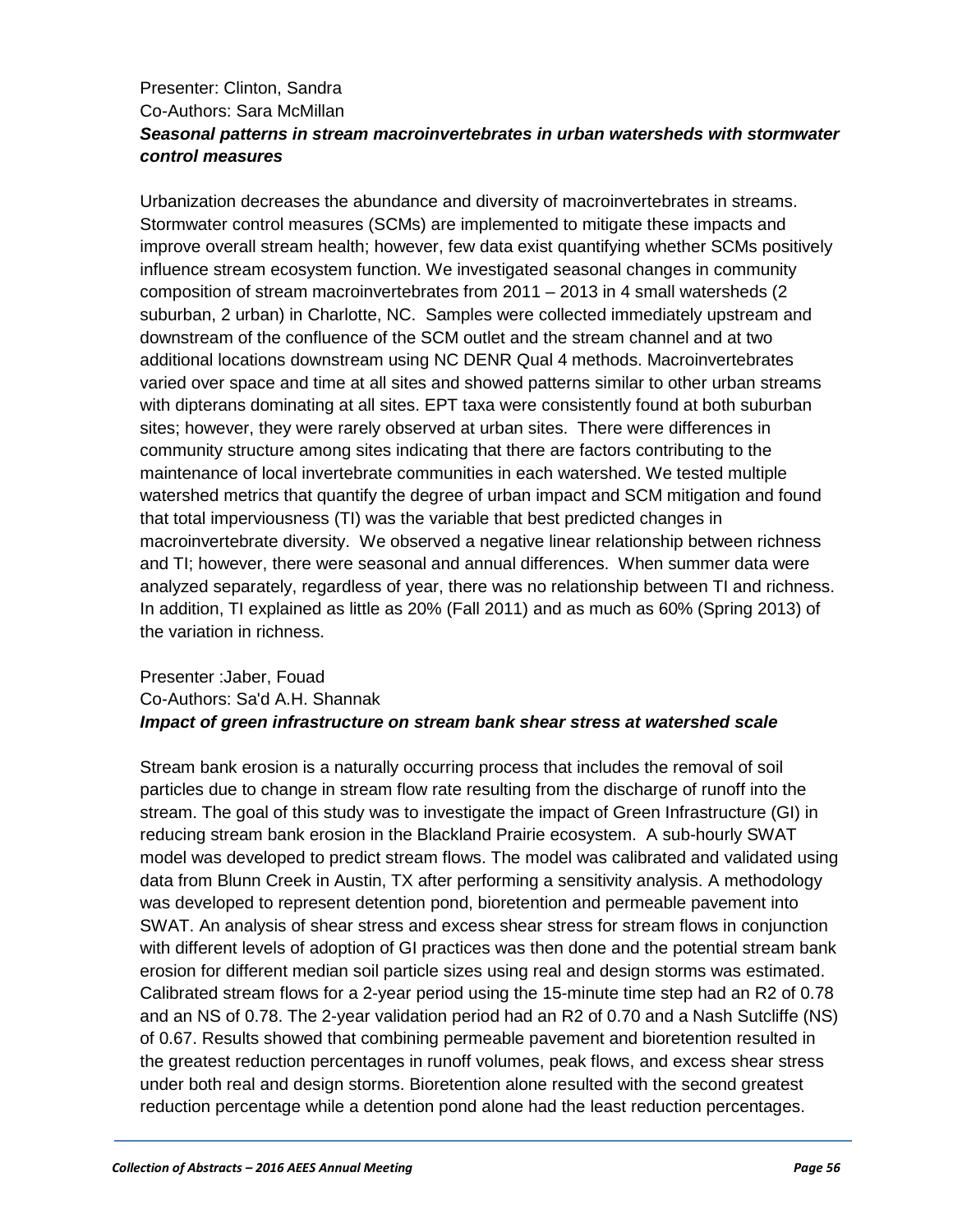#### **WATERSHED PROCESSES — THURSDAY, JUNE 9, 2016, 8:30-9:50AM CONCURRENT SESSIONS:**

Presenter: Giannopoulos, Christos Co-Authors: Benjamin Abban, Athanasios Papanicolaou *Characteristic time scales of sediment at the catchment scale: Implications to stream ecology*

Spatial and temporal variability of sediment delivery at catchment scale hinders the effective assessment of Best Management Practices (BMPs), harms water quality and has implications to nutrient cycle. We focus on the mobilization and residence time of the finer fraction of sediment that affects particulate organic matter transport and transformation as well as water quality. The variability in the suspended sediment travel times is attributed to various factors, such as land management, several landscape attributes such as soil chemistry and surface roughness, and weather forcing and variability. This study aims to develop a method to estimate these travel times by collectively taking into account all of the aforementioned dominating parameters. We postulate that a catchment geomorphology approach is needed.

The hypothesis adopted herein is based on Hack's law for single basins, which relates the main stream length of a catchment to its drainage size and network. It is suggested that different areas of a watershed present distinct emergent patterns of suspended sediment concentration and discharge, depending on the downstream distance from the headwaters. Each emergent pattern reflects the dominance of a subset of parameters to the sediment output in contrast to all others, thereby distinctly affecting the travel times. At the locations where pattern changes, exists a crossover point. In order to provide a sound expected value of travel time, the travel sediment velocities need to be integrated between intervals where the same pattern prevails. Suspended sediment travel times are calculated by means of sediment concentration measurements and through inferences based on decays on beryllium-7 (7Be) radionuclide tracers.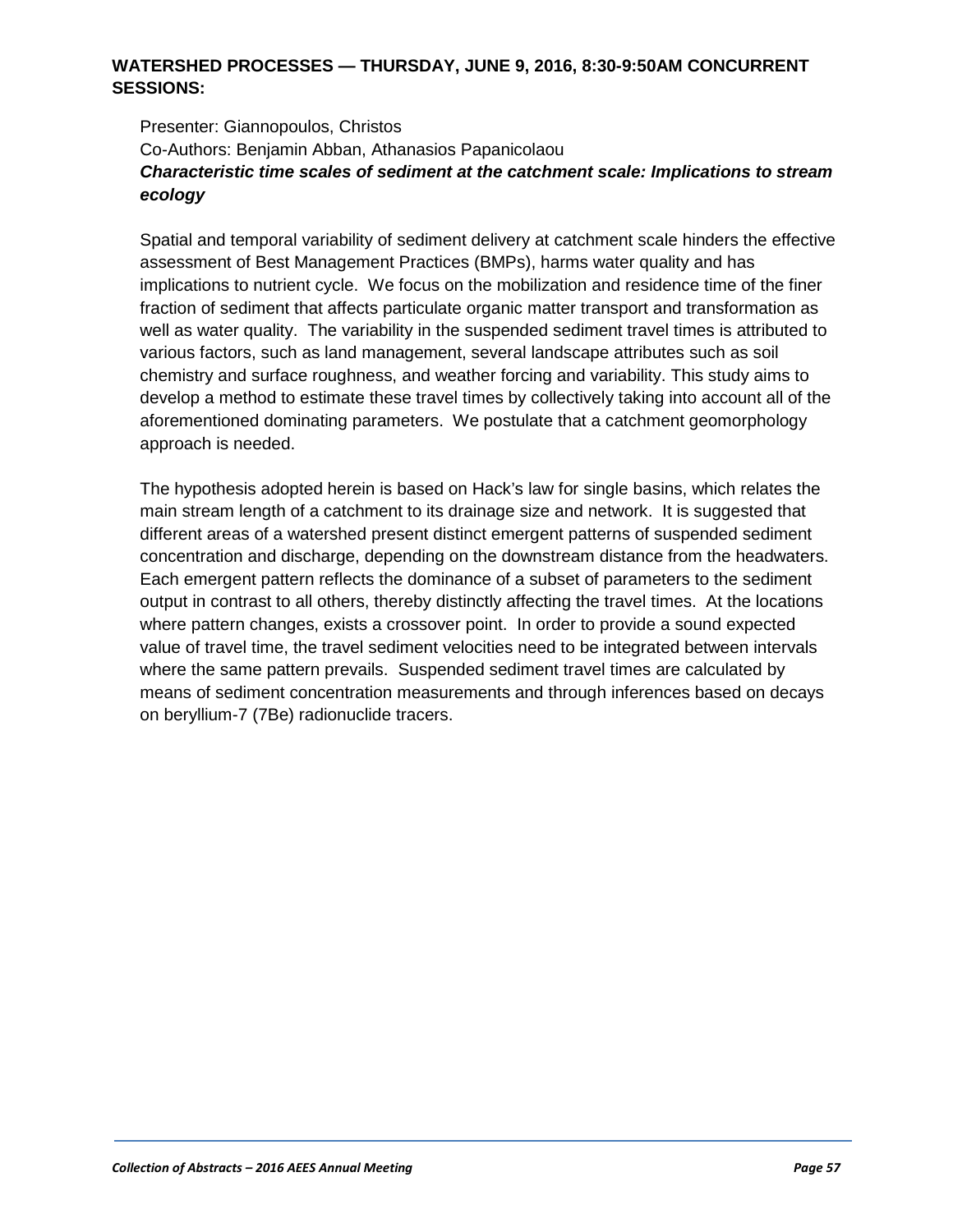#### Presenter: Govenor, Heather Co-Authors: W. Cully Hession, Leigh-Anne Krometis *Commonalities in Benthic Stressors across the United States*

Biological monitoring of invertebrate communities is a key component of stream monitoring under the Clean Water Act in nearly all states, and is one approach used to determine if the biological integrity of state waters is being protected. Monitoring methods, interpretation of field data, and metrics used to evaluate community health vary widely across the county leading to a lack of consistency in the approaches used to identify impaired waters and in how those impairments are reported to the U.S. EPA. Further, states differ in the approaches used to determine Total Maximum Daily Loads (TMDLs) to address the stressors implicated in the impairments. The objective of this research was to determine the most commonly identified stressor of benthic macroinvertebrate communities in the U.S. Through discussions with EPA and state regulators, and evaluation of nearly 1000 approved TMDL reports, we identify the stressors associated with benthic impairments and discuss trends in the approaches used to restore those waters as they have evolved since the TMDL program was initiated.

## Presenter: Abban, Benjamin Co-Authors: Thanos Papanicolaou, Christos Giannapoulos *Evaluating the Effects of Grassed waterways at the Watershed Scale Using a Coupled Hillslope and Instream Model*

Grassed waterways (GWW's) are common land management practices utilized by watershed managers to minimize the negative impacts of excessive sediment delivery on instream water quality by effectively reducing the conveyance of sediment and sedimentborne pollutants. They have been found to slow water flow, increase infiltration rates, and promote sediment deposition due to the dense grass roots. The objective of this research is to investigate the scale-dependent efficiency of GWW's within an agricultural watershed. It is hypothesized that GWW's provide localized erosion protection, thus the impact of implementing GWW's is likely to decrease with increasing catchment size. To test our hypothesis, "thought" experiments are conducted using the Water Erosion Prediction Project (WEPP) model to determine water and sediment fluxes at different spatial scales. Preliminary results indicate that the efficiency of the GWW's decreases as the area of interest increases. The results are however limited by areal restrictions on the range of applicability of WEPP (typically less than 26 km²) due to limited instream routing capabilities. This prevents further GWW assessment at the watershed scale, which is where most management decisions are made. Thus a new model is proposed that couples the WEPP model for water and erosion prediction on hillslopes with the 3ST1D model for flow and sediment transport within channels. The better coupling of the hillslope and instream domains will facilitate GWW (and other Best Management Practices) evaluation at watershed scales by improving water and sediment yield estimates at large scales.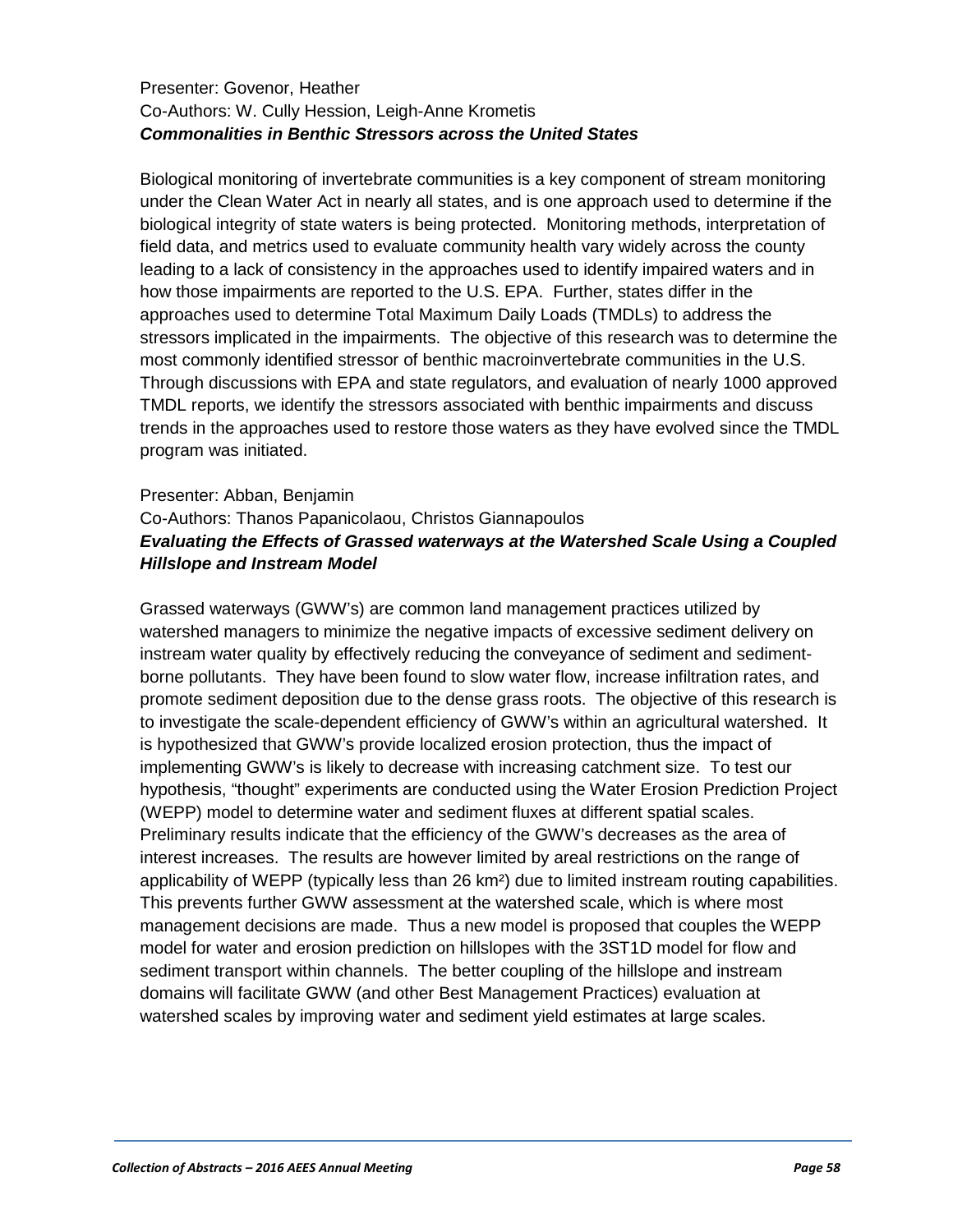## Presenter: Trisha Moore Lead Author: Bigham, Kari Co-Authors: Tim Keane, Jason Vogel *Repeatability and Sensitivity Analysis of the Rosgen BANCS Model Developed to Predict Annual Streambank Erosion Rates*

Excess sediment in streams is a leading cause of stream impairment in the United States, resulting in poor water quality, sedimentation of downstream waterbodies, and damage to aquatic ecosystems. Numerous case studies have found that accelerated channel and bank erosion can be the main contributor of sediment in impaired watersheds. An empiricallyderived "Bank Assessment for Non-Point Source Consequences of Sediment" (BANCS) model can be developed for a specific region to rapidly estimate annual lateral bank retreat rates, based on both physical and observational measurements of a streambank. This study aims to address model criticisms by evaluating the model's repeatability within and between users and identifying highly sensitive and/or uncertain model inputs. Ten stream professionals with experience utilizing the BANCS model individually evaluated the same six streambanks twice in the summer of 2015, based on current model streambank assessment methodology. To determine the model's repeatability, individual streambank evaluations will be statistically analyzed with a mixed model. A "one-at-a-time" design approach was implemented to test sensitivity of model inputs. Preliminary statistical analysis of individual streambank evaluations suggest that the implementation of the BANCS model may not be repeatable between users, based on current streambank assessment methodology. This may be due to highly sensitive model inputs, such as streambank height and near-bank stress method selection, and/or highly uncertain model inputs, such as bank material. By identifying model inputs that require accurate measurement and analysis in order to obtain true and repeatable model outputs, these findings may improve future BANCS model implementation and creation.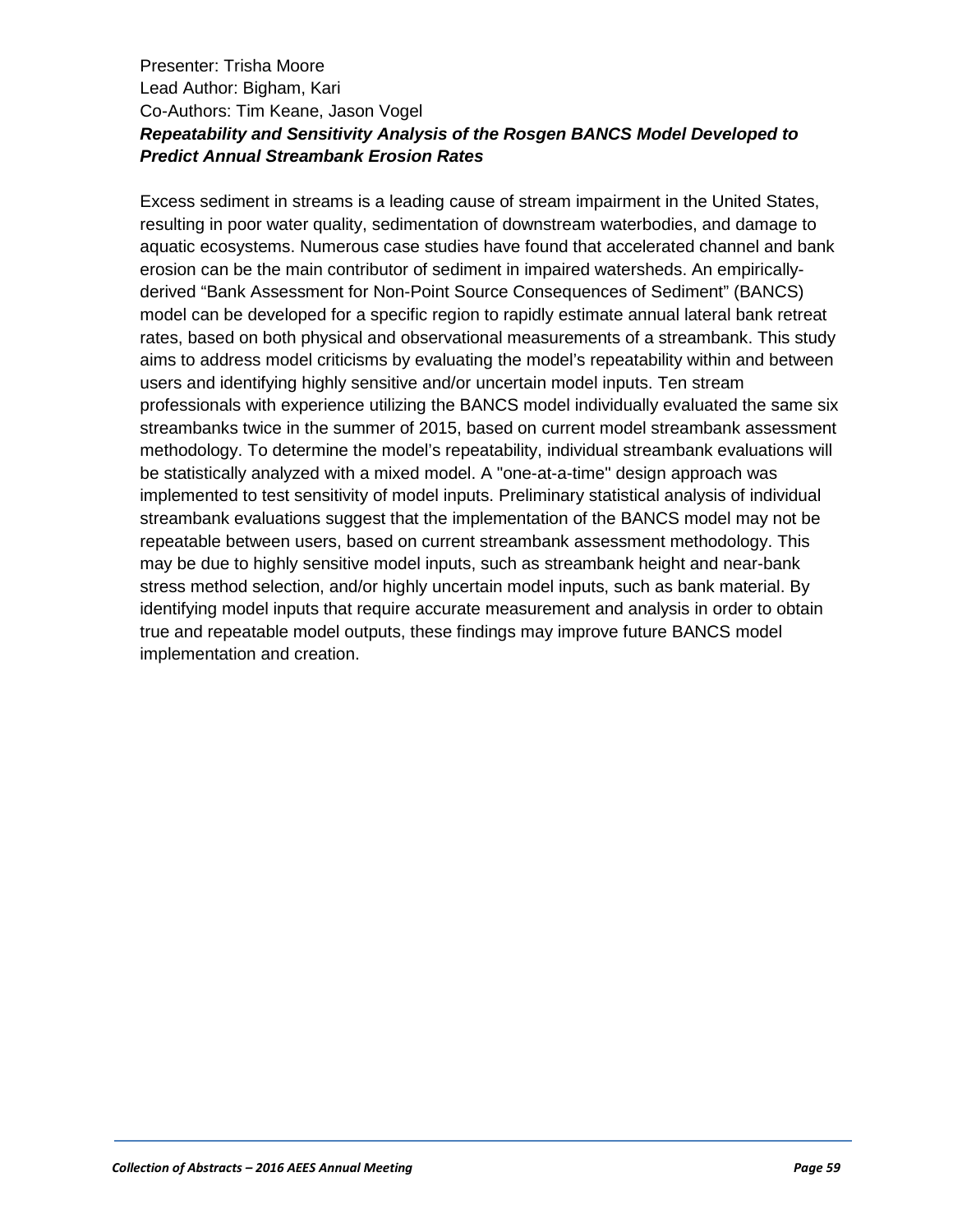#### *ECOSYSTEM MODELING — THURSDAY, JUNE 9, 2016, 8:30-9:50AM CONCURRENT SESSIONS:*

#### Presenter: Messer, Tiffany Co-Authors: Martin Doyle, Michael R. Burchell, II, Francois Birgand *Do First Order Nitrate Removal Models Accurately Predict Nitrate Removal in Wetlands and Streams?*

Traditionally, nitrogen removal kinetic models in streams, wetlands, and other ecological systems follow a first order removal rate model focusing solely on dissolved inorganic nitrogen (DIN) under the assumption that dissolved organic nitrogen (DON) is not bioavailable instantaneously in aquatic systems. However, photodegradation of DON in stream systems may actually provide additional sources of DIN that is absent in traditional nitrogen kinetic models. Photochemical mineralization, the process of dissolved organic matter (DOM) absorbing sunlight, thus reducing the molecular weight of the material, has the ability to affect the bioavaliability and quality of organic carbon and form photoproducts (e.g. ammonium). Therefore, this study provides insight to begin developing a better understanding of the impacts of photodegradation of DOM, particularly in the Neuse River Basin. Additionally, the study investigates the impact of photodegradation of DOM under varying radiation and water quality conditions at the microcosm scale.

#### Presenter: Shepard Watkins, Kate Co-Authors: Shaye Sable *Development of a food web model for estuaries in southeast Louisiana [Part 1]*

A comprehensive aquatic systems model (CASM) was developed for the coastal Louisiana food web across three basins to predict changes in species biomass in response to proposed river diversions. The CASM food web was made up of 34 taxa including phytoplankton, periphyton, zooplankton, benthic infauna, Caridean shrimp, brown and white shrimp, blue crab, oysters, bay anchovy, gulf menhaden, largemouth bass, red drum and spotted seatrout. Multiple life stages were simulated for many species. Daily growth was simulated with bioenergetics-based equations for each consumer population. The model was driven by simulated temperature, salinity, chlorophyll, and marsh vegetation data from the Louisiana Master Plan models from 1995 to 2010. Producer biomass was estimated from the chlorophyll data. Temperature was used to modify consumption, and daily species biomass growth was modified by salinity and the presence of marsh vegetation. The CASM was run in 49 polygons to predict the distribution of each population across the model domain, and the results of each polygon were combined to produce biomass estimates for the three basins. Basin-wide biomass was calibrated to monthly biomass estimates from Louisiana Department of Wildlife and Fisheries and National Oceanic and Atmospheric Association sampling programs. The CASM approach is particularly valuable for evaluating species responses within the food web to coastal restoration efforts because it simulates bottom-up processes (hydrology, water quality affecting prey growth and distribution) and uses a daily time step, which is valuable for evaluating the effects of short term management actions (e.g. seasonal or pulsed operations the river diversions).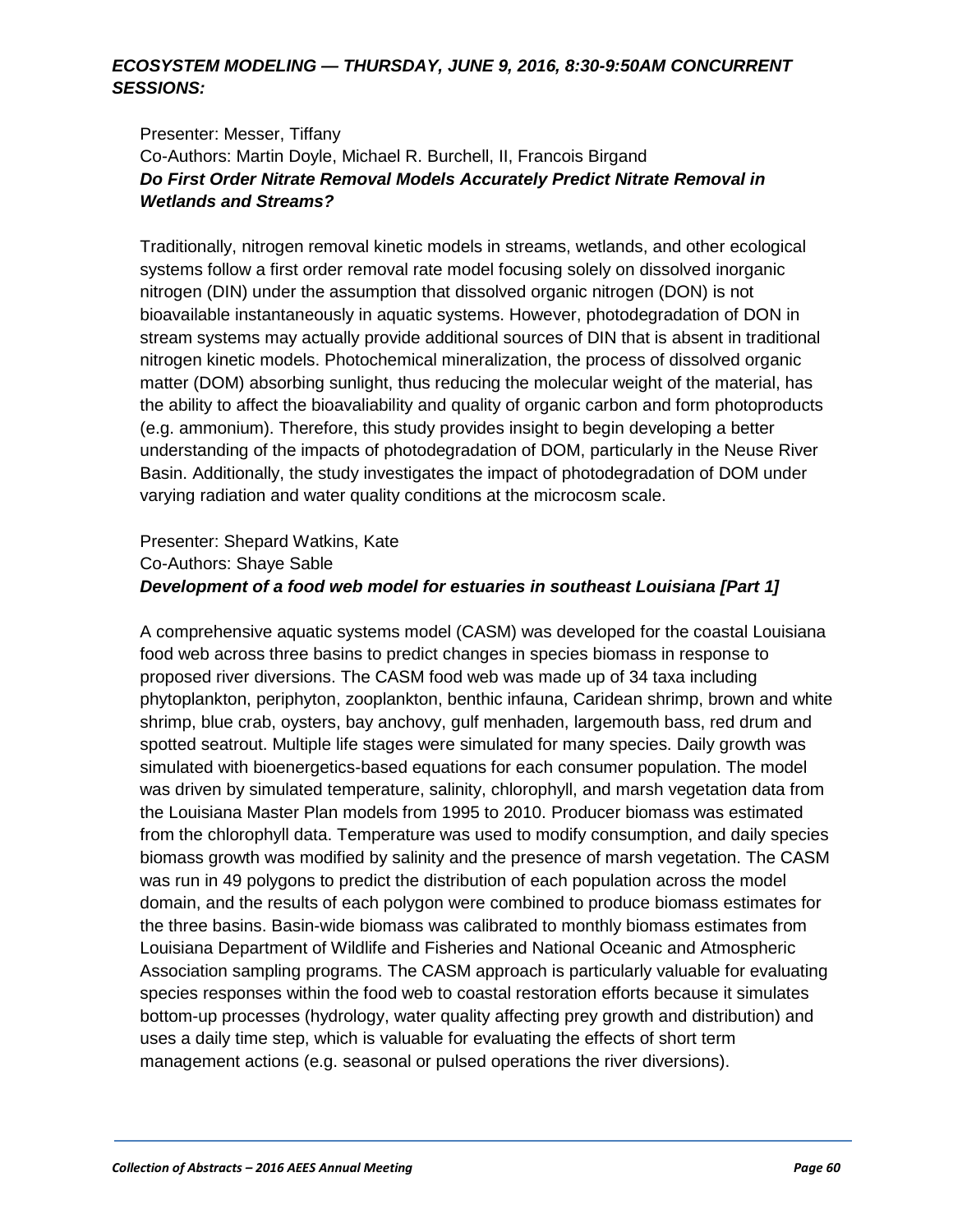## Presenter: Shepard Watkins, Kate Co-Authors: Shaye Sable *A food web model for estuaries in southeast Louisiana to evaluate coastal restoration projects (Part II)*

The comprehensive aquatic systems model (CASM) developed to represent the estuarine food web across three coastal basins in Louisiana was used to evaluate key species responses to proposed large-scale Mississippi River diversions. We used the PEST software to calibrate the biomass predictions to data collected by Louisiana Department of Wildlife and Fisheries and the NOAA National Marine Fisheries Service. Spatial plots of the predicted biomass against the mean temperature, salinity, primary production, proportion of marsh vegetation, consumption rate, and predation mortality were used to verify the species distribution patterns were realistic. Several restoration alternatives were simulated by the DELFT-3D model that accounted for different river diversion locations and operational plans (intermediate versus high flow). The daily temperature, salinity, and Chl a generated at the DELFT nodes, and maps of marsh vegetation and open water generated by the LA-VEG module within DELFT at 1 km2 resolution, were averaged for the 49 CASM polygons and the food webs were run over 5 to 50 years. The relative changes in key species biomasses (e.g., brown shrimp, blue crab, red drum, gulf menhaden) over time for the entire system and within the thee coastal basins were evaluated by comparing the predicted seasonal and annual biomass results from the different diversion alternatives to a future-without-project scenario with no river diversions. Species responses were primarily driven by primary production and bottom-up effects on the food web, although responses were more complex for the larger predatory estuarine species with varied diets and wide-ranging salinity and habitat preferences.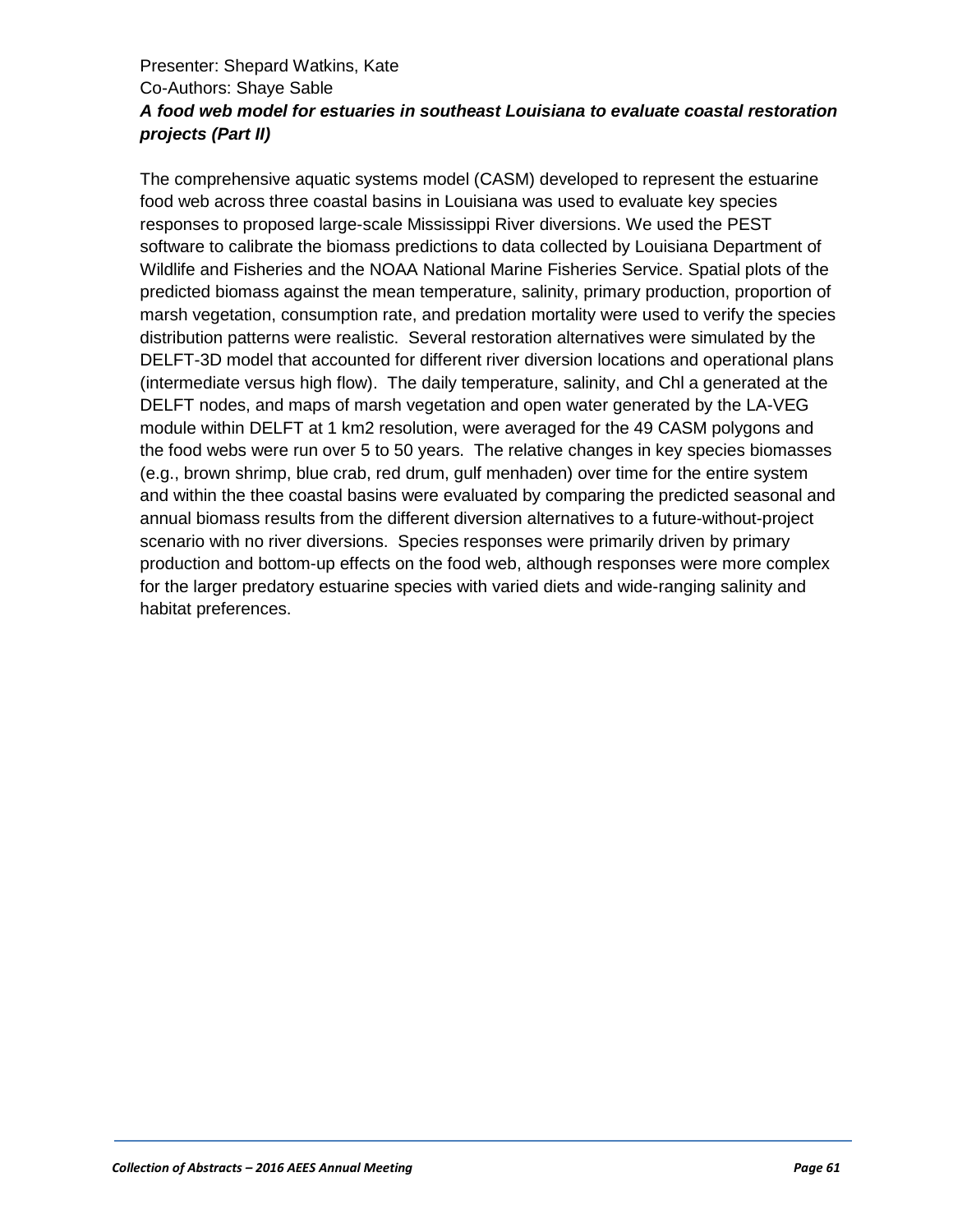#### Presenter: Kalin, Latif Co-Authors: Mohamed Hantush, Sabahattin Isik, Amir Sharifi, Mehdi Rezaeianzadeh *WetQual: A Physically Based Wetland Nutrient Cycling Model*

This abstract describes the Wetland Water Quality Model WetQual. The processes-based WetQual model can simulate the hydrology and water quality including nitrogen, phosphorous, carbon and sediment cycles in natural and constructed wetlands. WetQual can be used in continuously flooded environments or in wetlands going through wetting and drying cycles. The model explicitly accounts for oxygen dynamics and impact of oxidationreduction reactions on nitrogen transformation and removal. The model partitions a wetland into water and sediment layers. The sediment layer is further partitioned into aerobic and anaerobic zones. The chemical, biological and physiological processes that take place in each compartment are fully coupled through ordinary differential equations. In addition to physical transport processes of advection, mixing, sedimentation/ resuspension, diffusion and burial, the model considers the following biochemical and physiological processes: nitrification, denitrification, mineralization, nitrogen fixation, atmospheric deposition, volatilization, plant uptake, and plant growth/death. Based on the conservation of mass principle and reaction kinetics, a coupled system of ordinary differential equations is formulated for the water column, aerobic layer and anaerobic layer. The model is transient in time but complete mixing is assumed in each compartment. A graphical user interface (GUI) developed for WetQual to process input and outputs is also presented. The GUI allows the WetQual model to be run either in a deterministic or stochastic mode as well as perform sensitivity and uncertainty analysis. Finally, application of WetQual to two wetlands, one on the U.S. East Coast and other on the West Coast is presented.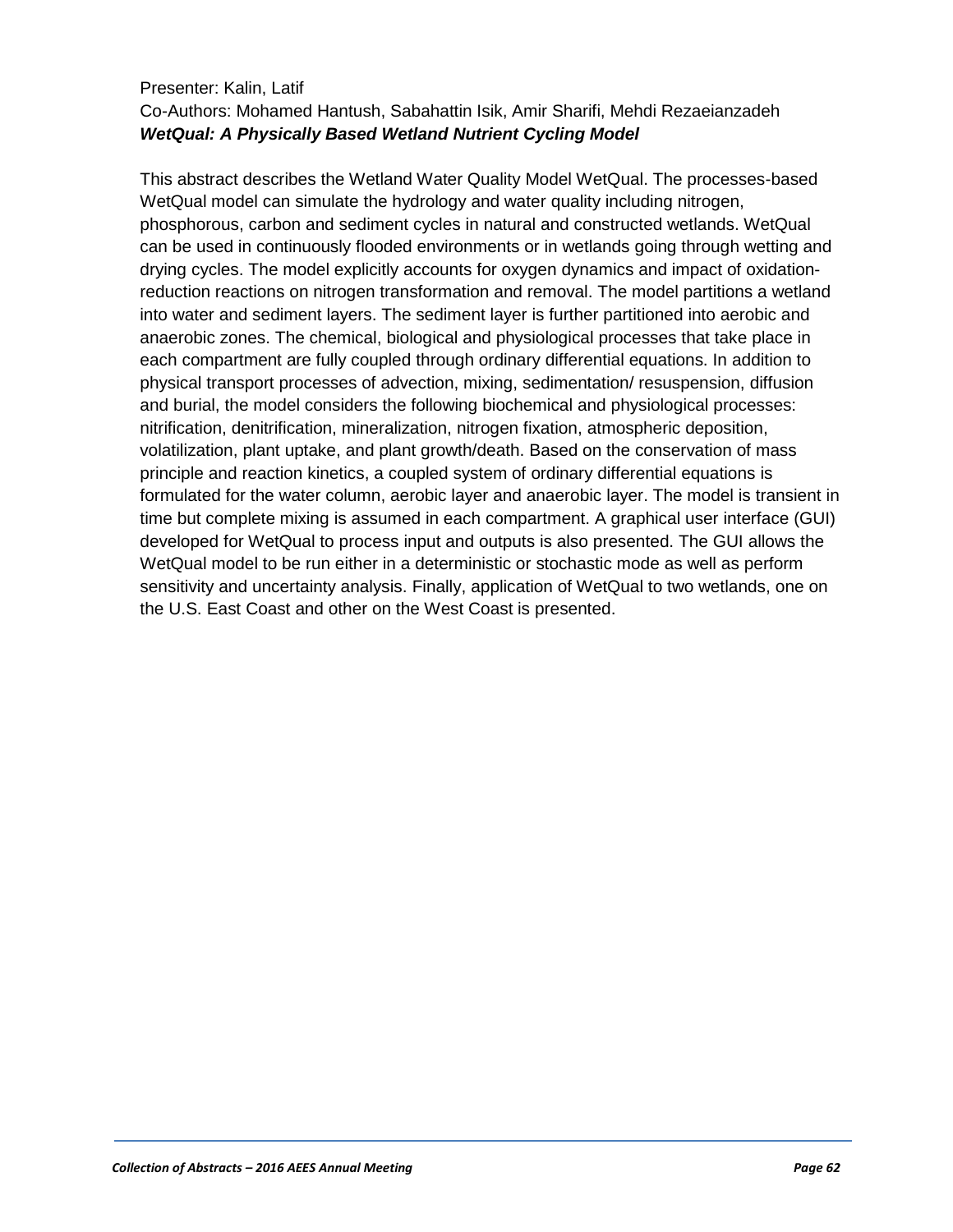#### **BIG IDEAS: KNOXVILLE-AREA PROJECTS — THURSDAY, JUNE 9, 2016, 10:10-11:10AM CONCURRENT SESSIONS:**

#### Presenter: Ludwig, Andrea

Co-Authors: John Schwartz, Brad Collett, Garrett Ferry, Tim Gangaware, Curtis Stewart *Integrating Extension, Teaching and Compliance Using Green Infrastructure at the University of Tennessee*

At the University of Tennessee (UT), an integrated effort between teaching and Extension faculty along with Facility Services staff have created unique opportunities for various levels of learning to occur on campus while hitting regulatory goals for environmental protection. UT is a relatively urban campus adjacent to downtown Knoxville (population approximately \$190,000) and along the Tennessee River (drainage area approximately 8963 mi2), encompassing 580 acres and hosting over 100,000 people on campus during certain times. Since 2012, UT has operated a municipal separate storm sewer system general permit, and as such, has enforced a post-construction stormwater management program as well as created public education and involvement opportunities to raise awareness of urban stormwater runoff impacts. A campus stormwater master plan was created through the work of graduate students to characterize campus in terms of stormwater impacts and retention opportunities. In 2013, UT was awarded one of four grants funded by a consortium of state agencies to implement green infrastructure to manage stormwater runoff. This grant funded the creation of rain gardens and constructed stormwater treatment wetlands on campus to protect the tributaries of the Tennessee River as well as showcase these technologies to the general public. The design, construction and maintenance of these practices were largely student-driven and will continue to provide an opportunity for experiential learning in university courses in the future. This presentation will showcase the work completed through this effort, highlighting the integration strategies that faculty and staff implemented to maximize learning.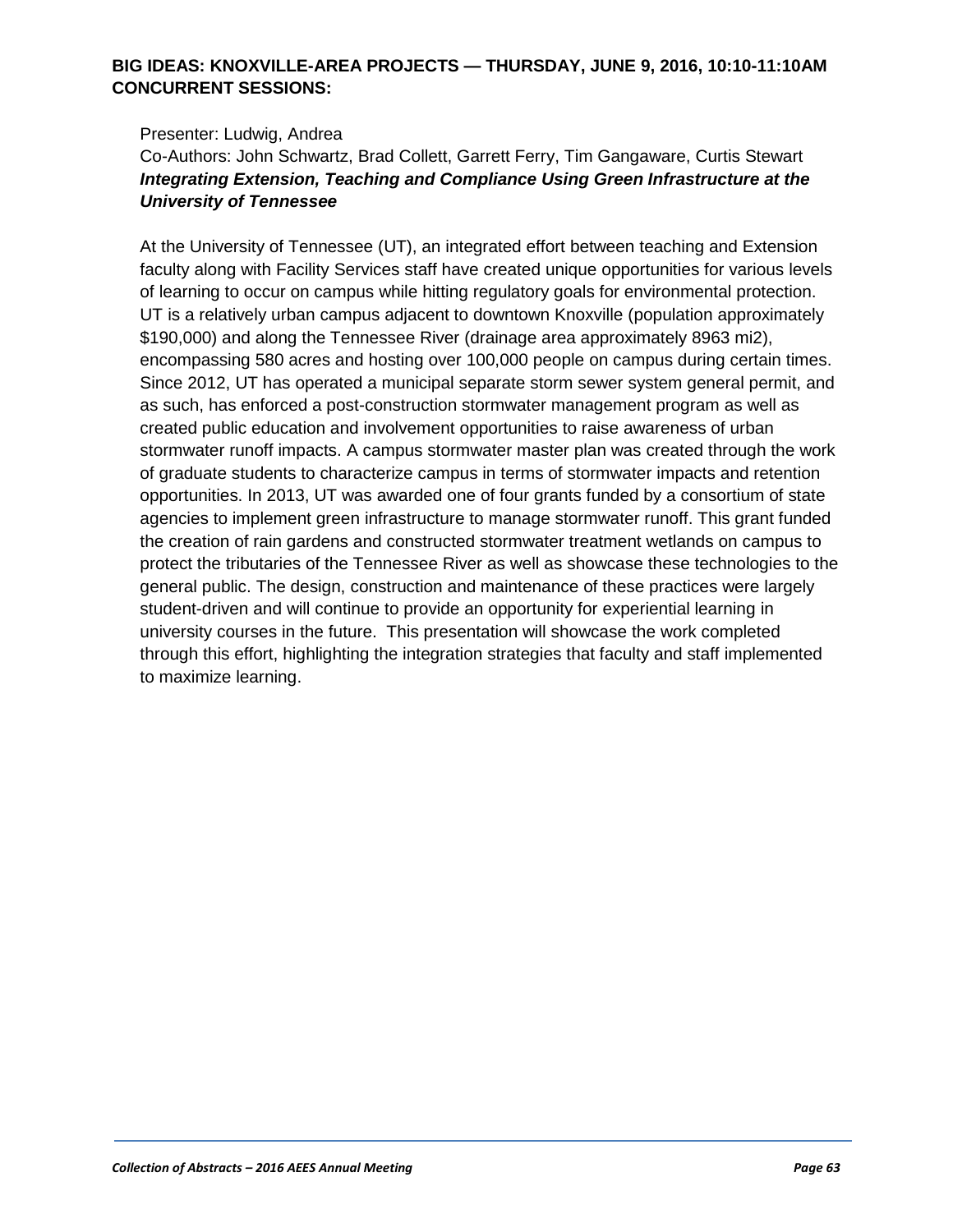## Presenter: Fritz, Bridgette Co-Authors: Emily Zefferman, Michael McKinney, Tommy Cianciolo *Knoxville Urban Wilderness: Managing abandoned urban lands for recreation and conservation*

Many older urban areas have an increasing problem of "abandoned" lands as former land uses (e.g., residential, industrial, agricultural) are no longer economically viable. A growing solution, relatively new in the USA, is to use these areas as an "Urban Wilderness" (UW) for recreation, biodiversity conservation and education. Outdoor activities are badly needed in most urban areas and wild spaces provide substantial economic benefits for local land owners and businesses. Knoxville, Tennessee, USA, provides an excellent example of the UW model. The Knoxville Urban Wilderness (KUW) is a collection of land parcels owned by city, county, and state government, non-profit foundations, and private landholders. These parcels comprise 1717 acres representing a variety of previous land uses, including mining, farming, residential, and logging. The KUW brings in an estimated \$8 million per year to the local economy, and costs relatively little to maintain. However, despite its current success as a recreational and economic entity, the KUW is still evolving, including two major needs to be addressed. First is the need for a coherent management strategy that balances the goals of recreation and conservation in the context of several different land owners. Second is the urgent need for a biological inventory of the KUW to improve management goals. Using "bioblitzes" and "citizen scientists", we have significantly added to the inventory of known species in the KUW, and mapped major areas of invasive plant species. Several more such events are planned, to promote community involvement along with a growing biological data base.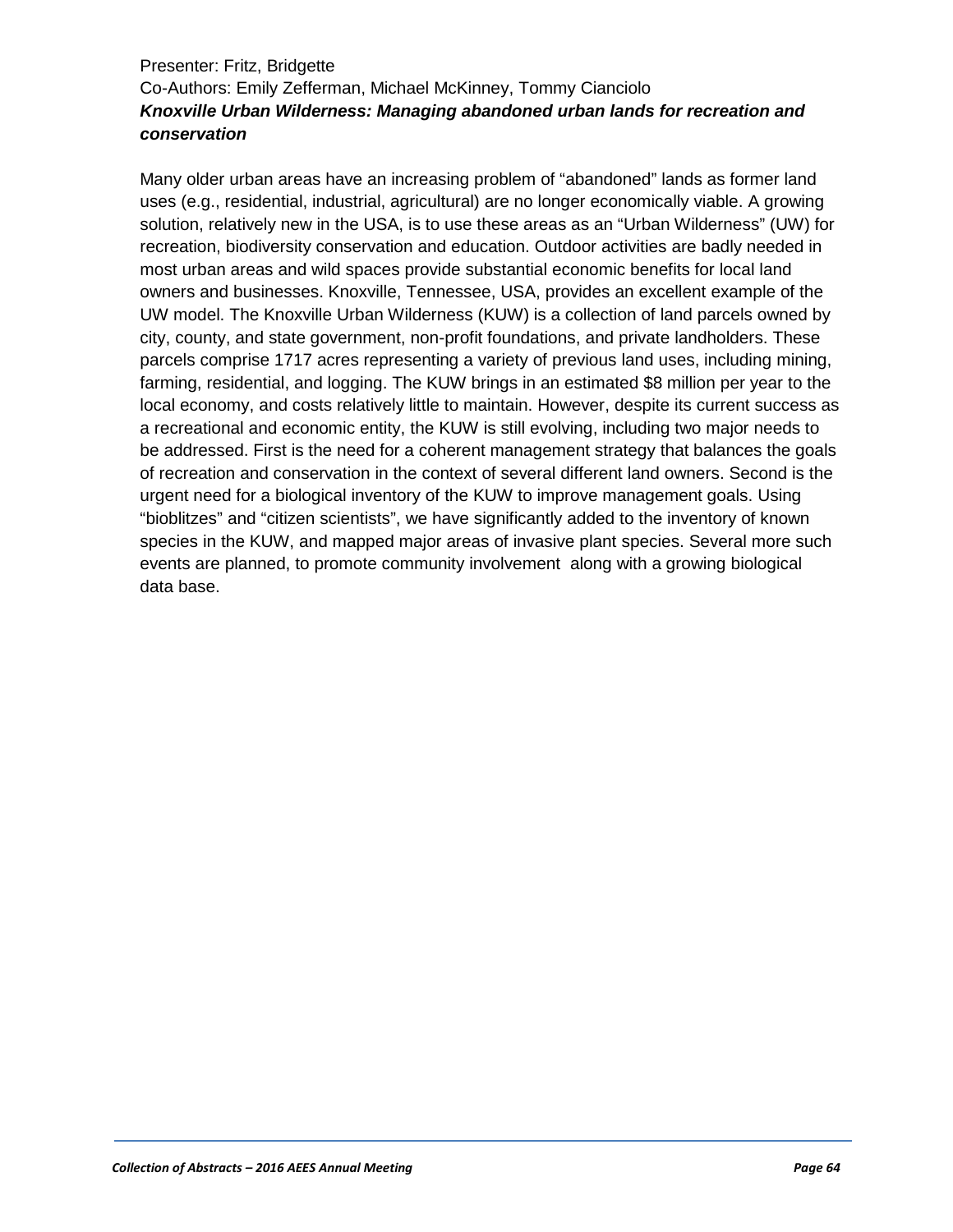## Presenter: Thompson, Jessica Co-Authors: John S. Schwartz, Jon M. Hathaway *Regenerative Stormwater Conveyances: Restoring Natural Flows and Engaging the Community*

Regenerative Stormwater Conveyances (RSCs) are an innovative approach to repairing bank erosion from stormwater outfalls, while simultaneously treating stormwater runoff, providing groundwater recharge, and establishing floodplain connectivity. RSCs utilize shallow aquatic pools consisting of a sand/wood chip media to promote microbial action and infiltration; riffle weir grade control structures constructed from large boulders and cobble, to dissipate energy; and established native vegetation to promote microbial activity, nutrient reduction, and evapotranspiration. Their dual functionality allows small storms to infiltrate and travel through the system as shallow groundwater flow, and large storms to travel through the series of step pools to reduce erosive velocities prior to discharge.

In this study, two RSCs were designed, constructed, and monitored to evaluate performance. Concurrent with surface flow samples collected at the inlet and outlet, exfiltration and seepage will be quantified through the placement of monitoring wells within and along the system perimeter to accurately establish infiltration rates and shallow groundwater travel rates. Secondly, a model has been developed for the system using a TIN surface created from LiDAR imagery and the computational fluid dynamics (CFD) software program, Flow3D. This model allows a detailed understanding of the flow characteristics within the RSC. Lastly, in addition to research outcomes, the two RSCs will act as educational and demonstration sites, and serve as retrofit restoration projects for two degraded watersheds.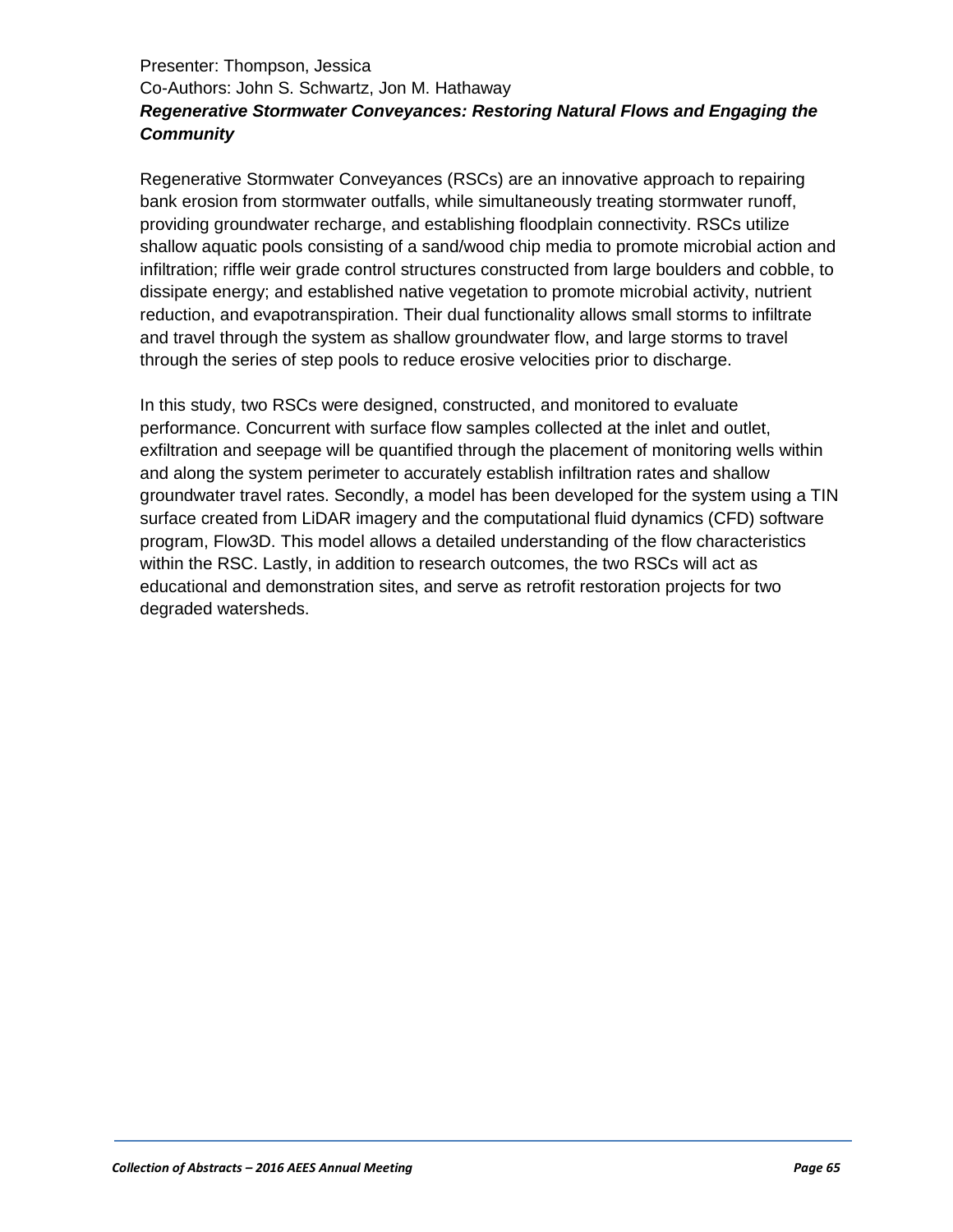## **GREEN ENERGY — THURSDAY, JUNE 9, 2016, 10:10-11:10AM CONCURRENT SESSIONS:**

## Presenter: Horne, Alex *Renewable energy has a unique advantage for ecological engineering.*

The Achilles heel of the two most promising renewable energies is intermittent supply. Solar power does not work at night, under clouds, and is limited in winter at higher latitudes. Likewise, the wind does not always blow at optimum speeds. Battery technology is improving but is costly and uses a lot of exotic (& toxic) metals. However, ecological engineering has a unique advantage since it can use ecosystems as "batteries". Examples will be given from pumped constructed wetlands (14 day water storage & release) and reservoirs with hypolimnetic oxygenation systems (2 month oxygen storage & release).

#### Presenter: Mangrum, Diamond Co-Authors: Freddy Witarsa, Stephanie Lansing *Effect of Separation on Poultry Manure Digestion*

There is a need for more innovative renewable energy sources that treat waste and recycle the carbon and nutrients from waste back onto the fields. Anaerobic digestion can be used to treat waste such as animal manure while providing an alternative to fossil fuel energy use. Anaerobic digestion is a natural biological process that uses microorganisms to decompose organic matter in environments with little or no oxygen with biogas produced during the process. In this experiment, the difference in biogas production of poultry manure was determined when the entire fraction of poultry manure was digested, which includes wood chips and wood shavings, and when only the liquid fraction of the waste is digested after separation. Ground poultry litter was obtained from a poultry farm in Eastern Shore, MD. The litter sample was either screened using a 1mm solid mesh screen to remove solids and capture the liquid portion that passed through the screen, or left unscreened. Biogas and methane production for the two types of manure will be measured in triplicate 30 mL glass digestion bottles, for 30 days to determine if there is a significant difference in the amount of methane obtained. If the screened manure produces greater than or equal quantity of biogas compared to unscreened manure, clogging in the digester can be prevented using liquid manure. The results and conclusion from this ongoing experiment will be presented.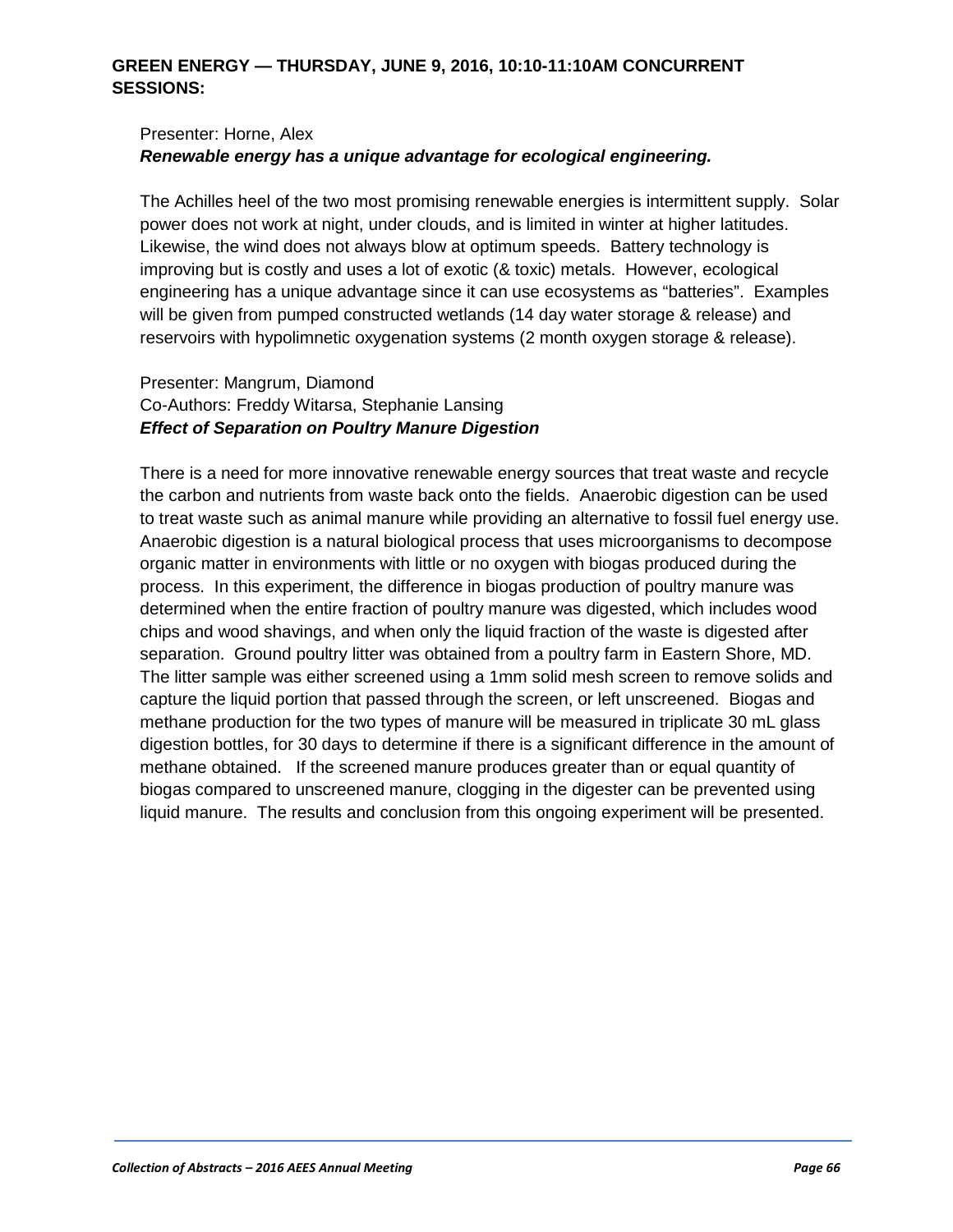#### Presenter: Choudhury, Abhinav Co-Authors: Stephanie Lansing, Kaitlyn Selmer, Walter Mulbry *Hydrogen Sulfide Removal from Biogas using Banana Peel Ash*

Hydrogen Sulfide (H2S) is a corrosive and toxic trace gas present in methane-enriched biogas produced from anaerobic digestion systems. H2S is produced by sulfate reducing bacteria that compete with methanogens for resources. When the biogas from anaerobic digestion is used for energy production, the H2S in the biogas stream must be removed to reduce generator maintenance costs. One method of H2S removal is absorption of the gas into an alkaline scrubbing solution. The primary drawbacks of this method are high equipment and operating costs and disposal of the corrosive chemicals, making farm implementation difficult. This study was conducted to test the effectiveness of banana peel ash (BPA) as a low-cost alternative scrubbing method for H2S in biogas. An experiment was conducted using biogas from a dairy manure digester diverted into two gas washing bottles, one containing BPA in Deionized water (pH 12.19) and the other containing a 0.5 M potassium hydroxide (KOH)(pH 13.88) to compare to conventional methods. Preliminary results showed an instantaneous effect and the BPA solution captured 95.28% (by mass) of the H2S present in the biogas for 15 minutes at a flowrate of 0.83 L/min, while the KOH solution removed 98.85% (by mass). The BPA solution reduced the H2S from 3723 ppmv in the untreated biogas to 71 ppmv. Further tests will use a modified reactor system to maximize the contact time, create turbulence and reduce the gas bubble size in order to increase the efficiency. The results and implications of this ongoing experiment will be presented.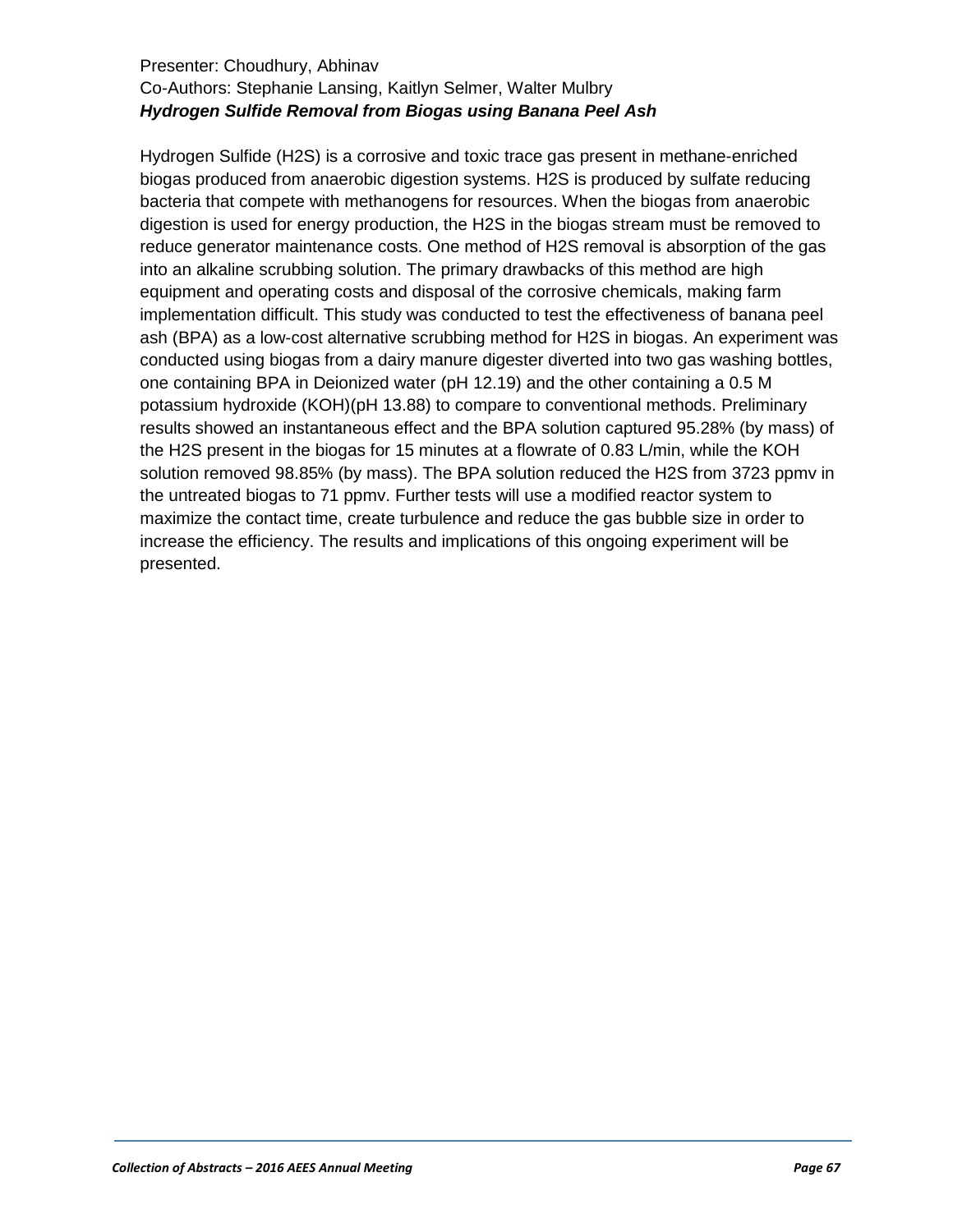## Presenter: Krenz, Trip Co-Authors: Stephen Schoenholtz, Carl Zipper *Periphyton biofilms and benthic algae in constructed coalfield streams: structural and functional responses to altered top-down and bottom-up controls.*

Construction of streams on reclaimed coal mines is a mitigation technique intended to offset mining-induced losses of streams. Periphyton, a key component of the organic matter (OM) resource-base, should be considered when reestablishing these lotic ecosystems. We examined structural and functional attributes of periphyton on artificial substrates in eight low-order constructed streams on mined areas and in four forested reference streams, evaluating short-term (five periods, each ~2-months) and long-term (two periods, 9 and 11 months) comparisons between stream types. We evaluated stream-type comparisons in total periphyton biomass as ash-free dry mass (AFDM), viable algal standing crop as chlorophyll-a (chl-a), senescent autotrophic OM as phaeopigments (phaeo), and two nontaxonomic structural indicators: autotrophic index (AI) and chl-a/phaeo ratio. To evaluate functional disparities between stream types, we compared accrual rates as AFDM and as chl-a across short-term periods. Mean AFDM and chl-a densities in constructed streams were approximately 2x to 4x greater than reference levels, regardless of deployment duration. Relative to reference levels, constructed-stream periphyton were less proportionally dominated by viable algae and were replete with autotrophic detritus. Shortterm algal accrual in constructed streams was typically faster than reference levels; differences were most pronounced during summer and fall. Light availability during leaf-on seasons is likely a major factor driving periphyton disparities between stream types; streamtemperature differences were also important during fall. Results suggest that provision of shade through development of riparian tree plantings could reduce benthic irradiance and abate warm stream temperatures, and therefore, may foster reference-like autochthonous OM dynamics in constructed streams.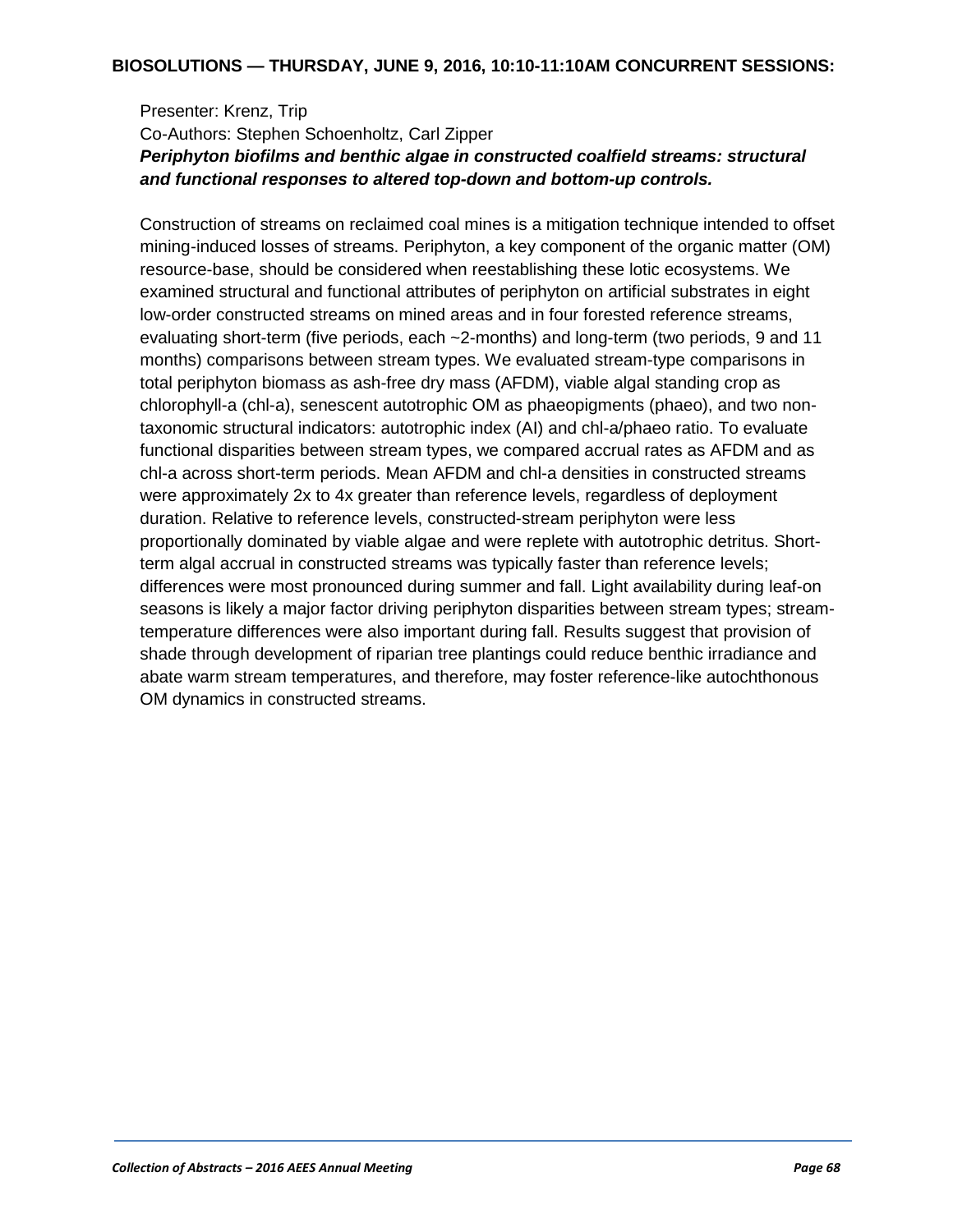## Presenter: Goodwin, Tommy Co-Authors: Tommy Goodwin, Joel Burken *Integrating Phytoremediation, Bioremediation, and Zerovalent Iron to Increase Groundwater Remediation Efforts for Chlorinated Solvents*

Chlorinated solvents are common groundwater contaminants that persist in aquifers. Many technologies have been developed to cleanup chlorinated solvents. Phytoremediation, bioremediation, and permeable reactive barriers are three remedial actions that have been shown to reduce concentrations of chlorinated solvents in groundwater systems. This study integrates three remedial technologies in different combinations to demonstrate the remediation potential of this integrated approach. Willow cuttings (Salix sp.) were planted in all reactors and concurrently served as monitoring tools, bioaugmentation of DHC (Dehalococcoides sp.) and zerovalent iron (ZVI) were applied separately and in combination. Characteristics studied between seven unique reactor combinations included plant health, degradation rates, and water uptake. Plant sampling, termed phytoforensics, was used to assess degradation efficiency. Results revealed that plant sampling does show degradation profiles and offers a low impact, low cost approach to monitoring perchlorethene (PCE) degradation processes in the subsurface. The degradation of PCE by DHC and ZVI was shown to occur through phytoforensics. Translation of wind and solar energy into groundwater removal by plants has also shown benefits.